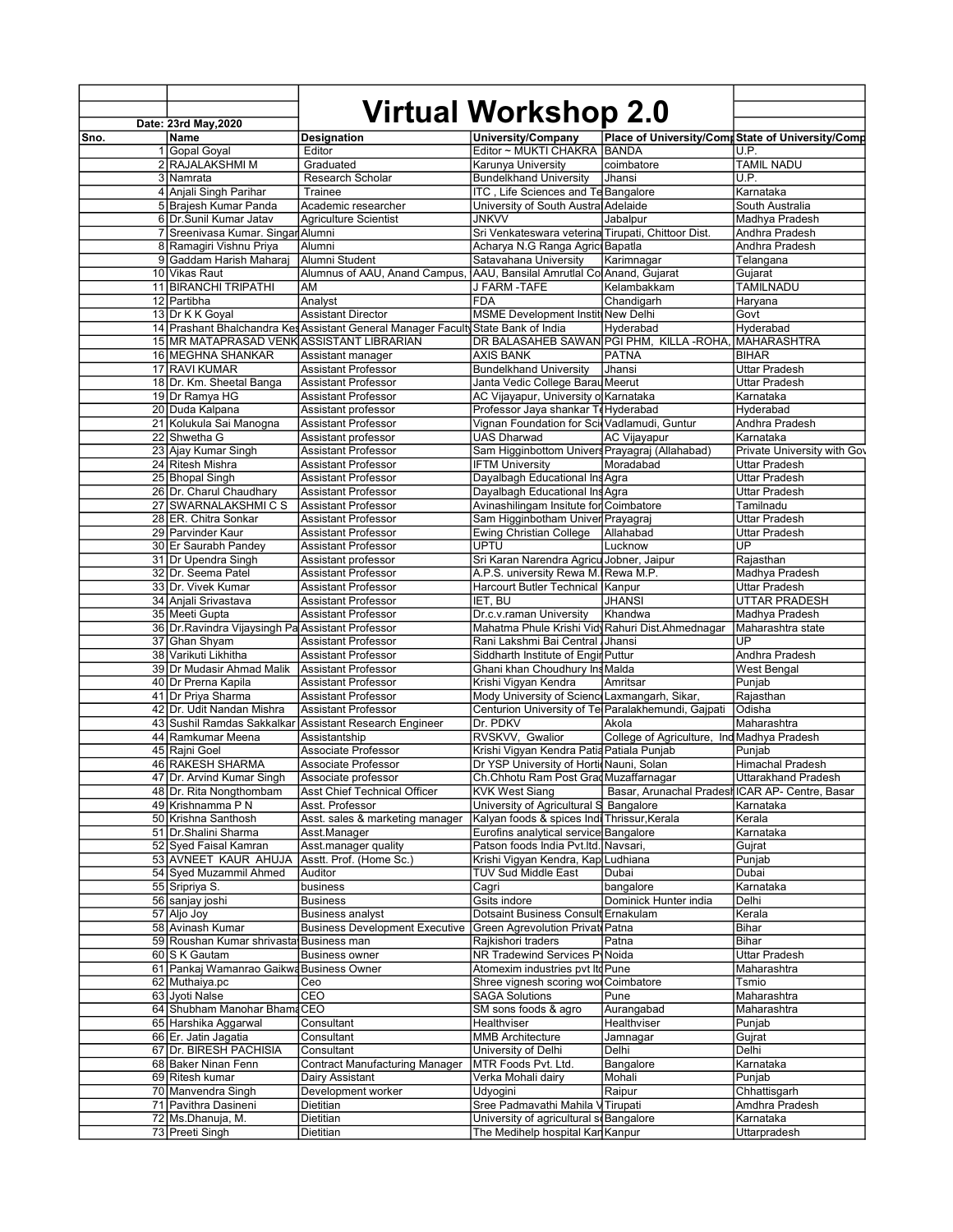| 74 RAVIKANT                                         | <b>DIRECTOR</b>                                                               | RKMB TECHNO PVT LTD SIWAN, DELHI               |                                                                     | <b>DELHI</b>          |
|-----------------------------------------------------|-------------------------------------------------------------------------------|------------------------------------------------|---------------------------------------------------------------------|-----------------------|
| 75 DHIRENDRA KUMAR SIN Director                     |                                                                               | Asara biitech producer cor Barabanki           |                                                                     | Uttar pradesh         |
| 76 Dr. Ajay Kaushal                                 | Dy Dir Ag                                                                     | Govt official                                  | Bhopal                                                              | Madhya Pradesh        |
| 77 Pawan suryawanshi                                | Employee                                                                      | Santripta overseas                             | Pune                                                                | Maharashtra           |
| 78 NARENDRA KUMAR PERemployee                       |                                                                               |                                                | DEPT OF AGRICULTURE Dept of agriculture , govt of andhra pradesh    |                       |
| 79 Prashant Kumar Soni                              | Employee                                                                      | <b>NIFTEM</b>                                  | Sonipat                                                             | Haryana               |
| 80 Lalkesh Shah                                     | Employee                                                                      | <b>Miltop Exports</b>                          | Jamnagar                                                            | Gujarat               |
| 81 G venugopala raju                                | EmPloyee                                                                      | Priya foods, Vijayawada                        | Vijayawada                                                          | <b>ANDHRA PRADESH</b> |
| 82 Palakolanu Venkata Mano Employee                 |                                                                               | <b>ISSPL</b>                                   | Bangalore                                                           | Karnataka             |
|                                                     |                                                                               |                                                |                                                                     |                       |
| 83 Aman Srivastava                                  | Employee                                                                      | Vedantika Trading and Ser Kolkata              |                                                                     | <b>West Bengal</b>    |
| 84 Minal Vinayak Badame                             | employee                                                                      | NMU jalgaon                                    | Jalgaon                                                             | Maharashtra           |
| 85 Mahendra Vitthal Bamhan Employee                 |                                                                               | More Retail Ltd                                | Mumbai                                                              | Maharashtra           |
| 86 Frania Sancia Colaco                             | Employee                                                                      |                                                | BLUE BIRD FOODS INDIABLUE BIRD FOODS INDIAMaharashtra               |                       |
| 87 Prem Prakash Singh                               | Employee                                                                      | <b>NABARD</b>                                  | <b>HAZARIBAGH</b>                                                   | <b>JHARKHAND</b>      |
| 88 Food business                                    | Employee                                                                      | Maahi milk producer comp Rajkot                |                                                                     | Gujarat               |
| 89 Mayank Jagdishchandra                            | JEngineer                                                                     | Saurashtra university                          | Rajkot                                                              | Gujarat               |
| 90 Shubham Vijayvergiya                             | Engineer                                                                      | Roca Bathroom Products                         | Dewas                                                               | Madhya Pradesh        |
| 91 Dhiraj Kumar Thakur                              | Engineer                                                                      | Dhiru agro products                            | Chappra                                                             | <b>Bihar</b>          |
| 92 Gouri Patil                                      | Entrepreneur                                                                  | SNDT College of Home ScPune                    |                                                                     | Maharashtra           |
| 93 Shailendra N Patil                               | Entrepreneur                                                                  | Sardar Patel University                        | Anand                                                               | Gujarat               |
| 94 Gurvinder Singh Bindra                           | Entrepreneur                                                                  |                                                | Bindras Hospitality service Bindras Hospitality service Maharashtra |                       |
| 95 R.S.SRIDHAR                                      | Entrepreneur                                                                  | SRI SATHYA NARAYANA SALEM                      |                                                                     | <b>TAMIL NADU</b>     |
| 96 Kuldip Dhameliya                                 | Entrepreneur                                                                  | Sahaj Food Products                            | Rajkot                                                              | Gujarat               |
| 97 Satyasundar Datta                                | Entrepreneur                                                                  | Niti Farm                                      | Kanchanbari                                                         | Tripura               |
| 98 Rajesh Ranjan                                    | Entreprenuer                                                                  | Green Innovative Technold Patna                |                                                                     | <b>Bihar</b>          |
| 99 Satish Kumar T A                                 | <b>Ex Student</b>                                                             | UAS, GKVK                                      | Bangalore                                                           | Karnataka             |
| 100 Mohd. Kafeel Khan                               | <b>Ex Student</b>                                                             | <b>SHUATS</b>                                  | Allahabad                                                           | <b>Uttar Pradesh</b>  |
| 101 Manasi Arun Nerurkar.                           | Ex-student                                                                    | Shivaji University                             | Kolhapur                                                            | Maharashtra           |
| 102 Radhakrishnan c                                 | Executive                                                                     | <b>Jayam Traders</b>                           | India                                                               | Tamilnadu             |
|                                                     | Executive                                                                     |                                                | Bhiwandi                                                            | Maharashtra           |
| 103 Nitesh Kumar                                    |                                                                               | <b>Mother Dairy</b>                            |                                                                     | Guiarat               |
| 104 Amit Madhukar Chilbule                          | Executive (QA)                                                                | <b>GCMMF Ltd, Anand</b>                        | Anand                                                               |                       |
| 105 Neha Puntambekar                                | Executive Development and Applid Doehler India Pvt. Ltd.                      |                                                | Pune                                                                | Maharashtra           |
| 106 AASTHA SHARMA                                   | Executive QC and NPD Specialist Perfetti Van Melle India Py Gurgaon (Manesar) |                                                |                                                                     | Haryana               |
| 107 Syed awais                                      | <b>Executive Quality assurance</b>                                            | Bliss chocolate india pvt In Mumbai            |                                                                     | Maharashtra           |
| 108 Varsha Yadav                                    | <b>Executive Regulatory</b>                                                   | Move Ahead Consultancy Nehru Place             |                                                                     | New Delhi             |
| 109 S. Jothimangalam                                | Faculty                                                                       | Periyar University                             | Salem                                                               | Tamil Nadu            |
| 110 Prasanta Basak                                  | Faculty                                                                       | Aasha(A hope) Foundation Kokrajhar             |                                                                     | Assam                 |
| 111 Kumar Abhishek                                  | Farmer                                                                        | OrganoVeg                                      | Ranchi                                                              | Jharkhand             |
|                                                     |                                                                               |                                                |                                                                     |                       |
| 112 ANKUSH GUPTA                                    | Farmer                                                                        | Himalayan shiitake                             | Indore                                                              | Madhya Pradesh        |
| 113 Narayan Shakya                                  | <b>Field Extension Officer</b>                                                | <b>JNKVV</b>                                   | Jabalpur                                                            | Madhya Pradesh        |
| 114 NARESH KUMAR                                    |                                                                               |                                                | Gurugram                                                            | Haryana               |
| 115 Daisy Prakash                                   | Flavour Creation & Application TraIFF<br><b>Food Safety Executive</b>         | Parikshan                                      | Chennai                                                             | Tamil Nadu            |
| 116 Soumen Ghosh                                    | Food Safety Officer                                                           | Department of health and Govt. of West Bengal  |                                                                     | West Bengal           |
| 117 DEBARATI JODDAR                                 | Food Safety Officer                                                           |                                                | Department of Health & Fa Chandrakona, Paschim M West Bengal        |                       |
| 118 Anshu                                           | Food technologist                                                             | <b>IIT Delhi</b>                               | Hauz khas delhi                                                     | Delhi                 |
| 119 Neha Tamanekar                                  | <b>Food Technologist</b>                                                      |                                                |                                                                     | Maharashtra           |
|                                                     |                                                                               | Vinzillion Edibles Pvt.Ltd. Andheri ,Mumbai    |                                                                     |                       |
| 120 Henry Saingura                                  | Food Technologist                                                             | Foods Myco Mizoram                             | Serchhip                                                            | Mizoram               |
| 121 Rutuja Sudhir Atrey                             | Food Technologist                                                             | Sam Higginbottom Univers Allahabad             |                                                                     | Uttar Pradesh         |
| 122 SANJEEV KHADKE                                  | Founder President                                                             | <b>KHADKE FOUNDATION</b>                       | Pune                                                                | <b>MAHARASHTRA</b>    |
| 123 chitra                                          | Freelance Web Designer                                                        | Osmania                                        | Hyderabad                                                           | <b>TELANGANA</b>      |
| 124 Kritika ghosh                                   | Fresher                                                                       | Haldia institute of technolo Haldia            |                                                                     | <b>West Bengal</b>    |
| 125   Dr. Beena Singh                               | Guest Lecturer                                                                | MGCGVV Chitrakoot, Satr Chitrakoot, Satna M.P. |                                                                     | M.P.                  |
| 126 Aparajita Agnihotri                             | Guest lecturer (Horticulture)                                                 | <b>MGCGV Chitrakoot</b>                        | MGCGV Chitrakoot Satna Satna (MP)                                   |                       |
| 127 SUWARNAMALA DAMER Home Maker                    |                                                                               | Acharya n g ranga agricult Hyderabad           |                                                                     | Telangana             |
| 128 Deepti K.                                       | Home maker                                                                    |                                                | Siddhartha engineering co Siddhartha Engineering co Andhra pradesh  |                       |
| 129 Anjali Mall                                     | Home maker                                                                    | Mahrshi dayanand univers Rohtak                |                                                                     | Haryana               |
| 130 Rishi Kant Yadav                                | <b>Horticulture Supervisor</b>                                                | Euro smile facility Manage Chittorgarh         |                                                                     | Uttar Pradesh         |
| 131 Arvinder Singh                                  | Hotel                                                                         | Sunshine hotels pvt Itd                        | Jalandhar                                                           | Punjab                |
| 132 Preeti N Shettar                                | House wife                                                                    | None                                           | None                                                                | Karnataka             |
| 133 Shakir Raja                                     | Hygiene Auditor                                                               | Equinox Labs                                   | Pune                                                                | Maharashtra           |
| 134 Manish                                          | Hygiene Auditor                                                               | <b>Bundelkhand University</b>                  | Jhansi                                                              | Uttar Pradesh         |
| 135 Aishwarya Dere                                  | I have nade a startup and I am plar Nilam Turmeric powder                     |                                                | Wai                                                                 | Maharashtra           |
| 136 JUSCI KUMAR                                     | Industrial                                                                    | self                                           | Chennai                                                             | <b>Tamil Nadu</b>     |
| 137 Norina Fernandes                                | <b>Industry Person</b>                                                        | Cafe Coffee Day Global                         | Mumbai                                                              | Maharashtra           |
| 138 Shabari Sreenivas                               | Intern                                                                        | Novozymes South Asia Py Bengaluru              |                                                                     | Karnataka             |
| 139 Sushant Desai                                   | Job                                                                           |                                                | Global consumer product I Global consumer product I                 | Telangana             |
| 140 RACHALWAR SHRINAND Jr tech officer              |                                                                               | Amul                                           | Kutch district                                                      | Gujrat                |
| 141 AADITYA KUMAR                                   | Jr. Technical Officer                                                         | Sarhad Dairy, kutch union Kutch                |                                                                     | Gujarat               |
| 142 Kriti Verma                                     | <b>JRF</b>                                                                    | College of Dairy Science a Raipur              |                                                                     | Chhattisgarh          |
| 143 Dr. Sonali R. Wankhade                          | Junior Research Assistant                                                     | Dr. PDKV Akola                                 | Akola                                                               | Maharashtra           |
| 144 Dr. Shilpa Dipak Deshmuk Junior Research Fellow |                                                                               | Dr. Panjabrao Deshmukh Krishi nagar Akola      |                                                                     | Maharashtra           |
| 145 Bharat Patidar                                  | Junior Research Fellow                                                        | Indian institute of pulses re Kanpur           |                                                                     | Uttar Pradesh         |
| 146 Naresh kumar gupta                              | Lecturer                                                                      | Inter college                                  |                                                                     |                       |
| 147 Abhishek Tiwari                                 | Lecturer                                                                      |                                                | Tawanagar Hoshangabad Madhypradesh<br>Gonda                         | Uttar pradesh         |
|                                                     |                                                                               | Government Polytechnic                         |                                                                     |                       |
| 148 Mohamed Nizar                                   | M.d                                                                           | Ponni organic                                  | Thanjavur                                                           | Tamilnadu             |
| 149 Rajesh<br>150 Aftab Maniyar                     | Manager<br>Manager                                                            | <b>NISG</b><br>ICT, Mumbai                     | Delhi<br>Mumbai                                                     | Delhi<br>Maharashtra  |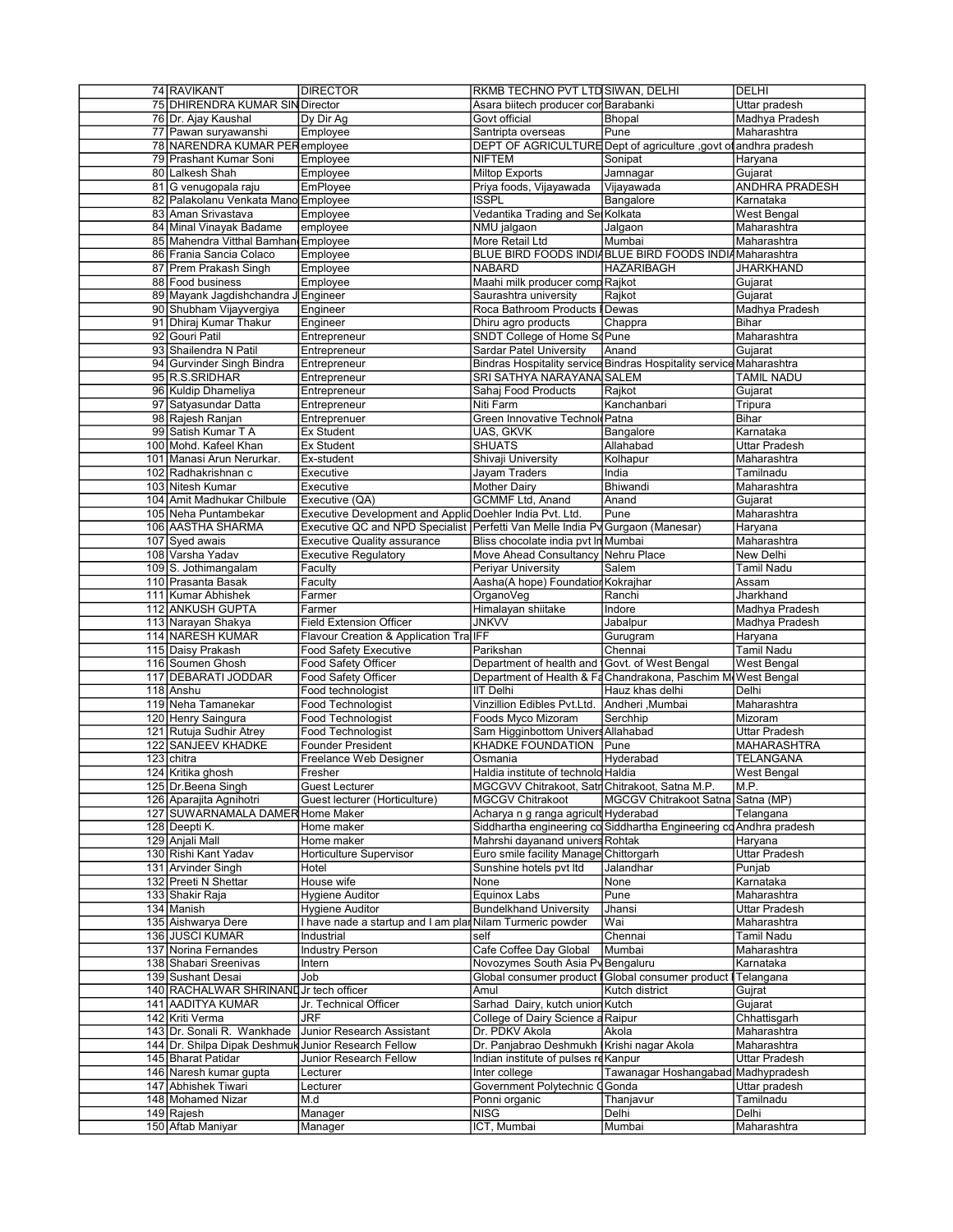| 151 RAHATALI ANVARALI KA MANAGER                 |                                                                                                                                | <b>HEARTY MART BAKERS AHEMEDABAD</b>                                  |                                                                     | <b>GUJARAT</b>          |
|--------------------------------------------------|--------------------------------------------------------------------------------------------------------------------------------|-----------------------------------------------------------------------|---------------------------------------------------------------------|-------------------------|
| 152 Pradeep V                                    | Manager                                                                                                                        | MTR foods Pvt Ltd                                                     | Bangalore                                                           | Karnataka               |
| 153 Aditya sharma                                | Manager                                                                                                                        | <b>NIFTEM</b>                                                         | Sonipat                                                             | Haryana                 |
| 154 KAILASH PATI PANDEY                          | Manager Blending                                                                                                               | Pernod Ricard India                                                   | Nashik                                                              | Maharashtra             |
| 155 Harshal R Songire                            | Manager Maintenance                                                                                                            | Citrus Processing India Pv Nanded, Maharashtra                        |                                                                     | Maharashtra             |
| 156 JATIN A DAUDIA                               | <b>MANAGER OPERATIONS</b>                                                                                                      | <b>MILTOP EXPORTS</b>                                                 | <b>JAMNAGAR</b>                                                     | <b>GUJARAT</b>          |
| <b>157 SURESH KAPITI</b>                         | <b>Managing Director</b>                                                                                                       | Kapiti overseas private lim Hyderabad                                 |                                                                     | Telangana               |
| 158 Naveen Kumar D                               | MD                                                                                                                             | Good Nature Organic Prod Hyderabad                                    |                                                                     | Telangana               |
| 159 Gurleen Kaur                                 | Microbiologist                                                                                                                 | Kitty Industries Pvt.Ltd.                                             | Ludhiana                                                            | Punjab                  |
| 160 Atul Tavhare                                 | Microbiologist                                                                                                                 | Parag Milk Foods Itd                                                  | Manchar                                                             | Maharashtra             |
| 161 Pratiksha Supekar                            | Npd tech                                                                                                                       | Sattva foods                                                          | Mumbai                                                              | Maharashtra             |
| 162 Surendar Reddy Munagal Operations Executive  |                                                                                                                                | <b>ITC Limited</b>                                                    | Hyderabad                                                           | Telangana               |
|                                                  |                                                                                                                                |                                                                       |                                                                     |                         |
| 163 Divyanshu Baranwal                           | Operations Manager                                                                                                             | K M Foods (Roti Factory)                                              | Gurgaon                                                             | Haryana                 |
| 164 Prakash Bodade                               | Owner                                                                                                                          | Warnup LLP                                                            | Pune                                                                | Maharashtra             |
| 165 Nirupama Reddy                               | Owner                                                                                                                          | Home produce                                                          | Madanapalle                                                         | Andhra Pradesh          |
| 166 Chaiti Aniket Kale                           | Owner                                                                                                                          | Anagha foods                                                          | Kolhapur                                                            | Maharashtra             |
| 167 NITISH ANAND                                 | OWNER OF CAKE VALLEY                                                                                                           | <b>CAKE VALLEY</b>                                                    | <b>CHAMPA</b>                                                       | <b>CHHATTISGARH</b>     |
| 168 GAJENDRA KuMAR RAN PA (Junior Scientist)     |                                                                                                                                | <b>JNKVV JABALPUR</b>                                                 | <b>JABALPUR</b>                                                     | MP                      |
| 169 Rakesh Kuhite                                | Packaging Development Executive Haldiram Foods Internation Nagpur                                                              |                                                                       |                                                                     | Maharashtra             |
| 170 Vikas Bansal                                 | Partner                                                                                                                        | Bans Aroma                                                            | Delhi                                                               | Delhi                   |
| 171 Mr Hemant Abrol                              | Partner                                                                                                                        | Cheering Innovative Flowe INDORE. (Madhya Prades Madhya Pradesh       |                                                                     |                         |
| 172 P. VIJAY GANESH                              | Partner                                                                                                                        | <b>TCG FRESH PRODUCE</b> Chennai                                      |                                                                     | Tamilnadu               |
| 173 NANDANI GOYAL                                | Pass out                                                                                                                       | GJUS&T                                                                | Hisar                                                               | Haryana                 |
| 174 Navaneetha G                                 | Passed out in 2019                                                                                                             | Kerala Veterinary and Anir Pookode                                    |                                                                     | Kerala                  |
| 175 Dr Aaradhana Patel                           | Passed out PhD student                                                                                                         | College of Agricultural Eng Jabalpur                                  |                                                                     | Madhya Pradesh          |
| 176 Anshu Jain                                   | Personal Care Officer                                                                                                          |                                                                       | Brain Behaviour Research 1, Jawahar Lal Nehru Mar New Delhi         |                         |
|                                                  |                                                                                                                                |                                                                       |                                                                     |                         |
| 177 Promita Gundev                               | Ph.D Research Scholar                                                                                                          | <b>NIFTEM</b>                                                         | Sonipat                                                             | Haryana                 |
| 178 Adelene Basaiawmoit                          | Ph.D scholar                                                                                                                   | <b>Nagaland University</b>                                            | Medziphema                                                          | Nagaland                |
| 179 NADERLA UMAMAHESW Ph.D. Research Scholar     |                                                                                                                                | UTTAR BANGA KRISHI V Cooch Behar                                      |                                                                     | West Bengal             |
| 180 Vilas More                                   | Pharmacist                                                                                                                     | <b>Greenleaf Extract</b>                                              | Pune                                                                | Maharashtra             |
|                                                  | 181 Bellapakonda Goutham Ki PhD (Horticulture) Floriculture & La Uttar Banga Krishi Visway Pundibari, Coochbehar, WWest Bengal |                                                                       |                                                                     |                         |
| 182 Sourabh Kumar                                | Phd Research scholar                                                                                                           | <b>Niftem</b>                                                         | Kundli, Sonepat                                                     | Sonepat                 |
| 183 Himani Singh                                 | PhD scholar                                                                                                                    | <b>NIFTEM</b>                                                         | Sonipat                                                             | Haryana                 |
| 184 Niranjan Kumar Godla                         | <b>Plant Manager</b>                                                                                                           | Cream line dairy products                                             | Mysuru                                                              | Karnataka               |
| 185 M Siva sai Lakshman kum Preparation for upsc |                                                                                                                                | Acharya n.g ranga agricult guntur                                     |                                                                     | andhrapradesh           |
| 186 Mr. Gaikwad Avdhut Abas Principal            |                                                                                                                                | <b>MPKV Rahuri</b>                                                    | Rahuri                                                              | Maharashtra             |
| 187 D M Kadam                                    | <b>Principal Scientist</b>                                                                                                     | <b>ICAR-CIRCOT</b>                                                    | Mumbai                                                              | Maharashtra             |
|                                                  |                                                                                                                                |                                                                       |                                                                     |                         |
| 188 Dr. Sajeev M S                               | <b>Principal Scientist</b>                                                                                                     | ICAR-Central Tuber Crops Trivandrum                                   |                                                                     | Kerala                  |
| 189 D. BALASUBRAMANIAN                           | Principal Scientist                                                                                                            |                                                                       | ICAR-Directorate of Cashe Puttur, Dhakshina Karnata KARNATAKA       |                         |
| 190 Dinesh a Chaudhary                           | Private                                                                                                                        | Private                                                               | Mehsana                                                             | Gujarat                 |
| 191 Dharinkumar Jayswal                          | Process Engineer                                                                                                               | Tetra Pak                                                             | Pune                                                                | Maharashtra             |
|                                                  |                                                                                                                                |                                                                       |                                                                     |                         |
| 192 Rishabh Garg                                 | Process Engineer                                                                                                               | Tetra Pak India Pvt Ltd                                               | Pune                                                                | Maharashtra             |
| 193 Rajesh Kumar kushwaha                        | Process house head                                                                                                             | Himalya food international Vadnagar                                   |                                                                     | Gujrat                  |
|                                                  | 194 Satyanarayana Vavilapalli Product development executive                                                                    | <b>ITC Ltd.</b>                                                       | Bangalore                                                           | Bangalore               |
| 195 Shridhar Bhusari                             | Product development professional                                                                                               | Parle agro pvt Ltd                                                    | Mumbai                                                              | Maharashtra             |
|                                                  | <b>Production Executive</b>                                                                                                    | Peony foods                                                           | Pune                                                                | Maharashtra             |
| 196 Pradip Arun Pawar                            |                                                                                                                                |                                                                       |                                                                     |                         |
| 197 Sanjeev H S                                  | <b>Production Executive</b>                                                                                                    | Nestle India Ltd, Najangud Nestle India Ltd, Najangud Karnataka       |                                                                     |                         |
| 198 Sudhir Ramchandra Surya Production Executive |                                                                                                                                | Bayside Foods Pvt Itd                                                 | Taloja MIDC                                                         | Maharashtra             |
| 199 Md Anzar                                     | <b>Production Executive</b>                                                                                                    | Gandour india food proces Hyderabad                                   |                                                                     | $IN-TG$                 |
| 200 Akshay Anil Shewalkar                        | <b>Production Manager</b>                                                                                                      | Shalimar Hatcheries Limite Galsi                                      |                                                                     | West Bengal             |
| 201 Harish S                                     | Production officer                                                                                                             | Vita foods and beverages Coimbatore                                   |                                                                     | <b>Tamil Nadu</b>       |
| 202 Shubham choudhary                            | <b>Production trainee</b>                                                                                                      | Freshtrop                                                             | Nasik                                                               | Maharashtra             |
| 203 Anuranjan Pandeya                            | Professional                                                                                                                   | Scientific and Digital Syste R K Puram                                |                                                                     | India $(+91)$           |
| 204 Prasoon Nema                                 | Professional                                                                                                                   | Nil                                                                   | Narsinghpur                                                         | Madhya Pradesh          |
| 205 Mani Kumar Badvela                           | Professional                                                                                                                   | Other                                                                 | Pune                                                                | Maharashtra             |
| 206 T N Tripathy                                 | Professional                                                                                                                   | State Bank of India                                                   | Hyderabad                                                           | Telengana               |
| 207 Prince Agarwal                               | Professional                                                                                                                   | <b>HBTU Kanpur</b>                                                    | Parle                                                               | UTTAR PRADESH           |
| 208 Jayesh Bhatt                                 | Professional                                                                                                                   | Paradigm services Pvt. Ltd Mumbai                                     |                                                                     | Maharasta               |
| 209 DR. Nikita Wadhawan                          | Professor                                                                                                                      | College Of Dairy and Food College Of Dairy and Food Rajasthan         |                                                                     |                         |
| 210 Dr. Sudhir Singh Bhadauri Professor          |                                                                                                                                | RVSKVV, Gwalior                                                       | Gwalior                                                             | M. P.                   |
|                                                  |                                                                                                                                |                                                                       |                                                                     |                         |
| 211 Hridyesh Pandey                              | Professor                                                                                                                      | Anand Agricultural Univers Anand                                      |                                                                     | Gujarat                 |
| 212 Ashish Sharma                                | Professor                                                                                                                      | Anand Agricultural Univers Anand                                      |                                                                     | Gujarat                 |
| 213 China Vengaiah Pulavarti                     | Professor                                                                                                                      | Dr YSR Horticultural Unive Andhra Pradesh                             |                                                                     | <b>State University</b> |
| 214 Dr. Vibha Singh                              | Professor                                                                                                                      | IIMT COLLEGE OF MANA Greater Noida                                    |                                                                     | <b>Uttar Pradesh</b>    |
| 215 Vivek Kumar                                  | Professor                                                                                                                      | Centurion University of Te R. Sitapur, Distt. Gajapati                |                                                                     | Odisha                  |
| 216 Dr. Krishan Kumar                            | Professor                                                                                                                      | <b>Eternal University</b>                                             | Baru Sahib, Sirmour                                                 | Himachal Pradesh        |
| 217 Vikas Bansal                                 | Professor                                                                                                                      | Jaipur National University                                            | Jaipur                                                              | Rajasthan               |
| 218 Dr. Praval Singh Chauhan Professor           |                                                                                                                                | <b>Medi-Caps University</b>                                           | Indore                                                              | Madhya Pradesh          |
| 219 Dr Ajay R Tapre                              | Professor                                                                                                                      | A D Patel Institute of Techi Anand                                    |                                                                     | Gujarat                 |
| 220 V Vasudeva Rao                               | Professor                                                                                                                      | <b>ANGRA University</b>                                               | <b>ANGRA University</b>                                             | ANDHRA PRADESH          |
| 221 DrJagdishGrover                              | Professor                                                                                                                      | PAU Ludhiana                                                          | Faridkot                                                            | Punjab                  |
| 222 Ambrish Ganachari                            | Professor                                                                                                                      |                                                                       | University of Agril. Science University of Agril. Science Karnataka |                         |
| 223 Kailash Chandra Mahajan Professor            |                                                                                                                                | JNKVV                                                                 | Jabalpur                                                            |                         |
|                                                  |                                                                                                                                |                                                                       |                                                                     | Madhya Pradesh          |
| 224 ASHOKA TODMAL                                | Professor                                                                                                                      | <b>MIT ADT University</b>                                             | Pune                                                                | MAHARASHTRA             |
| 225 Mridula Chaudhary                            | Professor                                                                                                                      | Maharishi markandeswar                                                | <b>Ambala</b>                                                       | Haryana                 |
| 226 GAWAI SUMIT RAGHO<br>227 Ravindran R         | Professor<br>Professor                                                                                                         | College of Food Technolog Mahad<br>Central Agricultural Univer Imphal |                                                                     | Maharashtra<br>Manipur  |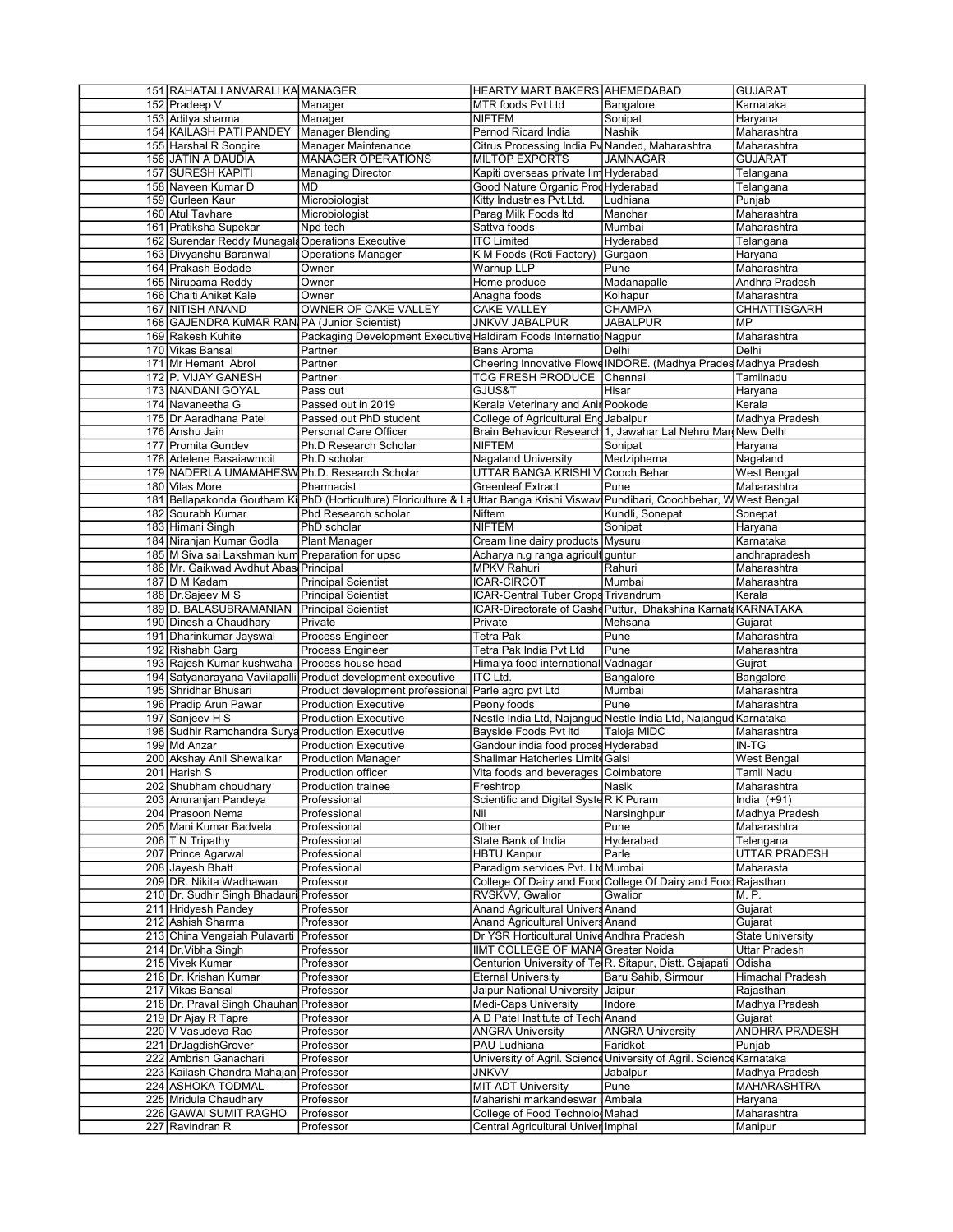| 228 Dr Kaushal Kumar                                             | Professor        | Acharya NDUAT Kumarga Ayodhya UP                    |                                                                         | Uttar Pradesh           |
|------------------------------------------------------------------|------------------|-----------------------------------------------------|-------------------------------------------------------------------------|-------------------------|
| 229 Rohit Biswas                                                 | Professor        | LPU                                                 | Phagwara                                                                | Punjab                  |
| 230 Muhammed Safeer. M                                           | Professor        | University of Calicut                               | Calicut                                                                 | Kerala                  |
| 231 Dr. Anit Kumar                                               | Professor        | <b>HBTU</b>                                         | Kanpur                                                                  | Kanpur                  |
| 232 Mr. S. Dillwyn                                               | Professor        | Hindusthan College of Eng Coimbatore                |                                                                         | Tamilnadu               |
| 233 Dr. Murari Lal Gaur                                          | Professor        | <b>Anand Agricultural Univers Anand</b>             |                                                                         | Gujarat                 |
| 234 Dr AJITA TIWARI                                              | Professor        | ASSAM UNIVERSITY SIL SILCHAR ASSAM                  |                                                                         | <b>ASSAM</b>            |
|                                                                  |                  | <b>UAS DHARWAD</b>                                  |                                                                         |                         |
| 235 Chaitanya Itagi                                              | Professor        |                                                     | Vijayapur                                                               | Karnataka               |
| 236 Sasikanth Sarangam                                           | Professor        | Jawaharlal Nehru Technol Kakinada                   |                                                                         | Andhra Pradesh          |
| 237 Ashish Kumar Kerketta                                        | Professor        | Indira Gandhi Krishi Vishw Raipur                   |                                                                         | Chhattisgarh            |
| 238 Dr. Anupama Devkatte                                         | Professor        |                                                     | MIT College of Food Tech MIT College of Food Tech Maharashtra           |                         |
| 239 Prof.(Dr.)Sachin Ramesh Professor                            |                  |                                                     | Department of Food Proce AT-Loni Kalbhor Taluka-H MAHARASHTRA           |                         |
| 240 Dr. Mukesh Shrivastava                                       | Professor        | DrRPCAU                                             | Pusa (Samastipur)                                                       | Bihar                   |
| 241 Dr. Kailas Kamble                                            | Professor        |                                                     | MPKV, Rahuri District. Ahr Rahuri District. Ahmednag Maharashtra        |                         |
|                                                                  |                  |                                                     |                                                                         |                         |
| 242 N. Dhivya                                                    | Professor        | Kalasalingam Academy of Srivilliputhur              |                                                                         | Virudhunagar            |
| 243 Ratna Shanker Mishra                                         | Professor        | Banaras Hindu University Varanasi                   |                                                                         | UTTAR PRADESH           |
| 244 Someshwar Apparao Khar Professor                             |                  | Aditya college of food tech Beed                    |                                                                         | Maharashtra             |
| 245 Girish Patidar                                               | Professor        | Medi-Caps University Indo Indore                    |                                                                         | M.P.                    |
| 246 Dr Kalpana Rayaguru                                          | Professor        | Odisha University of Agric Bhubaneswar              |                                                                         | Odisha                  |
| 247 Dr Mohammed Shafiq Alar Professor                            |                  | Punjab Agricultural Univer Ludhiana                 |                                                                         | Punjab                  |
|                                                                  |                  |                                                     |                                                                         |                         |
| 248 Dr. Vasudevan V N                                            | Professor        | Kerala veterinary and anin Mannuthy, Thrissur       |                                                                         | Kerala                  |
| 249 Ranjeet chunilal kokani                                      | Professor        | Dr.BSKKV Dapoli                                     | <b>Dr.BSKKV DAPOLI</b>                                                  | Maharashtra             |
| 250 John Diamond Raj                                             | Professor        | Sam Higginbottom Univers Allahabad                  |                                                                         | Uttar Pradesh           |
| 251 Prof. Bote Vidya Shashika Professor                          |                  | Sahyadri College of Agricu Karad                    |                                                                         | Mahareshtra             |
| 252 Dr. Sagar Kisan Wadkar Professor                             |                  | Vaikunth Mehta National In Pune                     |                                                                         | Maharashtra             |
| 253 CH.V.K. SUDHEENDRA                                           | Professor        | College of Dairy Science, Gandhinagar               |                                                                         | GUJARAT                 |
|                                                                  |                  |                                                     |                                                                         |                         |
| 254 Tanmay Hazra                                                 | Professor        | Kamdhenu University                                 | Amreli, Gujarat                                                         | Gujarat                 |
| 255 M. N. Dabhi                                                  | <b>Professor</b> | Junagadh Agricultural Univ Junagadh                 |                                                                         | Gujarat                 |
| 256 Virendra Kumar Pandey                                        | Professor        |                                                     | AKS UNIVERSITY, SATNAKS UNIVERSITY, SATNAMadhya Pradesh                 |                         |
| 257 Dr. Govind Pradip Tagalpa Professor                          |                  | Anand Agricultural Univers Anand                    |                                                                         | Gujarat                 |
| 258 Mangalsing Sitaram Pawa Professor                            |                  | MIT ADTU Pune                                       | Pune                                                                    | Maharashtra             |
| 259 Dr Amee Ravani                                               | Professor        | Anand Agricultural Univers Anand                    |                                                                         | Gujarat                 |
| 260 somainder singh                                              | Professor        | NABARD BIRD                                         | Lucknow                                                                 | Uttar Pradesh           |
|                                                                  |                  |                                                     |                                                                         |                         |
| 261 Akshara.J                                                    | Professor        | Dhanalakshmi Srinivasan Perambalur                  |                                                                         | Tamilnadu               |
| 262 Jayabarath J                                                 | Professor        | Anna university                                     | Trichy                                                                  | Tn                      |
| 263 Vipin Kumar Shukla                                           | Professor        | Himt Group of Institutions Greatet Noida            |                                                                         | Uttar pradesh           |
| 264 Ms. Pooja Jirobe                                             | Professor        | Savitri Bai Phule Pune Uni Pune                     |                                                                         | Maharashtra             |
| 265 Dr. Vishakha Singh                                           | Professor        | College of Community and Udaipur                    |                                                                         | Rajasthan               |
| 266 Sudhir Wadatkar                                              | Professor        | Dr. Panjabrao Deshmukh IAkola, Maharashtra          |                                                                         | Maharashtra             |
|                                                                  |                  |                                                     |                                                                         |                         |
| 267 Dr Ajay Kumar Gupta                                          | Professor        |                                                     | College of Agricultural Eng Jawaharlal Nehru Krishi Vi Madhya Pradesh   |                         |
| 268 Dr. Iranna Udachan                                           | Professor        | Department of Technology Kolhapur                   |                                                                         | Maharashtra             |
| 269 Minakshi Kashinath Dhote Professor                           |                  | Vasantrao Naik Marathwa Parbhani                    |                                                                         | Maharashtra             |
| 270 Nimkar Amey Sanjay                                           | Professor        | Bannari Amman Institute o Sathyamangalam            |                                                                         | Tamilnadu               |
|                                                                  |                  |                                                     |                                                                         |                         |
|                                                                  |                  |                                                     |                                                                         |                         |
| 271 Dhamsaniya Navnit kumar Professor                            |                  | Junagadh Agricultural Univ Junagadh, Gujarat, India |                                                                         | Gujarat                 |
| 272 Bindu                                                        | Professor        | Krishi vigyan kendra (Punj Kapurthala               |                                                                         | Punjab                  |
| 273 Dr. Harsh Prakash Sharm Professor                            |                  | Anand Agricultural Univers Anand                    |                                                                         | Gujarat                 |
| 274 T V N PADMAVATHI                                             | Professor        | PJTSAU                                              | <b>HYDERABAD</b>                                                        | TELANGANA               |
| 275 SINDHAV ROHIT GANES Professor                                |                  | COLLEGE OF DAIRY SCI AMRELI                         |                                                                         | GUJARAT                 |
| 276 MITULKUMAR BUMBADI Professor                                 |                  |                                                     |                                                                         | Gujarat                 |
|                                                                  |                  | College of Daiy Science, KAmreli                    |                                                                         |                         |
| 277 Dr. VEENA BASAPPA                                            | Professor        | UNIVERSITY OF AGRICU GKVK, BANGALORE                |                                                                         | Karnataka, India        |
| 278 Dr. Kushal Kumar Sandey Professor                            |                  | College of Dairy Science a Raipur                   |                                                                         | Chhattisgarh            |
| 279 surya prabha                                                 | Professor        | avinashilingam insistute o coimbatore               |                                                                         | Tamil Nadu              |
| 280 Dr. Sam A. Masih                                             | Professor        | <b>SHUATS University</b>                            | Prayagraj, India                                                        | Uttar Pradesh           |
| 281 Dr Alka Singh                                                | Professor        | Krishi Vigyan Kendra                                | Sidhi                                                                   | Madhya Pradesh          |
| 282 Dr V. Palanimuthu                                            | Professor        | University of Agricultural S Bangalore              |                                                                         | Karnataka               |
|                                                                  |                  |                                                     |                                                                         |                         |
| 283 AMOD SHARMA                                                  | Professor        | NAGALAND UNIVERSITY DIMAPUR                         |                                                                         | NAGALAND                |
| 284 DR RAMESH CHANDRA Professor                                  |                  | RVSKVV Gwalior (RAK Co Gwalior, MP, INDIA           |                                                                         | Madhya Pradesh          |
| 285 Balram Baraiya                                               | Professor        | RVSKVV, Gwalior                                     | Gwalior                                                                 | <b>State University</b> |
| 286 Dr. Pramod Sharma                                            | Professor        | RBS Engineering Technic: Bichpuri, Agra             |                                                                         | U.P.                    |
| 287 Dr Madhavi Pradhan                                           | Professor        | AISSMS College of Engine Pune                       |                                                                         | Maharashtra             |
| 288 Dr. Pradipkumar Bhatt                                        | Professor        | Anand Agricultural Univers Anand                    |                                                                         | Gujarat                 |
|                                                                  |                  |                                                     |                                                                         |                         |
| 289 Dr S B Patange                                               | Professor        |                                                     | PG Institute of PHM, Roha Dr B S Konkan Agril Unive Maharashtra         |                         |
| 290 Akahay Vyankatrao Patil                                      | Professor        | Sahyadri College of Agricu Karad, Dist-Satara       |                                                                         | Maharashtra             |
| 291 Dr. Sentirenla Jamir                                         | Professor        | Department of Horticulture Medziphema, Dimapur      |                                                                         | Nagaland University     |
| 292 Sujit Sarkar                                                 | Professor        | Indian Agricultural Resear KALIMPONG                |                                                                         | West Bengal             |
| 293 Kumar Vishwa Deepak                                          | Professor        | Veer Kunwar Singh Univer Ara                        |                                                                         | Bihar                   |
| 294 Rajesh Gopichand Burbad Professor                            |                  | Navsari Agricultural Unive Assistant Professor      |                                                                         |                         |
|                                                                  |                  |                                                     |                                                                         | Gujarat                 |
| 295 Divyesh Rameshbhai Vag Professor                             |                  | Parul University                                    | Vadodara                                                                | Gujarat                 |
| 296 Akshay Gajanan kukade                                        | Professor        | <b>VNMKV Parbhani</b>                               | Parbhani                                                                | Maharashtra             |
| 297 Abhirami P                                                   | Professor        | PIMS Bangalore                                      | Bangalore                                                               | Karnataka               |
| 298 Rajput Sandip Govind                                         | Professor        |                                                     | Govt. College of Agricultur College of Agriculture, Nar Maharashtra     |                         |
| 299 ASHWINI. A                                                   | Professor        | University of Agriculture S BANGALORE               |                                                                         | KARNATAKA               |
| 300 Anandakumar S                                                | Professor        | Indian Institute of Food Pro Thanjavur              |                                                                         | Tamil Nadu              |
|                                                                  |                  |                                                     |                                                                         |                         |
| 301 Dr. Apurba Giri                                              | Professor        |                                                     | Mugberia Gangadhar Mah Bhupatinagar, Purba Medi West Bengal             |                         |
| 302 Monalisa Roy                                                 | Professor        | Vidyasagar university                               | Paschim Medinipur                                                       | West Bengal             |
| 303 Mrs. Telem Matouleibi Cha Professor<br>304 Dr.Ngangbam Piloo | Professor        | College of Agriculture, Cerlmphal                   | College of Horticulture & F Pasighat, East Siang Dist Arunachal Pradesh | Manipur                 |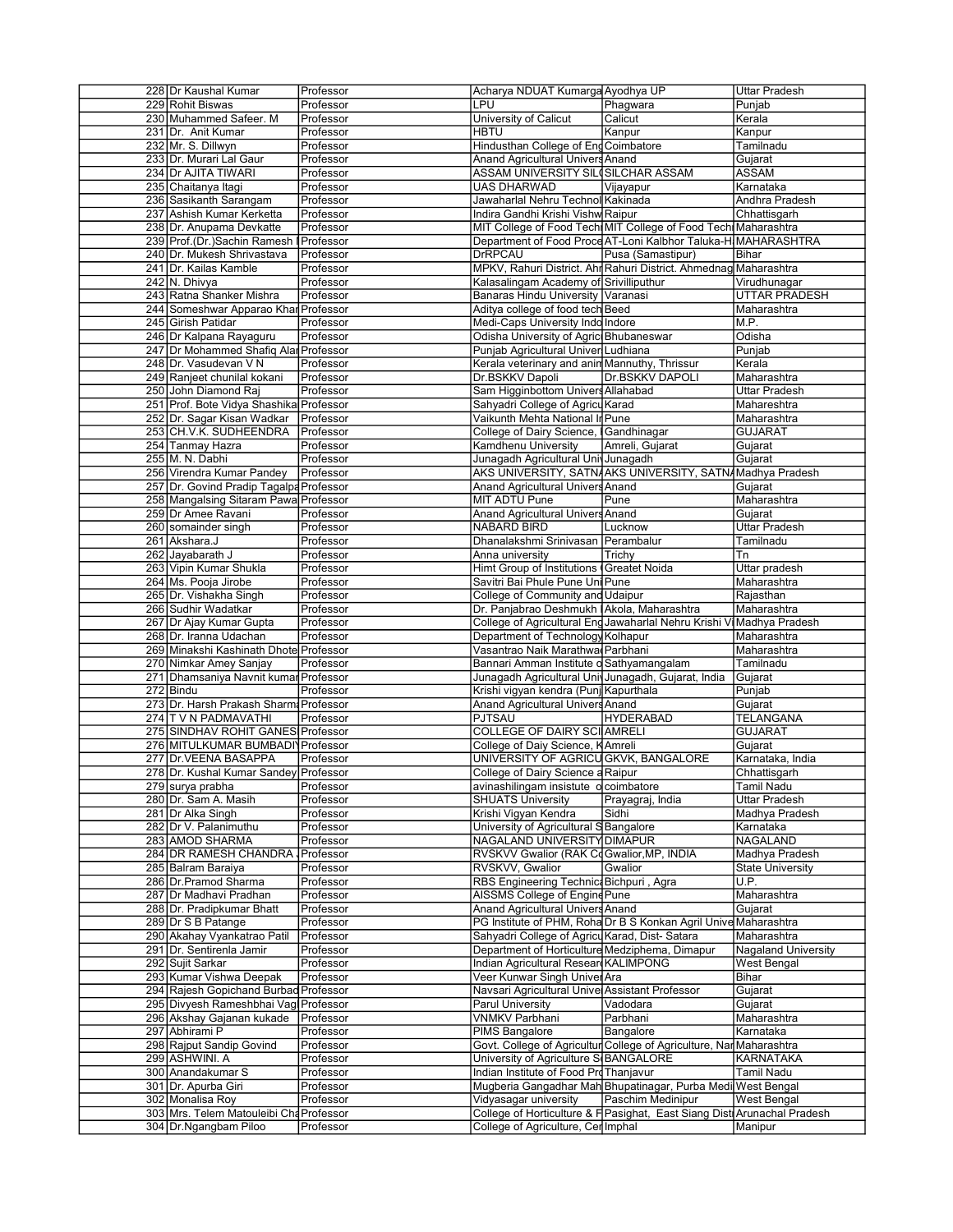| 305 Binod Kumar Bharti                            |                                                                                                    |                                                    |                                                              |                       |
|---------------------------------------------------|----------------------------------------------------------------------------------------------------|----------------------------------------------------|--------------------------------------------------------------|-----------------------|
|                                                   | Professor                                                                                          | Sanjay Gandhi Institute of Patna                   |                                                              | Blhat                 |
| 306 Dr VIBHA BHATNAGAR                            | Professor                                                                                          | <b>MPUAT</b>                                       | Udaipur                                                      | Rajasthan             |
| 307 Dr Karnika Prakash                            | Professor                                                                                          | Delhi University                                   | Delhi                                                        | Delhi                 |
|                                                   |                                                                                                    |                                                    |                                                              |                       |
| 308 Dr Kanak Saxena                               | Professor                                                                                          | College of Agriculture RVS Indore M. P.            |                                                              | Madhya Pradesh        |
| 309 Dr. Vinay Dwivedi                             | Professor                                                                                          | AKTU, Lucknow                                      | Naraina vidyapeeth engine                                    | Uttar Pradesh         |
| 310 Subbalakshmi G                                | Professor                                                                                          | Padmashree Institute of M Bangalore                |                                                              | Karnataka             |
|                                                   |                                                                                                    |                                                    |                                                              |                       |
| 311 Dr Ragini mishra                              | Professor                                                                                          | Dept. Of HDFS college of IGBPUAT pantnagar         |                                                              | Uttarakhand           |
| 312 Dr. Jyoti Kanwar                              | Professor                                                                                          | RVSKVV, Gwalior, M.P.                              | Gwalior                                                      | M.P.                  |
| 313 Sucheta Sahoo                                 | Professor                                                                                          | Mugberia Gangadhar Mah East midnapur               |                                                              | <b>West Bengal</b>    |
|                                                   |                                                                                                    |                                                    |                                                              |                       |
| 314 Dr. Ashok Kumar Khandel Professor             |                                                                                                    | Plant Tissue Culture Labor Indore                  |                                                              | Madhya Pradesh        |
| 315 Gauravi Gajanan Shirodka Professor            |                                                                                                    | Goa University                                     | Taleigao Plateau                                             | Goa                   |
| 316 Ashutosh Kumar                                | Professor                                                                                          | Satyam international institu Patna                 |                                                              | Bihar                 |
|                                                   |                                                                                                    |                                                    |                                                              |                       |
| 317 Dr. S. K. Jain                                | Professor                                                                                          | R.V. S. K. V. V. Gwalior M. Gwalior Madhya Pradesh |                                                              | M.P.                  |
| 318 Dr Satish K Shaarma                           | Professor                                                                                          | Jnkvv, COA Ganjbasoda Jabalpur                     |                                                              | Madhya Pradesh        |
| 319 A.Reni                                        | Professor                                                                                          | Avinasilingam institute for Coimbatore             |                                                              | Tamil Nadu            |
|                                                   |                                                                                                    |                                                    |                                                              |                       |
| 320 Manisha                                       | Professor                                                                                          | Punjab Agricultural Univer Ludhiana                |                                                              | Punjab                |
| 321 Mr. Rahul Patidar                             | Professor                                                                                          | Oriental University Indore   Indore                |                                                              | Madhva Pradesh        |
| 322 Akanksha Jain                                 | Professor                                                                                          | University of Delhi                                | Delhi                                                        | Delhi                 |
|                                                   |                                                                                                    |                                                    |                                                              |                       |
| 323 V.V. Tejaswini                                | Professor                                                                                          | VIGNAN'S FOUNDATION Vadlamudi, guntur              |                                                              | ANDHRAPRADESH         |
| 324 Dr.Chandrajiit Singh                          | Professor                                                                                          | JN Agricultural University, KVK-Rewa (MP)          |                                                              | Madhya Pradesh        |
|                                                   |                                                                                                    |                                                    |                                                              |                       |
| 325 Dr Minaxi Kanjibhai Bariya Professor          |                                                                                                    |                                                    | College of Agriculture, Jun Mota Bhandariya (Amreli) Gujarat |                       |
| 326 Suryamani Kumar                               | Professor                                                                                          | <b>BASU Patna</b>                                  | Patna                                                        | Bihar                 |
| 327 Kinjulck Singh                                | Professor                                                                                          | JN Agricultural University KVK - Rewa (MP)         |                                                              | Madhya Pradesh        |
|                                                   |                                                                                                    |                                                    |                                                              |                       |
| 328 Dr. Vikram Parasharam Ka Professor            |                                                                                                    | Mahatma Phule Krishi Vidy Rahuri, Ahmednagar       |                                                              | Maharashtra           |
| 329 Shubhangi Dattatraya Bho Professor            |                                                                                                    | Dr.D.Y.P.C.A.E.T, Talsand Talsande, Kolhapur       |                                                              | Maharashtra           |
| 330 Dr. Sangeeta Gupta                            | Professor                                                                                          | Chandra Shekhar Azad Ur Kanpur                     |                                                              | Uttar Pradesh         |
|                                                   |                                                                                                    |                                                    |                                                              |                       |
| 331 Dr.N. Manimehalai                             | Professor                                                                                          | Tamil Nadu Dr. J. Jayalaith Nagapattinam           |                                                              | Tamil Nadu            |
| 332 Kaluram Khede                                 | Professor                                                                                          | Oriental University, Indore Indore                 |                                                              | MP                    |
|                                                   |                                                                                                    |                                                    |                                                              |                       |
| 333 KAMALESH KUMAR MEE Professor                  |                                                                                                    | <b>MPUAT Udaipur</b>                               | Udaipur                                                      | Rajasthan             |
| 334 Dr Satyveer Singh Meena Professor             |                                                                                                    | Institute of Agri Business NBikaner                |                                                              | <b>RAJASTHAN</b>      |
| 335 Dr Shirish Sharma                             | Professor                                                                                          | <b>SKRAU</b>                                       | <b>Bikaner</b>                                               | Rajasthan             |
|                                                   |                                                                                                    |                                                    |                                                              |                       |
| 336 V.Kavitha                                     | Professor                                                                                          | Karunya University                                 | Coimbatore                                                   | Tamil Nadu            |
| 337 Priti Prakash Lad                             | Professor                                                                                          | College of Agricultural Eng Akola                  |                                                              | Maharashtra           |
|                                                   |                                                                                                    |                                                    |                                                              |                       |
| 338 Nitesh Ambadas Pachpor   Professor            |                                                                                                    | College of Agricultural Eng Akola                  |                                                              | Maharashtra           |
| 339 Dr. Kapil Kumar                               | Professor                                                                                          | Swami Vivekanand Subha Meerut, U.P.                |                                                              | Uttar Pradesh         |
| 340 Prof. Ms. Ashwini Ashok O Professor           |                                                                                                    | M.P.K.V. Rahuri,                                   | Ahamadnagar                                                  | Maharashtra           |
|                                                   |                                                                                                    |                                                    |                                                              |                       |
| 341 chilukuri veera venkata sa Professor          |                                                                                                    | Acharya N G Ranga Agril. Bapatla campus            |                                                              | <b>ANDHRA PRADESH</b> |
| 342 Radhika deshmukh                              | Professor                                                                                          | Dr PDKV Akola                                      | Akola                                                        | Maharashtra           |
| 343 Dr. Sandeep Menon                             | Professor                                                                                          | Lovely Professional Unive Phagwara                 |                                                              | Punjab                |
|                                                   |                                                                                                    |                                                    |                                                              |                       |
| 344 Ashish Mahera                                 | Professor                                                                                          | IABMI, AAU, ANAND                                  | IABMI, AAU, ANAND                                            | Gujarat               |
|                                                   |                                                                                                    |                                                    |                                                              |                       |
|                                                   |                                                                                                    |                                                    |                                                              |                       |
| 345 Dr. Prashant Pitambar Pa Professor            |                                                                                                    | Mahatma Phule Krishi Vidy Rahuri Dist. A. Nagar    |                                                              | Maharashtra           |
| 346 Dr. Rajnidhi Singh                            | Professor                                                                                          | A.P.S.U, rewa                                      | Rewa                                                         | Madhaya pradesh       |
| 347 Dr Vaishali Rameshrao W Professor             |                                                                                                    | Maharashtra Institute of TeAurangabad              |                                                              | Maharashtra           |
|                                                   |                                                                                                    |                                                    |                                                              |                       |
| 348 Bhagwan Singh Meena                           | Professor                                                                                          | Swami keshwanand Rajas Sriganganagar               |                                                              | Rajasthan             |
| 349 Dr. Murlidhar Pralhad Ingld Program Assistant |                                                                                                    | Krishi Vigyan Kendra, JNK Balaghat                 |                                                              | Madhya Pradesh        |
|                                                   |                                                                                                    |                                                    |                                                              |                       |
| 350 Dr. pooja chaturvedi                          | Programme assistant in krishi vigy: Jawaharlal Nehru krishi vis Jabalpur (M.P.)                    |                                                    |                                                              | Madhya Pradesh        |
|                                                   | 351 AVDHESH KUMAR PATE Programme Assistant (Horticulture) JNKVV, Krishi Vigyan Ken JNKVV, Jabalpur |                                                    |                                                              | Madhya Pradesh        |
|                                                   |                                                                                                    |                                                    |                                                              |                       |
| 352 Thumar Nimisha Chanduld Project Assistant     |                                                                                                    | National Innovation Found Gandhinagar              |                                                              | Gujarat               |
| 353 Vidya                                         | Project Manager                                                                                    | <b>IIT Bombay</b>                                  | Powar, Mumbai                                                | India                 |
| 354 ASHUTOSH TIWARI                               | <b>PROPERITOR</b>                                                                                  | <b>GD PROJECTS</b>                                 | SATNA                                                        | MADHYA PRADESH        |
|                                                   |                                                                                                    |                                                    |                                                              |                       |
| 355 Shiv Kumar Jha                                | Proprietor                                                                                         | <b>NBS Food Industries</b>                         | Gurgaon                                                      | Haryana               |
| 356 Anil Ramesh Shelke                            | Proprietor                                                                                         | Krishyug Food Tech Soluti Ahmednagar               |                                                              | Maharashtra           |
| 357 Suhans Bansal                                 | Proprietor                                                                                         | BansAroma                                          | New Delhi                                                    | Delhi                 |
|                                                   |                                                                                                    |                                                    |                                                              |                       |
| 358 Jitendra Kumar                                | Proprietor                                                                                         | Self                                               | Katihar                                                      | Bihar                 |
| 359 Manish nagrath                                | Propriter                                                                                          | Fish points                                        | Satna                                                        | Aps university        |
|                                                   |                                                                                                    |                                                    | New Mumbai                                                   |                       |
| 360 Dr.Dhananjay H Shirsath                       | Propritor                                                                                          | Sadguru food Consultant                            |                                                              | Maharashtra           |
| 361 Nenavath swathi                               | pvt employee                                                                                       | Professor Jayashankar ag Hyderabad                 |                                                              | Telangana             |
| 362 LAKHWINDER KAUR SID QA MANAGER                |                                                                                                    | FOODCOAST INTERNAT JALANDHAR                       |                                                              | PUNJAB                |
|                                                   |                                                                                                    |                                                    |                                                              |                       |
| 363 Kartik Pandurang Talekar QA Officer           |                                                                                                    | Agro Tech Foods Limited   Jhogadia GIDC Gujrat     |                                                              | Gujrat                |
| 364 Prateek V. Hajare                             | QA-Quality and Food Safety                                                                         | Jubilant Food works (Dom Mumbai                    |                                                              | Maharashtra           |
| 365 Abhinav Anand                                 | QC officer                                                                                         | Haldiram Ethnic Foods Pvi Noida                    |                                                              | U.P                   |
|                                                   |                                                                                                    |                                                    |                                                              |                       |
|                                                   | 366 Joshna Joseph Arangasse Quality assurance manager                                              | Candor Foods Pvt Ltd                               | Navi Mumbai                                                  | Maharashtra           |
| 367 JUHI KUMARI                                   | <b>Quality Chemist</b>                                                                             | KVG AGRO PRIVATE LIM BARAKHAMBA                    |                                                              | DELHI                 |
|                                                   |                                                                                                    |                                                    |                                                              | Bihar                 |
| 368 Shikha Priyadarshni                           | Quality control                                                                                    | Pramod confectionery and Gaya, Bihar               |                                                              |                       |
| 369 Swaraj Shivaji Awate                          | Quality control manager                                                                            | Penguin Cold Storage & Fipune                      |                                                              | Maharashtra           |
| 370 S. Annapoorane                                | Quality Controller                                                                                 | Sri Mahalakshmi Dairy                              | Coimbatore                                                   | Tamilnadu             |
|                                                   |                                                                                                    |                                                    |                                                              |                       |
| 371 Amit thankey                                  | Quality dept.                                                                                      | <b>MILTOP EXPORTS</b>                              | Jamnagar                                                     | <b>GUJARAT</b>        |
| 372 Poonam Shantaram Pawa Quality executive       |                                                                                                    | Diageo india                                       | Nasik                                                        | Maharasjtra           |
| 373 Supriya Naikawadi                             | <b>Quality Manager</b>                                                                             | Peony food products                                | Pune                                                         | Maharashtra           |
|                                                   |                                                                                                    |                                                    |                                                              |                       |
| 374 Rajendra Kawade                               | R & D, Production Executive                                                                        | Surya bakery and confecti Vadodara                 |                                                              | Gujrat                |
| 375 Kajal Anil Khare                              | R&D Executive                                                                                      | Dangee Dums Ltd.                                   | Ahmedabad                                                    | Gujarat               |
|                                                   |                                                                                                    |                                                    |                                                              |                       |
| 376 Sanjeev Nagorao Khade                         | R&D Executive                                                                                      | <b>ITC Foods Pvt. Ltd.</b>                         | Bangalore                                                    | Karnataka             |
| 377 Anusha Manchanda                              | R&D Manager                                                                                        | Plus Creations Pvt Ltd                             | Rai Sonipat Haryana                                          | Sonipat               |
|                                                   | Resarch Scholar                                                                                    | <b>BRAUSS, Mhow</b>                                | Indore                                                       | Madhya Pradesh        |
| 378 Ravi Singh Gurjar                             |                                                                                                    |                                                    |                                                              |                       |
| 379 Aditi Chopra                                  | Research and Development Execu Lifestyle Foods Pvt. Ltd.                                           |                                                    | Rai, Sonipat                                                 | Haryana               |
| 380 Dr. Ashima Gupta                              | Research Associate                                                                                 | DEI, Agra                                          | Agra                                                         | U.P.                  |
|                                                   | 381 Dr. Swapnil Dnyaneshwar Research Associate, Nagarjun Me Dr. Panjabrao Deshmukh   Akola         |                                                    |                                                              | MH                    |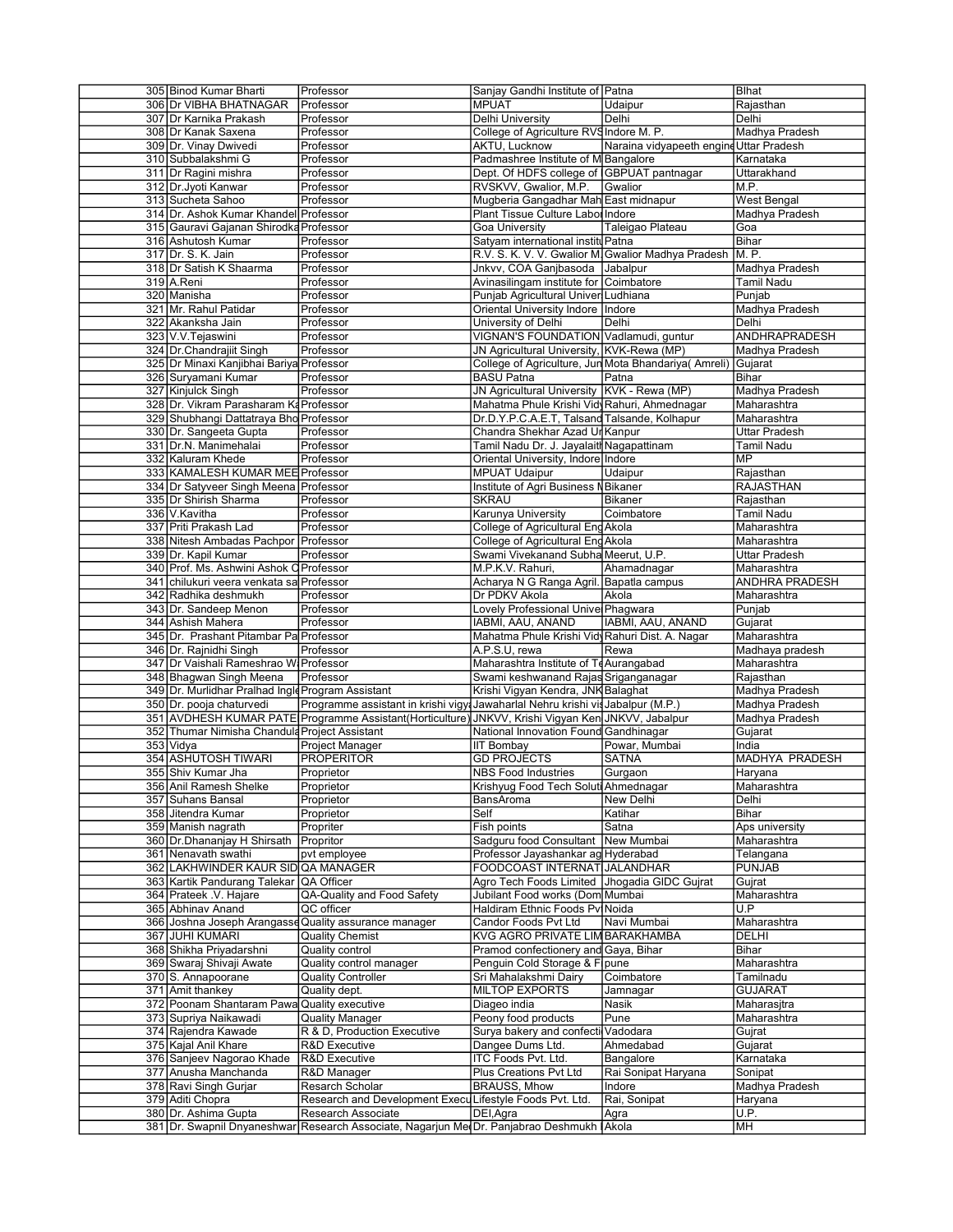| 382 Dr. Diviya Muthukumar                         | <b>Research Consultant</b>                                                                       | ComplEAT Nutrition Care Chennai                                 |                                                                     | Tamilnadu             |
|---------------------------------------------------|--------------------------------------------------------------------------------------------------|-----------------------------------------------------------------|---------------------------------------------------------------------|-----------------------|
| 383 Jaspreet Kaur                                 | Research fellow                                                                                  | Guru Angad Dev Veterinal Ludhiana                               |                                                                     | Punjab                |
| 384 Sonal Sawardekar                              | Research Professional                                                                            | <b>NIFTEM</b>                                                   | Sonipat                                                             | Haryana               |
| 385 Uzma Altaf                                    | Research Scholar                                                                                 | SKUAST-K                                                        | Srinagar                                                            | J&K                   |
| 386 Ram Sharan Chaurasia                          | Research Scholar                                                                                 | Jiwaji University Gwalior                                       | Gwalior                                                             | <b>MP</b>             |
|                                                   |                                                                                                  |                                                                 |                                                                     |                       |
| 387 Antara Chaudhuri                              | Research Scholar                                                                                 | Visva Bharati University                                        | Sriniketan, Bolpur                                                  | West Bengal           |
| 388 Debajyoti palai                               | RESEARCH SCHOLAR                                                                                 | <b>IIT KHARAGPUR</b>                                            | Kharagpur, West Bengal                                              | <b>WEST BENGAL</b>    |
| 389 Neha Sahrawat                                 | Research scholar                                                                                 | Banasthali vidyapith                                            | Tonk                                                                | Rajasthan             |
| 390 Mr. HIMADRI ROY                               | Research scholar                                                                                 | Institute of Agricultural ScilVaranasi                          |                                                                     | Uttar Pradesh         |
| 391   Nadira Anjum                                | Research Scholar (SRF)                                                                           | SKUAST JAMMU                                                    | Chatha jammu                                                        | Jammu and Kashmir     |
| 392 Sukdeo Patil                                  | Retd. Govt. Officer and Advocate                                                                 | Retd. Government Officer, Retired from Mantralaya, NMaharashtra |                                                                     |                       |
| 393 RBN PRASAD                                    | <b>Retired Scientist</b>                                                                         | CSIR-IICT (Retired)                                             | Hyderabad                                                           | Research Institute    |
| 394 Er. YOGESH KUMAR                              | S. R. F.                                                                                         | I. G. K. V., Raipur                                             | Raipur                                                              | Chhattisgarh          |
| 395 Sonu kori                                     | S.R.F., Student                                                                                  | College of agriculture Rvsl Padav , Gwalior m.p                 |                                                                     | Madhya Pradesh        |
| 396 Simran Bhuskute                               | Sampling Officer                                                                                 | Nestlé India                                                    | Pune                                                                | Maharashtra           |
|                                                   |                                                                                                  |                                                                 |                                                                     |                       |
| 397 MANOJ KUMAR MAHAW Scientist                   |                                                                                                  | <b>ICAR-CIRCOT MUMBAI</b>                                       | <b>MUMBAI</b>                                                       | Maharashtra           |
| 398 Dr Shashi Gour                                | Scientist                                                                                        | Jawaherlal Krishi Viswavid Jabalpur                             |                                                                     | Madhya Pradesh        |
| 399 Dr.GEETA SINGH                                | Scientist                                                                                        | JNKVV,KVK, Dindori (MP) JNKVV, Jabalpur                         |                                                                     | Madhya Pradesh        |
| 400 Dr Yogendra Kumar Shukl Scientist             |                                                                                                  | <b>RVSKVV</b>                                                   | Gwalior                                                             | Madhya Pradesh        |
| 401 Dr. Neelu Vishwakama                          | Scientist                                                                                        |                                                                 | Krishi Vigyan Kendra, Jaba Jawaharlal Nehru Krish Vi MADHYA PRADESH |                       |
| 402   Yes                                         | Scientist                                                                                        | University                                                      | <b>Rvskvv GWALIOR</b>                                               | Madhya Pradesh        |
| 403 Dr.A.L.Basediya                               | Scientist (Agril.Engineering)                                                                    | R.V.S.K.V.V., Gwalior, Kris Gwalior                             |                                                                     | Maddhya Pradesh       |
| 404 Pochineni Sahaja                              | Secretary                                                                                        | SAHAJ Association                                               | B.N.Kandriga                                                        | Andhra Pradesh        |
| 405 Umesh Chandra Shukla                          | Secretary                                                                                        | Pragya Gramotthan Sewa Fatehpur                                 |                                                                     | Uttar Pradesh         |
|                                                   |                                                                                                  |                                                                 |                                                                     |                       |
| 406 Mrs. Anjali Kaustubh Bhor Self employed       |                                                                                                  | Trupt mess                                                      | Pune                                                                | Mahrashtra            |
| 407 Shririang Sanjeev Khadke Self Employed        |                                                                                                  | S S Venture                                                     | Pune                                                                | Maharashtra           |
| 408 Smita Tapadia                                 | Self employed                                                                                    | Sunidhi counsaltancy                                            | Indore                                                              | Madhya Pradesh        |
| 409 Jadala ganesh                                 | Self employed                                                                                    | Sneha Farms Pvt Ltd                                             | Sneha Farms Pvt Ltd                                                 | Telangana             |
| 410 Jitendra Kumar                                | Self Employed                                                                                    | Self Employed                                                   | Darbhanga                                                           | Bihar                 |
| 411 Sandeep Gangaram Wale Senior Engineer         |                                                                                                  | Pune                                                            | Pune                                                                | Maharashtra           |
| 412 Pankaj Gangaram Wale                          | Senior Executive                                                                                 | Pune                                                            | Pune                                                                | Maharashatra          |
| 413 Dhananjay Puranik                             | Senior executive-Quality                                                                         | Indospirit Beverages Pvt LGoa                                   |                                                                     | Goa                   |
| 414 Sandeep Baban Kalse                           | Senior Research Assistant                                                                        | Dr. Balasaheb Sawant Kor Dapoli Dist Ratnagiri                  |                                                                     | Maharashtra           |
|                                                   | 415 Lalit Sadashivrao Khapare Senior Research Assistant                                          | Dr.B.S.Konkan Krishi Vidy Dapoli                                |                                                                     | Maharashtra           |
|                                                   |                                                                                                  |                                                                 |                                                                     |                       |
| 416 Hemant Kumar Rahangda Senior Research Fellow  |                                                                                                  | Jawaharlal Nehru Agriculti Jabalpur                             |                                                                     | MadhyaPradesh         |
| 417 Dr.G.Sindumathi                               | Senior Research Fellow                                                                           | Indian Institute of Food ProThanjavur, Tamil Nadu               |                                                                     | Tamil Nadu            |
| 418 Fadadu Mayankkumar Hal Senior Research Fellow |                                                                                                  | Sardarkrushinagar dantiwa Dantiwada                             |                                                                     | Gujarat               |
| 419 Dr. Yogesh Anil Gaonkar                       | Senior Research Fellow Horticultur Dr. Balasaheb Sawant Kor Dr. Balasaheb Sawant Kor Maharashtra |                                                                 |                                                                     |                       |
| 420 Dr Nilesh N. Gaikwad                          | Senior Scientist                                                                                 | ICAR-NRC on Pomegrana Solapur                                   |                                                                     | Maharashtra           |
| 421 Dr Kumari Sharda                              | Senior Scientist and Head                                                                        | Bihar Agricultural universit KVK Barh Patna                     |                                                                     | Bihar                 |
| 422 Dr.Rashmi Shukla                              | Senior Technical Officer                                                                         | University                                                      | Gwalior                                                             | Madhya pradesh        |
| 423 Rahul Dev                                     | Service                                                                                          | Arya foods                                                      | Sonipat                                                             | Haryana               |
| 424 Harshraj Kanwar                               | Skill person                                                                                     | RCA, MPUA&T                                                     | Udaipur                                                             | Rajasthan             |
|                                                   | 425 VIMLESH KUMAR PANDESMS (Agricultural Engineering)                                            | KVK, Saharsa (BAU, Sabd Sabour, Bhagalpur                       |                                                                     | Bihar                 |
|                                                   |                                                                                                  |                                                                 |                                                                     |                       |
| 426 Dr. Nurul Islam                               | Specialist                                                                                       | KVK-Khowai, Tripura                                             | Khowai                                                              | Tripura               |
| 427 Dr Renu Pathak                                | Sr technical Officer                                                                             | <b>JNKVV</b>                                                    | Jabalpur                                                            | State                 |
| 428 Naresh Remalli                                | Sr. Ex QA                                                                                        | Iff india pvt limited                                           | Chennai                                                             |                       |
|                                                   |                                                                                                  |                                                                 |                                                                     | Tamilnadu             |
| 429 Neha Abhishek Kale                            | Sr. Quality Assurance Executive                                                                  | Bliss Chocolates India Pvt Mumbai                               |                                                                     | Maharashtra           |
| 430 Indrayani Santosh Agalaw Sr.manager           |                                                                                                  | Vista processed foods pvt. Taloja mumbai                        |                                                                     | Maharashtra           |
| 431 Deepika Suryadevara                           | <b>SRF</b>                                                                                       | ICAR-CRIDA                                                      | <b>HYDERABAD</b>                                                    | TELANGANA             |
|                                                   |                                                                                                  |                                                                 |                                                                     |                       |
| 432 Vaibhav Kumar Singh                           | State Program Manager                                                                            | Udyogini                                                        | Swai Madhopur                                                       | Rajasthan             |
| 433 Arun Kumar Shakya                             | Student                                                                                          | Niftem sonipat Haryana                                          | Niftem sonipat Haryana                                              | Uttar Pradesh         |
| 434 Shitanshu Kumar                               | Student                                                                                          | <b>Niftem University</b>                                        | Sonipat                                                             | Haryana               |
| 435 Chandrakanta Mishra                           | Student                                                                                          | <b>NIFTEML</b>                                                  | Kundali                                                             | Haryana               |
| 436 Jatin Kumar                                   | Student                                                                                          | National institute of food te Sonipat                           |                                                                     | Haryana               |
| 437 Saurabh Sharma                                | Student                                                                                          | <b>NIFTEM</b>                                                   | Kundli, Sonipat                                                     | Haryana               |
| 438 AKULETI SAIKUMAR                              | Student                                                                                          | NIFTEM                                                          | Sonepat                                                             | Haryana               |
| 439 Dhanesh Anil Phanse                           | Student                                                                                          | National Institute of Food                                      | Sonepat                                                             | Haryana               |
| 440 Shweta Sachan                                 | Student                                                                                          | <b>HBTU</b>                                                     | Kanpur                                                              | Uttar pradesh         |
| 441 Abhay Raj Sachan                              | Student                                                                                          | <b>Harcourt Butler Technical</b>                                | Kanpur                                                              | Uttar Pradesh         |
| 442 Ritika Vijayvergiya                           | Student                                                                                          | Delhi University                                                | Delhi                                                               | Delhi                 |
|                                                   |                                                                                                  |                                                                 |                                                                     |                       |
| 443 Suneel kumar rathaur                          | Student                                                                                          | <b>HBTU kanpur</b>                                              | Kanpur                                                              | Uttar Pradesh         |
| 444 Yash bundela                                  | Student                                                                                          | Niftem                                                          | Kundli                                                              | Haryana               |
| 445 ROHAN RAWAT                                   | Student                                                                                          | NIFTEM                                                          | Sonipat                                                             | Haryana               |
| 446 Abhinav Tripathi                              | Student                                                                                          | <b>SHUATS</b>                                                   | Prayagraj                                                           | <b>Uttar Pradesh</b>  |
| 447 ANAND GUPTA                                   | Student                                                                                          | <b>SHUATS UNIVERSITY</b>                                        | Prayagraj                                                           | <b>Uttar Pradesh</b>  |
| 448 Tanu priya                                    | Student                                                                                          | Sam higginbottom universi Prayagraj                             |                                                                     | Uttar Pradesh         |
| 449 SAHIL UMESH BHOTMAN                           | Student                                                                                          | SHIVAJI UNIVERSITY                                              | ASHTA SANGLI                                                        | MAHARASHTRA           |
| 450 SANDEEP PATEL                                 | Student                                                                                          | <b>SHUATS</b>                                                   | PRAYAGRAJ                                                           | UTTAR PRADESH         |
| 451 DINESH THOKCHOM                               | Student                                                                                          | Dr Rajendra Prasad Centr Samastipur, Pusa, Bihar                |                                                                     | <b>BIHAR</b>          |
|                                                   |                                                                                                  |                                                                 |                                                                     |                       |
| 452 Shivanshi Srivastava                          | Student                                                                                          | Sam Higginbottom Univers Prayagraj                              |                                                                     | Uttar Pradesh         |
| 453 Prince Raghuwanshi                            | Student                                                                                          | Jawaharlal nehru krishi vis Jabalpur                            |                                                                     | Madhya pradesh        |
| 454   Palak Arora                                 | Student                                                                                          | NIFTEM                                                          | Sonipat                                                             | Haryana               |
| 455 Anisha Francis                                | Student                                                                                          | Sam Higginbotham Univer Prayagraj                               |                                                                     | Uttarpradesh          |
| 456 Ganiti.Nandini                                | Student                                                                                          | College of dairy technolog Tirupati, Andra Pradesh              |                                                                     | Andra Pradesh         |
| 457 Shraddha Tripathi<br>458 Sindhuja Singh       | Student<br>Student                                                                               | Harcourt Butler Technical Kanpur<br>SHUATS                      | Prayagraj                                                           | Uttar Pradesh<br>U.P. |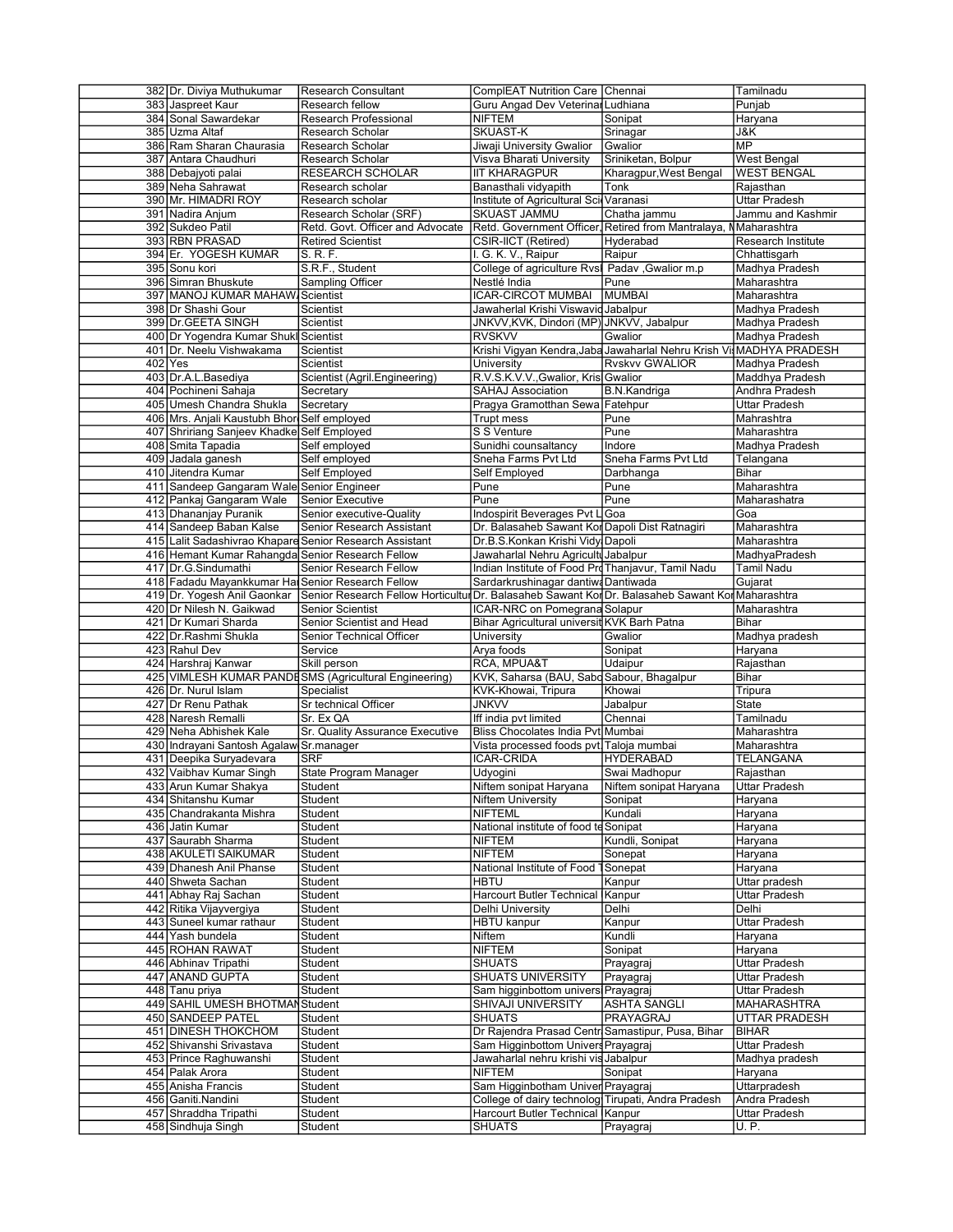| 459 Indra Raj Yadav                    | Student | Jawaharlal Nehru Krishi Vi Jabalpur            |                                                                | Madhya Pradesh       |
|----------------------------------------|---------|------------------------------------------------|----------------------------------------------------------------|----------------------|
| 460 Sujit kshirsagar                   | Student | IIFPT, Thanjavur                               | Thanjavur                                                      | <b>Tamil Nadu</b>    |
| 461 Prashant manohar mohan Student     |         | Parbhani                                       | Parbhani                                                       | Maharashtra          |
| 462 Narotam Soni                       | Student | Maharana Pratap Universi Udaipur               |                                                                | Rajasthan            |
|                                        |         |                                                |                                                                |                      |
| 463 LOKESH KUMAR JAISWAStudent         |         | HARCOURT BUTLER TE KANPUR                      |                                                                | <b>UTTAR PRADESH</b> |
| 464 Nirmal Thirunavookarasu Student    |         | Indian Institute of Food ProThanjavur          |                                                                | <b>Tamil Nadu</b>    |
| 465 Rudrakshi Bajaj                    | Student | Chattisgarh Kamdhenu vis Raipur                |                                                                | Chattisgarh          |
| 466 Kushal Pramod Dhake                | Student | Maharana Pratap Universi Udaipur               |                                                                | Rajasthan            |
| 467 Balchand Malav                     | Student | College of Dairy and Food Udaipur              |                                                                | Rajasthan            |
| 468 DHANAVATH SRINU                    | Student | CFDT-TANUVAS                                   | Chennai                                                        | Tamil Nadu           |
| 469 Asif Ahmad                         | Student | Shuats                                         | Allahabad/pryagraj                                             | Uttar Pradesh        |
| 470 Er. Mada Sai Srinivas              | Student | Maharana Pratap Universi Udaipur               |                                                                | Rajasthan            |
| 471 Ajay Aher                          | Student | SPPU University , Pune                         | Pune                                                           | Maharashtra          |
| 472 Amit Tekam                         |         |                                                |                                                                |                      |
|                                        | Student | Dr. Rajendra Prasad Centi Pusa, samstipur      |                                                                | Bihar                |
| 473 Mayank soni                        | Student | College of dairy science an Raipur             |                                                                | Raipur               |
| $474$ KIRAN V R                        | Student | Tamilnadu Agricultural Uni Coimbatore          |                                                                | Tamilnadu            |
| 475 Gobind Sagar                       | Student | <b>NIFTEM</b>                                  | Kundli, Sonipat                                                | Haryana              |
| 476 Kandarp Rajyaguru                  | Student | Gujarat Technological univ Ahmedabad           |                                                                | Gujarat              |
| 477 Vaishnavi vitthal suryavan Student |         | College of food technology Parbhani            |                                                                | Maharashtra          |
| 478 YASH CHANDRA                       | Student | Shuats                                         | Prayagraj                                                      | <b>Uttar Pradesh</b> |
| 479 Anubhav                            | Student | <b>NIFTEM</b>                                  | Sonipat                                                        | Haryana              |
| 480 POOMAKA.M                          | Student | DHANALAKSHMI SRINIV/PERAMBALUR                 |                                                                | <b>TAMIL NADU</b>    |
| 481 Alfiya Dilawar Shaikh              | Student | <b>MIT ADT UNIVERSITY</b>                      | Pune                                                           | Maharashtra          |
| 482 AABHA NANDKISHORE EStudent         |         | <b>NIFTEM</b>                                  | kundli Industrial Area, Son Haryana                            |                      |
|                                        |         |                                                |                                                                |                      |
| 483 BHUKYA JITHENDER                   | Student | CENTRAL INSTITUTE OF Bhopal                    |                                                                | Madhya pradesh       |
| 484 Kritarth Pedkar                    | Student | <b>NIFTEM</b>                                  | Sonepat                                                        | Haryana              |
| 485 Radhika Yadav                      | Student | <b>MITCFT</b>                                  | Pune                                                           | Maharashtra          |
| 486 Ajay Singh Sikarwar                | Student | Raja Balwant Singh Engin Agra                  |                                                                | <b>Uttar Pradesh</b> |
| 487 Vasin khanna                       | Student | Cskhpkv palampur                               | Palampur                                                       | Himachal pradesh     |
| 488 Prerna yadav                       | Student | COA JNKVV Jabalpur                             | Jabalpur                                                       | Madhya paradesh      |
| 489 Anshul Sonaray                     | Student | Harcourt Butler Technical                      | Kanpur                                                         | Uttar pradesh        |
| 490 Pratik Pramod Jagtap               | Student | <b>NIFTEM</b>                                  | Kundli, Sonipat                                                | Haryana              |
| 491 Rashmi Singh                       | Student | <b>NIFTEM</b>                                  | Sonepat                                                        | Haryana              |
|                                        |         | MITADT University, pune                        |                                                                |                      |
| 492 Yogita Ajay Nikhade                | Student |                                                | Pune                                                           | Maharashtra          |
| 493 Md Sawood Alam                     | Student | <b>NIFTEM</b>                                  | KUNDLI, SONIPAT                                                | Haryana              |
| 494 Disha Sinha                        | Student | <b>SHUATS</b>                                  | Prayagraj                                                      | UP                   |
| 495 Saurabh Dhavale                    | Student | Jaipur National University                     | Jaipur                                                         | Rajasthan            |
| 496 Aarya Ram Telgar                   | Student | <b>MIT ADT UNIVERSITY</b>                      | Pune                                                           | Maharashtra          |
| 497 Manshi                             | Student | <b>NIFTEM</b>                                  | Kundali, sonipat                                               | Haryana              |
| 498 Sammek Kumar Jain                  | Student | CFT Unvercity of Allahaba Allahabad            |                                                                | UP.                  |
| 499 Prashant kumar singh               | Student | EWING CHRISTIAN COLLALLAHABAD                  |                                                                | <b>UTTAR PRADESH</b> |
|                                        |         |                                                |                                                                |                      |
|                                        |         |                                                |                                                                |                      |
| 500 Katyayani shandilya                | Student | sam higginbottom universi naini, prayagraj     |                                                                | UTTAR PRADESH        |
| 501 Sweta singh                        | Student | Shuats                                         | Allahabad                                                      | UP                   |
| 502 Shalu Francis                      | Student | Kerala university of fisheri Kochi , Kerala    |                                                                | Kerala               |
| 503 Adarsh Kumar Mishra                | Student | SHUATS, Prayagraj                              | Prayagraj                                                      | Uttarpradesh         |
| 504 Ayush Tripathi                     | Student | chhattisgarh Kamdhenu Vidurg                   |                                                                | chhattisgarh         |
| 505 Vishnu Manoj                       | Student | TKM INSTITUTE OF TECI Ezhukone, Kollam         |                                                                | Kerala               |
| 506 GUNASEELAN EAZHUMA Student         |         | National Institute of Food 1Sonepat            |                                                                | Haryana              |
| 507 Sachin Kumar Singh                 | Student | Central institute of technol Kokrajhar (Assam) |                                                                | Assam                |
|                                        | Student |                                                |                                                                |                      |
| 508 Abhishek sondhiya                  |         | <b>SHUATS</b>                                  | Prayagraj                                                      | Uttara pradesa       |
| 509 Siddharth singh                    | Student | SHUATS                                         | Prayagraj                                                      | <b>Uttar Pradesh</b> |
| 510 Mayank prakash                     | Student | SHUATS                                         | Prayagraj                                                      | Up                   |
| 511 Neena shivhare                     | Student |                                                | University department of c Dr babasaheb ambedkar r Maharashtra |                      |
| 512 Er. BOGALA MADHU                   | Student | College of Technology and Udaipur              |                                                                | Rajasthan            |
| 513 ANUBHAV PANDEY                     | Student | University of Allahabad                        | Prayagraj                                                      | Uttar Pradesh        |
| 514 Smriti singh                       | Student | Sam Higginbotham Univer Prayagraj              |                                                                | Uttar Pradesh        |
| 515 Kiran Meena                        | Student | Jaipur National University Jaipur              |                                                                | Rajasthan            |
| 516 Athulya s                          | Student | Saintgitscollege of engined Pathamuttom        |                                                                | Kotayam              |
| 517 Azad A Nazir                       | Student | Kerala University Of Fishe Panangad, Kochi     |                                                                | Kerala               |
| 518 Baneeprajnya Nayak                 | Student | Sam Higginbottom Univers Prayagraj             |                                                                | <b>Uttar Pradesh</b> |
|                                        |         |                                                |                                                                |                      |
| 519 Stephy Mathews                     | Student | Kerala University Of Fishe Ernakulam           |                                                                | Kerala               |
| 520 Neha Phadtare                      | Student | MIT college of food techno Loni kalbhor, Pune  |                                                                | Maharashtra          |
| 521 Shraddha Wathrey                   | Student | Jawaharlal Nehru Krishi Vi Jabalpur (M.P)      |                                                                | Madhyapradesh        |
| 522 Radhika Bansal                     | Student | <b>NIFTEM</b>                                  | Kundli                                                         | Haryana              |
| 523 Satyam Verma                       | Student | Harcourt butler technical UNawabganj Kanpur.   |                                                                | Uttar Pradesh        |
| 524 GAYATHRITS                         | Student | KERALA UNIVERSITY OF PANANGAD, KOCHI           |                                                                | <b>KERALA</b>        |
| 525 Bency Varghese                     | Student | Saintgits college of engine Kottayam           |                                                                | Kerala               |
| 526 Indu santhosh                      | Student | Kerala University of Fisher Panangad, Kochi    |                                                                | Kerala               |
|                                        |         |                                                |                                                                |                      |
| 527 Nikhil chourasiya                  | Student | Sam Higginbottom univers Prayagraj             |                                                                | Uttar pradesh        |
| 528 Athulya Mary Thomas                | Student | Saintgits College Of Engin Kottayam            |                                                                | Kerala               |
| 529 Manjima c pillai                   | Student | <b>KTU</b>                                     | Thiruvananthapuram                                             | Kerala               |
| 530 Hridya Ramesh                      | Student | University                                     | Kochi                                                          | Kerala               |
| 531 Priyanka Thakur                    | Student | D. Y. Patil School of Bioted Navi Mumbai       |                                                                | Maharashtra          |
| 532 NINU ROCKEY                        | Student | Saintgits College of engine Kottayam           |                                                                | <b>KERALA</b>        |
| 533 RICHI ANNA ABRAHAM                 | Student | SAINTGITS COLLEGE OF KOTTAYAM                  |                                                                | <b>KERALA</b>        |
| 534 Sneha Aneesh                       | Student | Kerala University of fisheri Panangad, kochi   |                                                                | Kerala               |
| 535 Ashutosh mishra                    | Student | Shuats                                         | Allahabad                                                      | <b>Uttar Pradesh</b> |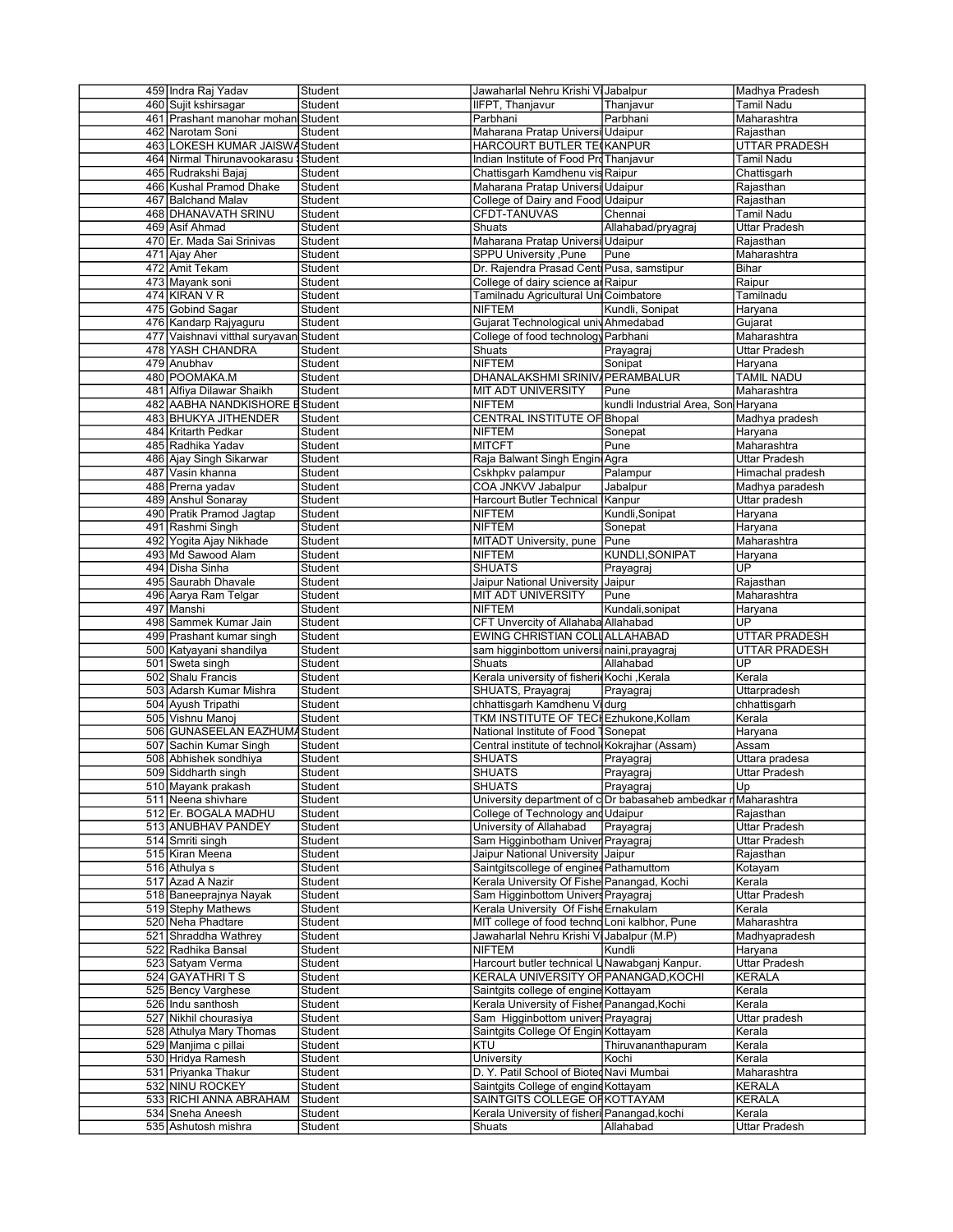| 536 Dheerendra Shukla                              | Student | <b>SHUATS</b>                                                        | <b>SHUATS</b>                                                         | <b>Uttar Pradesh</b>   |
|----------------------------------------------------|---------|----------------------------------------------------------------------|-----------------------------------------------------------------------|------------------------|
| 537 Annet Mary Anto                                | Student | College of food technology Thrissur                                  |                                                                       | Kerala                 |
| 538 IFTIKHAR ALAM                                  | Student | G.B. Pant University of Ad Uttarakhand                               |                                                                       | Udham Singh Nagar      |
|                                                    |         |                                                                      |                                                                       |                        |
| 539 Dhanush Gowda                                  | Student | College of agriculture, Has Bangalore                                |                                                                       | Karnataka              |
| 540 Pushpendra Kumar                               | Student | <b>NIFTEM</b>                                                        | Kundli                                                                | <b>HARYANA</b>         |
| 541 SHIVDATT VISHNUPANT Student                    |         | MARATHWADA AGRICUL PARBHANI                                          |                                                                       | <b>MAHARASHTRA</b>     |
| 542 Siddhika pradip kadam                          | Student | D. Y. Patil school of biotec Navi mumbai                             |                                                                       | Maharashtra            |
| 543 Mr. Ratnadeep Rajkumar K Student               |         | D.Y.Patil University                                                 | Belapur, Navi Mumbai                                                  | Maharashtra            |
| 544 Kalati Sahithi                                 | Student | Sri padmavathi mahila Uni Tirupathi,                                 |                                                                       | AP                     |
| 545 Aditi Kumari                                   | Student | <b>SHUATS</b>                                                        | Allahabad                                                             | Uttar Pradesh          |
|                                                    |         |                                                                      |                                                                       |                        |
| 546 Hari priya kurra                               | Student | Sri padmavathi mahila uni Tirupathi                                  |                                                                       | Andhra pradesh         |
| 547 Shashank Gupta                                 | Student | <b>NIFTEM</b>                                                        | Sonipat                                                               | Haryana                |
| 548 Kanika Gogia                                   | Student | Delhi University                                                     | Delhi                                                                 | Delhi                  |
| 549 Shabana Sadique                                | Student | Kerala University of fisheri Panangad, Kochi                         |                                                                       | Kerala                 |
| 550 AMRUTHA AJITH                                  | Student | Kerala University of fisheri Kochi                                   |                                                                       | Kerala                 |
|                                                    |         |                                                                      |                                                                       |                        |
| 551 Mohammed Thahir P K                            | Student | <b>APJKTU</b>                                                        | Thiruvananthapuram                                                    | Kerala                 |
| 552 Sheethal P Sethu                               | Student | Saintgits college of engine Kottayam                                 |                                                                       | Kerala                 |
| 553 Sandra Sathyan                                 | Student | Kerala university of fisheri Panangad, kochi                         |                                                                       | Kerala                 |
| 554 JOSE SATISH                                    | Student | APJ Abdul Kalam Technol Thiruvananthapuram                           |                                                                       | Kerala                 |
| 555 Atchayan                                       | Student | Niftem                                                               | Kundli                                                                | Haryana                |
| 556 Vaibhav Ashok Shete                            | Student | Dy patil University                                                  | Navi Mumbai                                                           | Maharashtra            |
| 557 Ravi Bhushan Jha                               | Student | <b>GBU</b>                                                           |                                                                       |                        |
|                                                    |         |                                                                      | <b>Greater Noida</b>                                                  | Uttar Pradesh          |
| 558 Shubham Singh Patel                            | Student | Sam Higginbottom Univers Naini, Prayagraj                            |                                                                       | Uttar Pradesh          |
| 559 Akshita Dhingra                                | Student | <b>IRMA</b>                                                          | Anand                                                                 | Gujarat                |
| 560 Shobhit Rohila                                 | Student | <b>NIFTEM</b>                                                        | Kundli Sonipat                                                        | Haryana                |
| 561 Srishti gaba                                   | Student |                                                                      | Sant longowal institute of eSant longowal institute of eUttar pradesh |                        |
| 562 Arun steephen                                  | Student | Kerala veterinary and anin Pookkode                                  |                                                                       | Kerala                 |
|                                                    |         |                                                                      |                                                                       |                        |
| 563 sai pushpa Gavarasana                          | Student | sri padnavathi mahila univ tirupati                                  |                                                                       | Andhra Pradesh         |
| 564 Rahul Sahni                                    | Student | Punjab Agricultural Univer Ludhiana                                  |                                                                       | Punjab                 |
| 565 Sunil Sakhala                                  | Student |                                                                      | National Dairy Research In Karnal, Haryana (132001) Haryana           |                        |
| 566 Anagha Visakhan                                | Student | APJ Abdul Kalam Technoll Trivandrum                                  |                                                                       | <b>KERALA</b>          |
| 567 BIJENDRA SINGH DHAKA Student                   |         | Jiwaji university                                                    | Gwalior                                                               | Madhya Pradesh         |
|                                                    |         |                                                                      |                                                                       |                        |
| 568 Mukesh                                         | Student | Guru jambheshwar univers Hisar                                       |                                                                       | Haryana                |
| 569 Amit Kumar Juneja                              | Student | <b>NDRI</b>                                                          | Karnal                                                                | Haryana                |
| 570 Manoj Kumar Moga                               | Student | Niftem                                                               | Sonepat                                                               | Haryana                |
| 571 Suryakant                                      | Student | <b>SHUATS</b>                                                        | PRAYAGRAJ                                                             | UP                     |
| 572 Sandeep Ughade                                 | Student | JNKVV, Jabalpur                                                      | Jabalpur MP                                                           | Madhya Pradesh         |
|                                                    |         |                                                                      |                                                                       |                        |
| 573 BAMSIL ZAMAN                                   | Student | THANGAL KUNJU MUSLI EZHUKONE, KOLLAM                                 |                                                                       | <b>KERALA</b>          |
| 574 Amrutha Minse                                  | Student | <b>KUFOS</b>                                                         | Panangad kochi                                                        | Kerala                 |
| 575 Neha Dhiman                                    | Student | National institute of Food 1Sonepat, haryana                         |                                                                       | Haryana                |
| 576 Riya Gupta                                     | Student | University of Allahabad                                              | Prayagraj                                                             | Uttar Pradesh          |
|                                                    |         |                                                                      |                                                                       | Maharashtra            |
|                                                    |         |                                                                      |                                                                       |                        |
| 577 Rohan                                          | Student | DY Patil school of biotechr Navi Mumbai                              |                                                                       |                        |
| 578 Arun Kumar moharana                            | Student | Dr. Dy patil university, nav Navi mumbai                             |                                                                       | Maharashtra            |
| 579 NAVNEET KUMAR                                  | Student | <b>SHUATS</b>                                                        | Allhabad                                                              | UTTAR PRADESH          |
| 580 Abhijit Shivaji Aher                           |         |                                                                      |                                                                       |                        |
|                                                    | Student | D.Y.Patil deemed to be a UNavi Mumbai                                |                                                                       | Maharashtra            |
| 581 Poorv Patel                                    | Student | A. D. Patel Institute of Tecl Vallabh Vidhyanagar                    |                                                                       | Gujarat                |
| 582 Ankita kamalaksh shenoy                        | Student | Dy patil school of bioinforn Belapur                                 |                                                                       | Maharashtra            |
| 583 Estamsetty Venkata Audin Student               |         | Kalasalingam Academy of Srivilliputtur                               |                                                                       | Tamilnadu              |
| 584 Jinal A Tandel                                 | Student | A.D. Patel Institute of Tech Anand                                   |                                                                       | Gujarat                |
| 585 Drishva Damodaran Karot Student                |         | D.Y. Patil deemed to be Un Navi Mumbai                               |                                                                       | Maharashtra            |
|                                                    | Student |                                                                      |                                                                       |                        |
| 586 Jency Sunny                                    |         | <b>KUFOS</b>                                                         | Ernakulam                                                             | Kerala                 |
| 587 Nagendra                                       | Student | <b>NIFTEM</b>                                                        | Sonipat                                                               | Haryana                |
| 588 Mudrika Thapar                                 | Student | Guru Nanak Dev Universit Amritsar                                    |                                                                       | Punjab                 |
| 589 Gayathri.S                                     | Student | Dsirt                                                                | Perambalur                                                            | Tamilnadu              |
| 590 Ujjwal kumar                                   | Student | <b>Tezpur university</b>                                             | Tezpur                                                                | Assam                  |
| 591 Agrima Singh                                   |         | Jaipur national University Jaipur                                    |                                                                       |                        |
|                                                    | Student |                                                                      |                                                                       | Rajasthan              |
| 592 PARVATHY V                                     | Student | KERALA UNIVERSITY OF PANANGAD, KOCHI                                 |                                                                       | <b>ERNAKULAM</b>       |
| 593 Fathima Farhen                                 | Student | TKM INSTITUTE OF TECH Kollam                                         |                                                                       | Kerala                 |
| 594 Mohd. Sadik                                    | Student | Guru Jambheshwar Unive Hisar                                         |                                                                       | Haryana                |
| 595 M S Pooja Srivendhya                           | Student | TKM Institute of technolog Kollam                                    |                                                                       | Ktu                    |
|                                                    |         |                                                                      |                                                                       |                        |
| 596 VAITHYANATHAN V                                | Student | Karunya Institute of techno Coimbatore                               |                                                                       | Tamilnadu              |
| 597 Nandini B C                                    | Student | University of Agricultural S Bangalore                               |                                                                       | Karnataka              |
| 598 R Mohammed Harish                              | Student | Karunya Institute of Techn Coimbatore                                |                                                                       | <b>Tamil Nadu</b>      |
| 599 Diyo Joy                                       | Student | Karunya institute of techno Coimbatore                               |                                                                       | Tamilnadu              |
| 600 Mohammed Thasreef pk                           | Student | Kerala agricultural univers Mannuthy, thrissur                       |                                                                       | Kerala                 |
|                                                    | Student |                                                                      |                                                                       |                        |
| 601 Utkarsh Patel                                  |         | A. D. Patel Institute of Tecl Anand, Gujarat                         |                                                                       | Gujarat                |
| 602 Komal Rani                                     | Student | <b>NIFTEM</b>                                                        | Kundli, sonepat                                                       | Haryana                |
| 603 AJAY ASHOK MALI                                | Student | MIT Collge Of Managemer Pune                                         |                                                                       | Maharashtra            |
| 604 Bhupendra kumar                                | Student | Karunya institute of techno Coimbatore                               |                                                                       | Tamilnadu              |
| 605 Sonali Choudhary                               | Student | <b>NIFTEM</b>                                                        | Kundli                                                                | Haryana                |
|                                                    |         |                                                                      |                                                                       |                        |
| 606 PAVITHRA KP                                    | Student | Kerala University Of Fishe Madavana, Kochi                           |                                                                       | Kerala                 |
| 607 HARIOM SHARMA                                  | Student | <b>NIFTEM</b>                                                        | Sonipat                                                               | Haryana                |
| 608 Nilesh Gupta                                   | Student | <b>NIFTEM</b>                                                        | Sonipat                                                               | Haryana                |
| 609 Neha Sashi                                     | Student | Karunya Institute of Techn Coimbatore                                |                                                                       | Tamil Nadu             |
| 610 Anakha Rajesh                                  | Student | Kerala University Of Fishe Kochi                                     |                                                                       | Kerala                 |
|                                                    |         |                                                                      |                                                                       |                        |
| 611 Ammu V K<br>612 Jorwar mahesh Rangnath Student | Student | National Dairy Research In Karnal<br>MSPM'S college of food te Udgir |                                                                       | Haryana<br>Maharashtra |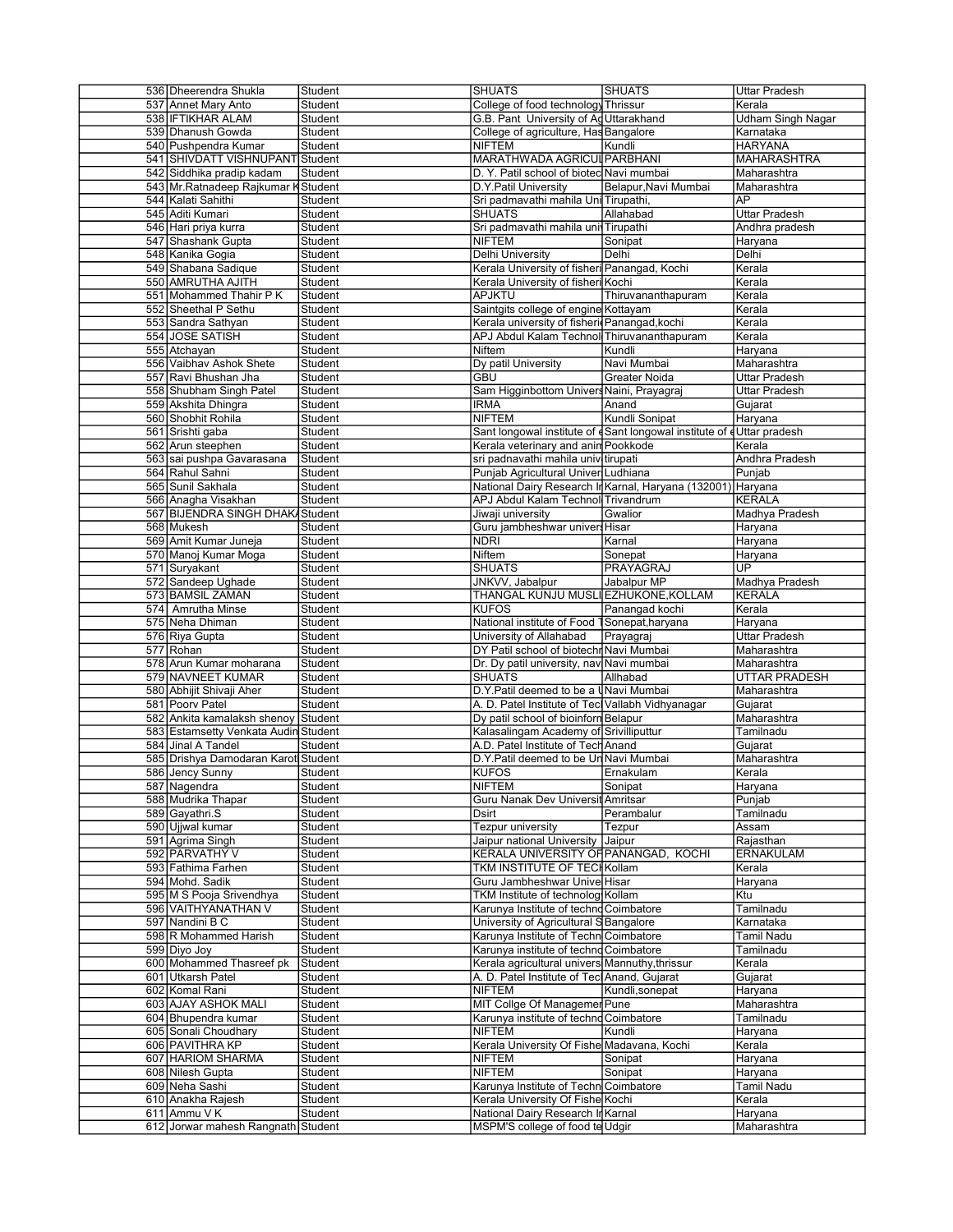| 613 Neetu                            | Student        | <b>AKTU LUCKNOW</b>                               | <b>LUCKNOW</b>                                                    | UP                         |
|--------------------------------------|----------------|---------------------------------------------------|-------------------------------------------------------------------|----------------------------|
| 614 Etikala Akhila                   | Student        | Indian institute of food prod Thanjavur           |                                                                   | TamilNadu                  |
| 615 Areeba Masroor                   | Student        | <b>SHUATS</b>                                     | Allahabad                                                         | Uttar Pradesh              |
| 616 Monisha C                        | Student        | University                                        | <b>IIFPT Thanjavur</b>                                            | Tamil nadu                 |
| 617 Catherine T A                    | Student        | Kerala University of Fisher Kochi, Kerala         |                                                                   | Kerala                     |
| 618 Reon Sanketh Pinto               | Student        | Karunya University                                | Coimbatore                                                        | Tamil Nadu                 |
| 619 MALINI B                         | Student        | <b>IIFPT</b>                                      | <b>THANJUR</b>                                                    | Tamil Nadu                 |
|                                      |                |                                                   |                                                                   |                            |
| 620 Revati Shinde                    | Student        | Dy Patil School of bioinform Navi mumbai          |                                                                   | Maharashtra                |
| 621 Abhirami raj T                   | Student        | Karunya institute of techno Coimbatore            |                                                                   | Tamil nadu                 |
| 622 Shrishanth Shridhar Deva Student |                | Dy Patil school of biotechn Navi mumbai           |                                                                   | Maharashtra                |
| 623 SAHIL GUPTA                      | Student        | Sam Higginbottom Univers PRAYAGRAJ                |                                                                   | <b>UTTAR PRADESH</b>       |
| 624 Vipul Maddhesia                  | Student        | Chatrapati Sahu Ji Mahara Kanpur                  |                                                                   | Uttar Pradesh              |
| 625 Makdud Islam                     | Student        | National Institute of Food 1 Sonipat, Haryana     |                                                                   | Haryana                    |
|                                      |                |                                                   |                                                                   |                            |
| 626 Shruti Vasant sankpal            | Student        | Mahatma phule krushi univ Maharashtra             |                                                                   | Maharashtra                |
| 627 Jitin Grover                     | Student        | Govind Ballabh Pant Unive Pantnagar               |                                                                   | Uttarakhand                |
| 628 Nagarathna S B                   | <b>Student</b> |                                                   | CTAE, MPUAT UDAIPUR CTAE, MPUAT UDAIPUR Rajasthan                 |                            |
| 629 Athul M                          | Student        | Kristu Jayanti college                            | Bangalore                                                         | Karnataka                  |
| 630 Donepudi Pratyusha               | Student        | <b>NIFTEM</b>                                     | Sonipat                                                           | Haryana                    |
| 631 Abhay koladiya                   | Student        | A.D. Patel intitute of technoNew v.v.nagar, ANAND |                                                                   | Gujarat Technological Univ |
| 632 Agna Robin C                     | Student        | Kerala University of Fisher Panangad, Kochi       |                                                                   | Kerala                     |
|                                      |                |                                                   |                                                                   |                            |
| 633 Nikita Jain                      | Student        | UDCT                                              | Aurangabad                                                        | Maharashtra                |
| 634 MAMATHI C A                      | Student        | Indian Institute of Food Pro Thanjavur            |                                                                   | Tamil Nadu                 |
| 635 JYOTSNA                          | Student        | KARUNYA INSTITUTE OF COIMBATORE                   |                                                                   | TAMIL NADU                 |
| 636 ANJU MARIAM JOHNSON Student      |                | INDIAN INSTITUTE OF FOTHANJAVUR                   |                                                                   | <b>TAMIL NADU</b>          |
| 637 Priya                            | Student        | <b>SHUATS</b>                                     | Allahabad                                                         | U.P                        |
| 638 Rahul Sindhani                   | Student        | <b>UDCT Aurangabad</b>                            | Aurangabad                                                        | Maharastra                 |
|                                      |                |                                                   |                                                                   |                            |
| 639 Gadapu. PALLAVI                  | Student        | Sri padmavati Mahila visw Tirupati                |                                                                   | Andhra Pradesh             |
| 640 Sneha S Nambiar                  | Student        | Karunya institute of techno Coimbatore            |                                                                   | Tamil Nadu                 |
| 641 HIMANSHU KUMAR PAN Student       |                | <b>SHUATS</b>                                     | Prayagraj                                                         | Uttar Pradesh              |
| 642 Ashwathi S                       | Student        | College of Food TechnologMannuthy                 |                                                                   | Kerala                     |
| 643 Swetha K Nair                    | Student        | Karunya Institute Of Techn Coimbatore             |                                                                   | <b>TAMIL NADU</b>          |
|                                      | Student        | Institute of Home Economi Hauz khas, New Delhi    |                                                                   |                            |
| 644 Riya Joshi                       |                |                                                   |                                                                   | Delhi                      |
| 645 NASARIN.T.S                      | Student        | SAINTGITS COLLEGE OF KOTTAYAM                     |                                                                   | <b>KERALA</b>              |
| 646 Ankita singh                     | Student        | <b>SHUATS</b>                                     | Prayagraj                                                         | Uttar Pradesh              |
| 647 Venkadesh.B                      | Student        | <b>NIFTEM</b>                                     | Haryana, kundli, Sonipat                                          | <b>HARYANA</b>             |
| 648 Himanshu Pandey                  | Student        | Sam Higginbotham univer Prayagraj                 |                                                                   | Uttar pradesh              |
| 649 Aiswarya. K                      | Student        | Kerala University of fisheri Ernakulam            |                                                                   | Kerala                     |
|                                      |                |                                                   |                                                                   |                            |
| 650 Kairavi Devanand Shinde Student  |                | Institute of Chemical Techi Mumbai                |                                                                   | Maharashtra                |
| 651 Rutuja Vinod Patil               | Student        | D.Y Patil school of bioinfor Navi Mumbai          |                                                                   | Maharashtra                |
| 652 KIRTI SETH                       | Student        | Gautam budh University g Greater Noida u.p        |                                                                   | Uttar pradesh              |
| 653 Somya Neekhra                    | Student        | Institute of engineering and Jhansi               |                                                                   | Uttar Pradesh              |
| 654 Shubhangi Mehrotra               | Student        | <b>NIFTEM</b>                                     | Sonipat                                                           | Haryana                    |
| 655 Navya Shree Sangam               | Student        | Professor Jayashankar Te Hyderabad                |                                                                   | Telangana                  |
|                                      |                |                                                   |                                                                   |                            |
| 656 Aman Kumar                       | Student        | Dr. Rajendra prasad centri Pusa, Samastipur       |                                                                   | Bihar                      |
| 657 SIDDHARTH SINGH                  | Student        | Bundelkhand university                            | Jhansi                                                            | Uttar Pradesh              |
| 658 Aarcha Vallath                   | Student        | <b>TNAU</b>                                       | Coimbatore                                                        | Tamil nadu                 |
| 659 Zeel Kiritbhai Choksi            | Student        | A.D.Patel Institute of Tech V.V Nagar, karamsad   |                                                                   | Gujarat                    |
| 660 Yash Sharma                      | Student        | <b>NIFTEM</b>                                     | Kundli, Sonepat                                                   | Haryana                    |
| 661 Vaibhav Gupta                    | Student        | IET, Bundelkhand Univers Jhansi                   |                                                                   | <b>Uttar Pradesh</b>       |
| 662 VISHAL RAMLAL PARSE Student      |                |                                                   | Sp college of food technol Sp college of food technol Maharashtra |                            |
|                                      |                |                                                   |                                                                   |                            |
| 663 Shubham Raghuvanshi              | Student        | <b>Bundelkhand University</b>                     | Jhansi uttar pradesh                                              | <b>Uttar Pradesh</b>       |
| 664 Noufan V                         | Student        | Kerala Veterinary and Anir Thrissur               |                                                                   | Kerala                     |
| 665 Ganga Veera Prasad Chik Student  |                | Lovely Professional Unive Jalandhar               |                                                                   | Punjab                     |
| 666 R.Sujith Srinivasan              | Student        | NIFTEM                                            | <b>NIFTEM</b>                                                     | HARYANA                    |
| 667 darsan q                         | Student        | karunya university                                | Coimbatore                                                        | Tamilnadu                  |
| 668 Sukhveer Singh                   | Student        | Niftem                                            | Sonepat                                                           | Haryana                    |
|                                      |                | Bundelkhand University Jh Jhansi                  |                                                                   | <b>Uttar Pradesh</b>       |
| 669 Ashish Kumar Jatav               | Student        |                                                   |                                                                   |                            |
| 670 Sourav Singh                     | Student        | <b>Bundelkhand University</b>                     | Jhansi                                                            | Uttar Pradesh              |
| 671 Aditi Swami                      | Student        | <b>Bundelkhand University</b>                     | Jhansi                                                            | Uttar Pradesh              |
| 672 Jenifer. P                       | Student        | National institute of food te Sonipat             |                                                                   | Haryana                    |
| 673 KRISHNAVENI JAYAPRA Student      |                | Saintgits college of engine Kottayan              |                                                                   | Kerala                     |
| 674 GOKUL KRISHAN L                  | Student        | Karunya university                                | Coimbatore                                                        | Tamil Nadu                 |
| 675 Varshini                         |                | Sri shakthi Institute of engi Coimbatore          |                                                                   | Tamilnadu                  |
|                                      | Student        |                                                   |                                                                   |                            |
| 676 Muskan sindher                   | Student        | Delhi university                                  | Delhi                                                             | Delhi                      |
| 677 Simardeep kaur Dhillon           | Student        | Punjab Agricultural Univer Ludhiana, Punjab       |                                                                   | Punjab                     |
| 678 Mayur Kant Singh                 | Student        | Institute of Engineering an Jhansi                |                                                                   | Uttar Pradesh              |
|                                      | Student        | School of bioinformatics an Navi mumbai           |                                                                   | Maharashtra                |
| 679 Shalini shailendra singh         |                |                                                   | Kundi, Sonipat                                                    | Haryana                    |
|                                      |                |                                                   |                                                                   |                            |
| 680 Devansh Bansal                   | Student        | <b>NIFTEM</b>                                     |                                                                   |                            |
| 681 Mintu Martin                     | Student        | Kerala University Of Fishe Panangad, Kochi        |                                                                   | Kerala                     |
| 682 Jinsha vk                        | Student        | Calicut university                                | Thenjipplam                                                       | Kerala                     |
| 683 PIYUSH RAJ                       | Student        | <b>NIFTEM</b>                                     | Sonipat                                                           | Haryana                    |
| 684 Ashpak Faris. M                  | Student        | Karunya institute of techno Coimbatore            |                                                                   | Tamilnadu                  |
|                                      |                |                                                   |                                                                   |                            |
| 685 Kaushal pal                      | Student        | Bundelkhand University Jr Jhansi                  |                                                                   | Uttar Pradesh              |
| 686 Trivedi Vrunda Dushyantb Student |                |                                                   | A.D. Patel Institute of Tech New Vallabh Vidhyanagar              | Gujarat                    |
| 687 Mantasha Zeeshan                 | Student        | Sam Higginbottom Univers Allahabad                |                                                                   | Uttar Pradesh              |
| 688 Abhay Dixit                      | Student        | R.B.S engineering technic Bichpuri, Agra          |                                                                   | Uttar Pradesh              |
| 689 Chavan Priyanka Yashwar Student  |                | Tamil Nadu Agricultural un Thanjavur              |                                                                   | Tamil Nadu                 |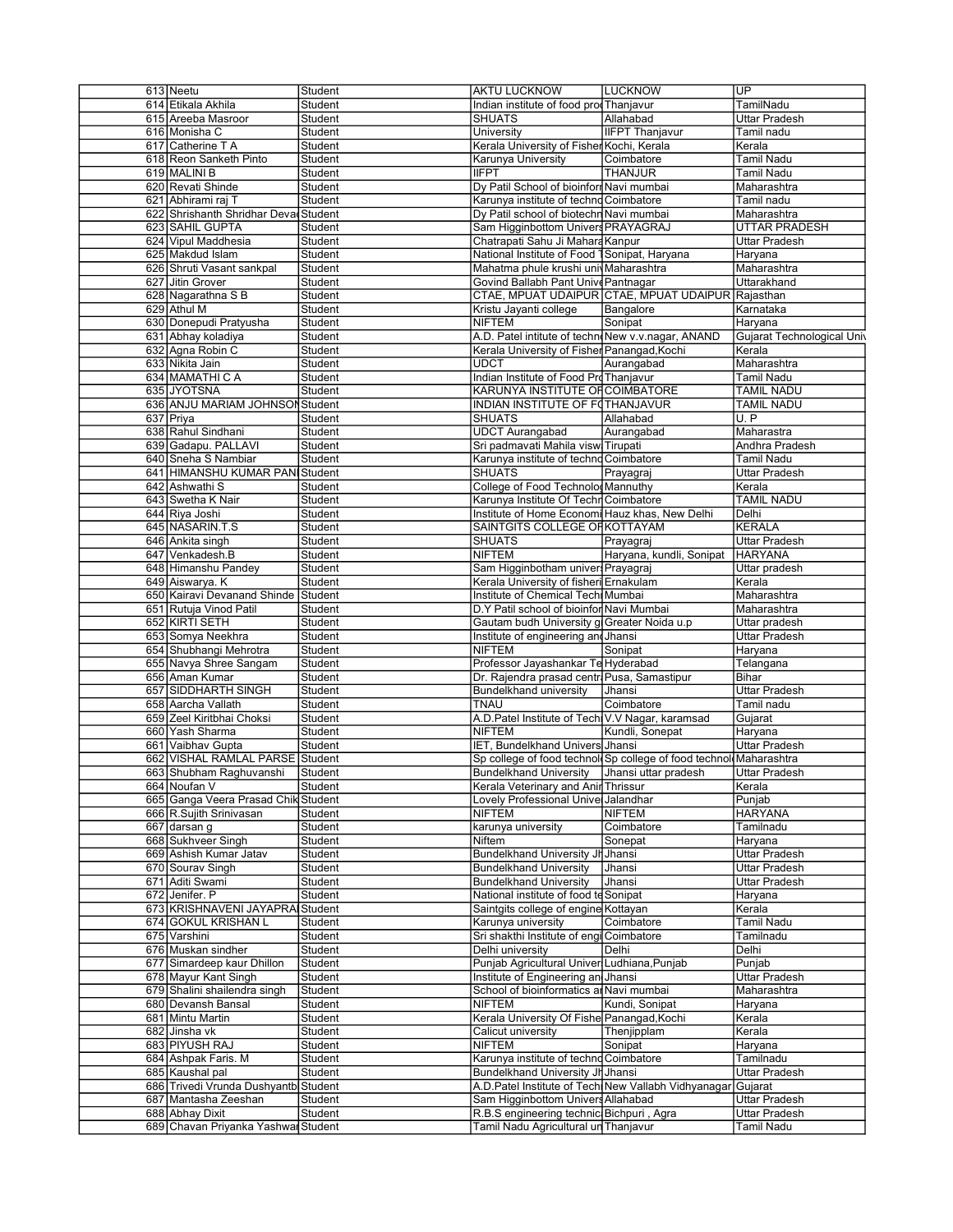| 690 THUTTURU SRAVAN                     | Student            | Punjab Agricultural Univer Ludhiana                                                     |                                                                       | Punjab               |
|-----------------------------------------|--------------------|-----------------------------------------------------------------------------------------|-----------------------------------------------------------------------|----------------------|
| 691 Sai Sathvika Moparthi               | Student            | Karunya University                                                                      | Coimbatore                                                            | <b>Tamil Nadu</b>    |
| 692 Priyanga                            | Student            |                                                                                         | Dhanalakshmi srinivasan i Dhanalakshmi srinivasan i Tamilnadu         |                      |
| 693 Gagandeep Singh                     | Student            | Punjab Agricultual Univers Ludhiana                                                     |                                                                       | Punjab               |
| 694 JAYALAKSHMI M                       | Student            | KERALA UNIVERSITY OF PANANGAD, KOCHI                                                    |                                                                       | <b>KERALA</b>        |
| 695 Jaya Tripathi                       | Student            |                                                                                         | Sam Higginbotom Univers Sam Higginbotom Univers India                 |                      |
| 696 Harjot Singh                        | Student            | Punjab Agricultural Univer Ludhiana                                                     |                                                                       | Punjab               |
| 697 GAURAV S PATIL                      | Student            | A D PATEL INSTITUTE O KARAMSAD, ANAND                                                   |                                                                       | <b>GUJARAT</b>       |
| 698 Shivam tiwari                       | Student            | Shuats                                                                                  | Prayagraj                                                             | Uttar pradesh        |
| 699 Bhavadharini B                      | Student            | Indian Institute of Food ProThanjavur                                                   |                                                                       | Tamil Nadu           |
| 700 KESAB MANDAL                        | Student            | <b>SHUATS</b>                                                                           | ALLAHABAD                                                             | UP                   |
| 701 Sifat khan                          | Student            | <b>SHUATS</b>                                                                           | <b>PRAYAGRAJ</b>                                                      | $\overline{UP}$      |
|                                         |                    |                                                                                         |                                                                       |                      |
| 702 Shruty                              | Student            | Delhi University                                                                        | Delhi                                                                 | Delhi                |
| 703 Kajal jadhav                        | Student            | MIT-CFT                                                                                 | Aurangabad                                                            | Mharathatra          |
| 704 Austin Varghese Philip              | Student            | Sam Higginbottom Univers Allahabad                                                      |                                                                       | <b>UTTAR PRADESH</b> |
| 705 Mehakdeep kaur                      | Student            | Panjab Agricultural univers Ludhiana                                                    |                                                                       | Punjab               |
| 706 Mohd Hasan Khan                     | Student            | Shuats                                                                                  | Allahabad                                                             | Uttar Pradesh        |
| 707 TALIB KHAN                          | Student            | <b>SHUATS</b>                                                                           | Allahabad                                                             | <b>Uttar Pradesh</b> |
| 708 Sumit Kumar Bansal                  | Student            | Guru Jambheshwar Unive Hisar                                                            |                                                                       | Haryana              |
| 709 Rupam khattri                       | Student            | Amity institute of food tech Noida , Uttar Pradesh                                      |                                                                       | <b>Uttar Pradesh</b> |
| 710 JYOTI BANAKAR                       | Student            | University of Agricultural s Dharwad                                                    |                                                                       | Dharwad              |
| 711 Gautam Pandey                       | Student            | Panjab University                                                                       | Chandigarh                                                            | Chandigarh           |
| 712 Mahendra kumar                      | Student            | Jnkvv                                                                                   | Jnkvv                                                                 | Madhya Pradesh       |
| 713 Shine                               |                    |                                                                                         |                                                                       |                      |
|                                         | Student            | Panjab University, Chandi Chandigarh                                                    |                                                                       | Chandigarh           |
| 714 Rupali S. Thipe                     | Student            | NIFTEM                                                                                  | Sonepat                                                               | Haryana              |
| 715 Ajay rohith.R                       | Student            | <b>NIFTEM</b>                                                                           | Kundly district,sonipet,Har Haryana                                   |                      |
| 716 Pushpesh Verma                      | Student            | Harcourt butler technical l                                                             | Kanpur                                                                | <b>Uttar Pradesh</b> |
| 717 Devika Rana                         | Student            | <b>Bundelkhand University</b>                                                           | Jhansi                                                                | <b>Uttar Pradesh</b> |
| 718 Shiv Bilas Maurya                   | Student            | <b>JNKVV Jabalpur</b>                                                                   | Jabalpur                                                              | Madhya Pradesh       |
| 719 Aradhya Tiwari                      | Student            | HBTU, Kanpur                                                                            | Kanpur                                                                | UP.                  |
| 720 Nidhi Somia Lakra                   | Student            | Sam Higginbottam Univers Prayagraj                                                      |                                                                       | <b>Uttar Pradesh</b> |
| 721 Zeel viradiya                       | Student            | Sardar patel university                                                                 | Anand                                                                 | Gujarat              |
| 722 SAVITHA.S                           | Student            | Tamilnadu Agricultural Uni Coimbatore                                                   |                                                                       | Tamilnadu            |
| 723 Satyam Raj                          | Student            | Shri Dev suman                                                                          | Tehri Garhwal                                                         | Uttarakhand          |
| 724 RIYA BRUNO                          | Student            | Kerala university of fisheri Panangad kochi                                             |                                                                       | Kerala               |
| 725 UMAR FAROOK                         |                    | Sri shakthi institute of engi Coimbatore                                                |                                                                       | Tamilnadu            |
|                                         | Student            |                                                                                         |                                                                       | <b>NIFTEM</b>        |
| 726 Hariharan. V                        | Student            | <b>NIFTEM</b>                                                                           | Sonipet, Haryana.                                                     |                      |
| 727 Saumya Jaidka                       | Student            | Harcourt Butler Technical                                                               | Kanpur                                                                | Uttarpradesh         |
| 728 Sushank Soumya                      | Student            | University of Allahabad                                                                 | <b>Uttar Pradesh</b>                                                  | <b>Uttar Pradesh</b> |
| 729 Nishandhini SR                      | Student            | Kalasalingam university                                                                 | Krishnankoil                                                          | TamilNadu            |
| 730 Sandrasabu                          | Student            | Karunya university                                                                      | Coimbatore                                                            | Coimbatore           |
| 731 S.FELSHIA SHERLIN                   | Student            |                                                                                         | KALASALINGAM ACADENKRISHNANKOVIL, SRIVIL TAMIL NADU                   |                      |
| 732 VENKATSUBRAMANIAM Student           |                    | Tamilnadu Agricultural Uni Coimbatore                                                   |                                                                       | Tamilnadu            |
| 733 Sinchan.D.K                         | Student            | College of Agriculture, Has Hassan                                                      |                                                                       | Karnataka            |
|                                         |                    | <b>SHUATS</b>                                                                           | Prayagra                                                              |                      |
|                                         |                    |                                                                                         |                                                                       |                      |
| 734 Hrushikesh Gurjar                   | Student            |                                                                                         |                                                                       | Uttar Pradesh        |
| 735 Madhvi sharma                       | Student            | Jawaharlal nehru krishi vis Jabalpur                                                    |                                                                       | Madhya pradesh       |
| 736 Disha Sanjay Zanwar                 | Student            | <b>NIFTEM</b>                                                                           | Sonipat                                                               | Haryana              |
| 737 Aman Dixit                          | Student            | <b>HBTU</b>                                                                             | Kanpur                                                                | Uttar Pradesh        |
| 738 Aiswarya A G                        | Student            | Kerala university of fisheri Panangad                                                   |                                                                       | Ernakulam            |
| 739 Manasi saitawadekar                 | Student            | Dy patil                                                                                | Belapur , Navi mumbai                                                 | Maharashtra          |
| 740 Saurabh Sanjay Sonar                | Student            | D Y Patil University                                                                    | Navi Mumbai                                                           | Maharashtra          |
| 741 Shweta Maurya                       | Student            | DY Patil deemed to be Uni Navi Mumbai                                                   |                                                                       | Maharashtra          |
| 742 Vishakha Singh                      | Student            | Assam Agricultural Univer Jorhat                                                        |                                                                       | Assam                |
| 743 FIDIL ISHAM.MP                      | Student            | <b>Calicut University</b>                                                               | Tirur - Calicut Rd, Thenhip Kerala                                    |                      |
| 744 SIRIGIRI SUCHETHA                   | Student            | Sri padmavati mahila visva Tirupati                                                     |                                                                       | Andhra pradesh       |
| 745 Snehal kadam                        | Student            |                                                                                         | D.y.patil school of biotechr D.y.patil university navi mu Maharashtra |                      |
| 746 Prajapati Krupal Maheshki Student   |                    | A.D. Patel Institute of Tech Anand                                                      |                                                                       | Gujarat              |
|                                         |                    | <b>DMCFT Rajmachi</b>                                                                   | Karad                                                                 | Maharashtra          |
| 747 Dhanashree Sudhir Balwa Student     |                    | D.Y.Patil deemed to be un Navi Mumbai                                                   |                                                                       |                      |
| 748 Tejal Redij                         | Student            |                                                                                         |                                                                       | Maharashtra          |
| 749 Manasi Roy                          | Student            | NIFTEM                                                                                  | Sonipat                                                               | Haryana              |
| 750 Aditi Mahajan                       | Student            | Punjab Agricultural univers Ludhiana                                                    |                                                                       | Punjab               |
| 751 Kalal Surya bhagavan Gou Student    |                    |                                                                                         | Central university of karna Aland road, kadaganchi, G Karnataka       |                      |
| 752 Shamita Nivrutti Mhatre             | Student            | D.Y.patil school of biotech Navi Mumbai                                                 |                                                                       | Maharashtra          |
| 753 Bhupathi gari Preethi Redd Student  |                    | Kalasalingam academy of Krishnan koil                                                   |                                                                       | Tamilnadu            |
| 754 Angel Bathla                        | Student            | Graphic Era Deemed To B Dehradun                                                        |                                                                       | Uttrakhand           |
| 755 Tilak Zatakia                       | Student            | A.D. Patel institute of techn Vallabh Vidhyanagar                                       |                                                                       | Guiarat              |
| 756 Anand umrao                         | Student            | Harcourt Butler Technical Kanpur                                                        |                                                                       | <b>Uttar Pradesh</b> |
| 757 Rafeeya Shams                       | Student            | Skuast-J                                                                                | Jammu                                                                 | Jammu and Kashmir    |
|                                         |                    |                                                                                         | Delhi                                                                 | Delhi                |
| 758 Madhvi Didwania                     | Student            | Lady Irwin college                                                                      |                                                                       |                      |
| 759 Tanushri vijay                      | Student            | Mohanlal sukhadia Univer Udaipur                                                        |                                                                       | Rajasthan            |
| 760 GRACE ANIL                          | Student            | Indian institute of food Pro Thanjavur                                                  |                                                                       | Kerala               |
| 761 Anandha Krishnan .R                 | Student            |                                                                                         | Kalasalingam University Krishnankovil, virudhunag                     | Tamil Nadu           |
| 762 Shikhangi Singh                     | Student            | <b>GBPUAT Pantnagar</b>                                                                 | Pantnagar                                                             | Uttarakhand          |
| 763 Logeshwari G K S                    | Student            | Sri Shakthi Institute of Eng Coimbatore                                                 |                                                                       | Tamil Nadu           |
| 764 Mangesh kenjale                     | Student            | M K Foods                                                                               | Chiplun                                                               | Maharashtra          |
| 765 Arulprasaath R K<br>766 Kavya Varma | Student<br>Student | Kalasalingam academy of Krishnankoil<br>Kerala University of Fisher Madavana, Ernakulam |                                                                       | Tamilnadu<br>Kerala  |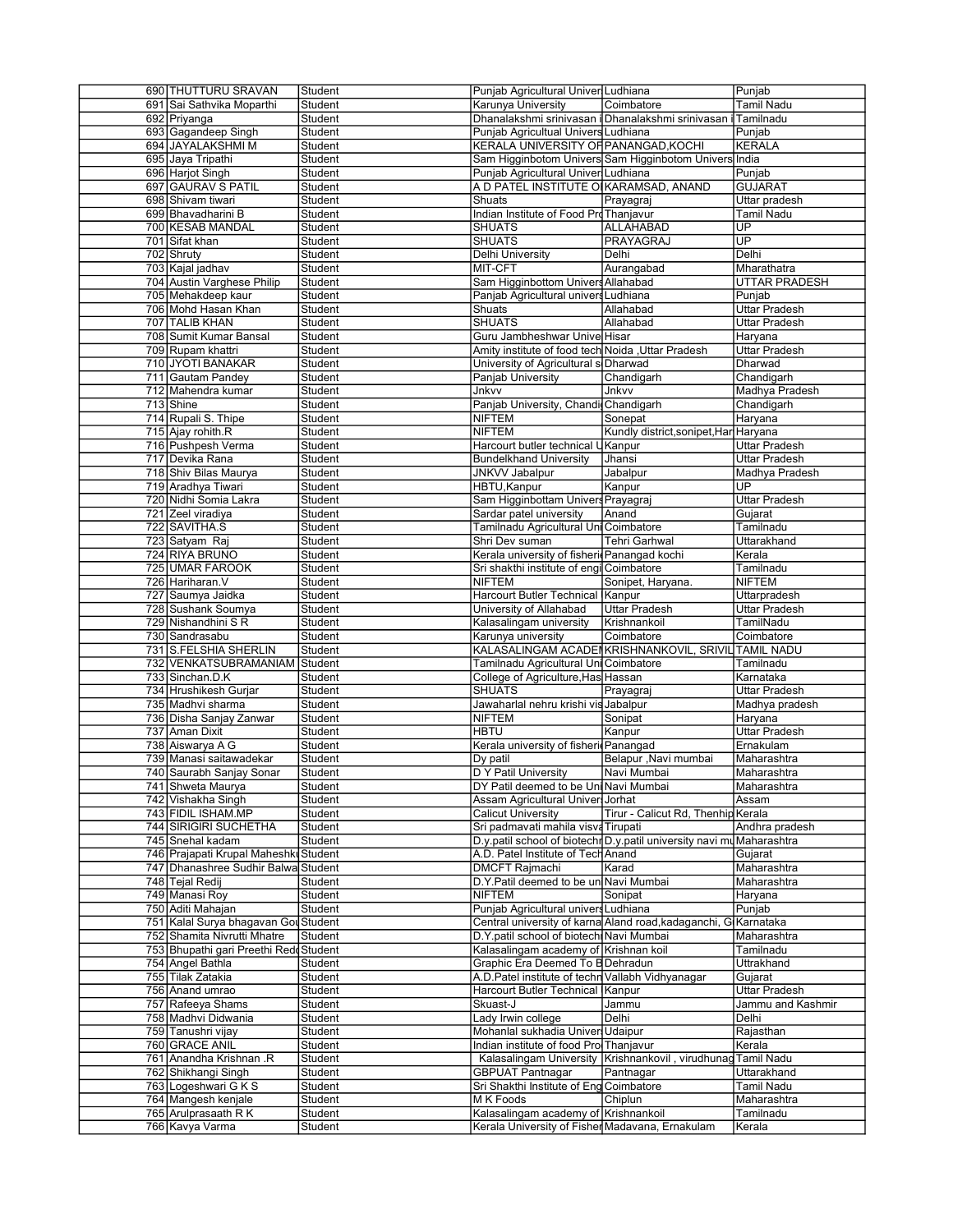| 767 Drushti Muddappa Halolli Student |                    |                                                  | Dadasaheb Mokashi Colle Karad, Dist. Satara, Mahar Maharashtra      |                                |
|--------------------------------------|--------------------|--------------------------------------------------|---------------------------------------------------------------------|--------------------------------|
| 768 Tejasvi Sinha                    | Student            | Harcourt butler technical u Kanpur               |                                                                     | <b>Uttar Pradesh</b>           |
| 769 Akhilesh Kumar Singh             | Student            | VBSPU JAUNPUR                                    | <b>VBSPU JAUNPUR</b>                                                | <b>UTTAR PRADESH</b>           |
| 770 Pooja Agrawal                    | Student            | SHUATS, agriculture univ Prayagraj               |                                                                     | Uttar pradesh                  |
| 771 Ms.K.Vidhyasri                   | Student            |                                                  | Kalasalingam Academy of Anandh nagar, Krishnanko Tamil Nadu         |                                |
| 772 Mehnaza Manzoor                  | Student            | Sher e Kashmir university Jammu                  |                                                                     | Jammu and Kashmir              |
|                                      |                    |                                                  |                                                                     |                                |
| 773 Marisha V h                      | Student            | University                                       | Kottayam                                                            | Kerala                         |
| 774 Kajal arora                      | Student            | Khalsa college                                   | Amritsar                                                            | Punjab                         |
| 775 VASAGADEKAR VIPUL V Student      |                    | VASANTRAO NAIK MARA PARBHANI                     |                                                                     | MAHARASHTRA                    |
| 776 K.VIJAY BALAJI                   | Student            | INDIAN INSTITUTE OF FOTHANJAVUR                  |                                                                     | <b>TAMIL NADU</b>              |
| 777 Shaik mahanoob raj               | Student            | Acharya NG Ranga agricu Guntur                   |                                                                     | Andhra pradesh                 |
| 778 Garima                           | Student            | Delhi university                                 | Delhi University                                                    | Delhi                          |
| 779 Asha kumari                      | Student            | Indra Gandhi krishi vishwa Raipur , chattishgarh |                                                                     | Chattishgarh                   |
|                                      |                    |                                                  | <b>NIFTEM</b>                                                       |                                |
| 780 Deepak Jain                      | Student            | <b>NIFTEM</b>                                    |                                                                     | Haryana                        |
| 781 Vishnu Dev A                     | Student            | Indian Institute of Food ProThanjavur            |                                                                     | Tamilnadu                      |
| 782 Pingaksha Pal                    | Student            | Sharadchandraji pawar co Chiplun, Ratnagiri      |                                                                     | Maharashtra                    |
| 783 MAHANTI NAVEEN KUMA Student      |                    | ICAR-CENTRAL INSTITU <sup>1</sup> BHOPALL        |                                                                     | MADHYA PRADESH                 |
| 784 VEMULA VAMSI                     | Student            | <b>INSTITUTE OF RURAL M Anand</b>                |                                                                     | Gujarath                       |
| 785 Ranjeet Samuel Paulson           | Student            | <b>VIAET, SHUATS</b>                             | Allahabad, UP                                                       | Uttar Pradesh                  |
| 786 Athira Krishnan                  | Student            | Saintgits College of Engine Kottayam             |                                                                     | Kerala                         |
|                                      |                    |                                                  |                                                                     |                                |
| 787 Ann Justin Kappen                | Student            | Saintgits College of Engine Kottayam             |                                                                     | Kerala                         |
| 788 KEERTHIGA R R                    | Student            | Tamilnadu Agricultural Uni Coimbatore            |                                                                     | Tamilnadu                      |
| 789 MUTYALA SATYA SUMAN Student      |                    | KALASALINGAM ACADEI Krishnan koil                |                                                                     | <b>Tamil Nadu</b>              |
| 790 V.vanthana                       | Student            | Karunya institute of technd Coimbatore           |                                                                     | Tamilnadu                      |
| 791 Hargun makkar                    | Student            | Punjab agriculture Univers Ludhiana              |                                                                     | Punjab                         |
| 792 Kushal Singla                    | Student            | NIFTEM                                           | Sonipat                                                             | Haryana                        |
| 793 Doniya Meria Paul                | Student            | <b>KTU</b>                                       | Kottayam                                                            | Kerala                         |
| 794 Karthikevan S                    | Student            | Karunya Institute of techno Coimbatore           |                                                                     | Tamilnadu                      |
|                                      |                    |                                                  |                                                                     |                                |
| 795 ATHIYA SALAGRAM                  | Student            | <b>NIFTEM</b>                                    | <b>HARYANA</b>                                                      | <b>HARYANA</b>                 |
| 796 Nandita                          | Student            | H.B.T U.                                         | Kanpur                                                              | U.P.                           |
| 797 Kajol Chauhan                    | Student            | <b>HBTU</b>                                      | Kanpur                                                              | <b>Uttar Pradesh</b>           |
| 798 Diksha Sharma                    | Student            | Nestle                                           | Smalkha Panipat                                                     | Uttarakhand                    |
| 799 B.krishna priya                  | Student            | karunya institute of techno coimbatore           |                                                                     | Tamil nadu                     |
| 800 Mohammed Salih                   | Student            | Anna University                                  | Chennai                                                             | Tamilnadu                      |
| 801 S.Keerthika                      | Student            | Sri shakthi institute of eng Coimbatore          |                                                                     | Tamil nadu                     |
|                                      |                    |                                                  |                                                                     |                                |
| 802 Rameshwari                       | Student            | Sri shakthi                                      | Chinniyampalayam                                                    | Coimbatore                     |
| 803 Rutwik Sahebrao Solanki Student  |                    |                                                  | University Institute Of Che Jalgaon, Maharashtra, Ind Maharashtra   |                                |
| 804 Dr. Chirag Dayanand Shot Student |                    | Institute of Chemical Techi Matunga              |                                                                     | Maharashtra                    |
| 805 Akshat Ashar                     | <b>Student</b>     | Jaipur National University Jaipur                |                                                                     | Rajasthan                      |
| 806 Harish. S                        | Student            | Indian Institute of food prod Thanjavur          |                                                                     | Tamilnadu                      |
| 807 Bhawani lal kurre                | Student            | Tamilnadu Agriculture univ Tamilnadu             |                                                                     | Tamilnadu                      |
| 808 Rashmitha vardhelly              | Student            | <b>JNKVV</b>                                     | Jabalpur                                                            | Madya pradesh                  |
| 809 Richika arora                    | Student            | Panjab university                                | Chandigarh                                                          | Chandigarh                     |
| 810 Harpreet Kaur                    | Student            |                                                  |                                                                     |                                |
| 811 NALLA BHANU PRAKASH Student      |                    | Deenbandhu chottu ram u Murthal                  |                                                                     | Haryana                        |
|                                      |                    |                                                  | GBPUA&T, Pantnagar, Utt Pantnagar, U.S.Nagar, Utt Uttarakhand       |                                |
| 812 Aravindha Pandian. M             | Student            | Kalasalingam university                          | Krishnakovil                                                        | <b>Tamil Nadu</b>              |
| 813 Rutik R Patil                    | Student            | <b>MIT ADT University</b>                        | Pune                                                                | Maharashtra                    |
| 814 Shruthila Kakade                 |                    | University of agricultural so Bangalore          |                                                                     |                                |
|                                      | Student            |                                                  |                                                                     | Karnataka                      |
| 815 Muhammed Fazil N T               | Student            | <b>Anna University</b>                           | Coimbatore                                                          | Tamilnadu                      |
| 816 Abhimanyu                        | Student            | Niftem                                           |                                                                     |                                |
|                                      |                    |                                                  | Kundli, sonipat, Haryana                                            | Haryana                        |
| 817 Miss. Pooja Prakash Chay Student |                    | Balasaheb sawant kokan I Dapoli                  |                                                                     | Maharashtra                    |
| 818 ATHARVA RAMDAS BHA Student       |                    | MIT                                              | Loni, Pune                                                          | MAHARASHTRA                    |
| 819 Anubhuti Tripathi                | Student            | Harcourt Butler Technical Kanpur.UP              |                                                                     | India                          |
| 820 Kaveri Nitin Ponkshe             | Student            | MIT ADT UNIVERSITY                               | Pune. Loni Kalbhor                                                  | Maharashtra                    |
| 821 Divyanshi Yadav                  | Student            | Harcourt Butler Technical Kanpur                 |                                                                     | UTTAR PRADESH                  |
| 822 Mohammad Adil                    | Student            | MIT College of Food Techl Pune                   |                                                                     | Maharashtra                    |
| 823 Abina shaji                      | Student            | Central University of Karna Gulbarga             |                                                                     | Karnataka                      |
| 824 Kanchan kumari                   | Student            | <b>SHUATS</b>                                    | Prayagraj                                                           | Up                             |
| 825 Javed Mohammed Jassar Student    |                    | <b>Calicut University</b>                        | Calicut                                                             |                                |
|                                      |                    |                                                  |                                                                     | Kerala, India                  |
| 826 JATIN NAGI                       | Student            | PUNJAB AGRICULTURALLUDHIANA                      |                                                                     | <b>PUNJAB</b>                  |
| 827 Tejaswi Boyapati                 | Student            | VFSTR                                            | Guntur                                                              | Andhra Pradesh                 |
| 828 Vaishnavi Bajpai                 | Student            | HBTU                                             | <b>KANPUR</b>                                                       | Uttar Pradesh                  |
| 829 Manan Ashok Sejpal               | Student            | Thadomal Shahani Engine Mumbai                   |                                                                     | Maharashtra                    |
| 830 Christina Sandra Singh           | Student            | Sam Higginbottom univers Prayagraj               |                                                                     | Uttar Pradesh                  |
| 831 Nancy Joseph.A                   | Student            | Karunya university                               | Coimbatore                                                          | Tamil nadu                     |
| 832 BRAJ MOHAN                       | Student            | <b>JIWAJI UNIVERSITY</b>                         | <b>GWALIOR</b>                                                      | MADHYA PRADESH                 |
|                                      | Student            | <b>BU</b>                                        | JHANSI                                                              | U.P.                           |
| 833 SATYAM BANSAL                    |                    |                                                  |                                                                     |                                |
| 834 Rahul.D                          | Student            |                                                  | Sri Shakthi Institute Of Eng Sri Shakthi Institute Of Eng Tamilnadu |                                |
| 835 Sujeet Kumar                     | Student            | Banaras Hindu University, Varanasi               |                                                                     | Uttar Pradesh                  |
| 836 Datta Dalavi                     | Student            |                                                  | kalasalingham University Krishnankovil, Tamil Nadu Tamil Nadu       |                                |
| 837 SAI KRISHNA BASAWAR Student      |                    | Indian institute of packagin Hyderabad           |                                                                     | Telangana                      |
| 838 Ravindra Kumar Tiwari            | Student            | Punjab Agricultural univers Ludhiana             |                                                                     | Punjab                         |
| 839 Shivangi Agarwal                 | Student            | Bundelkhand university Jh Jhansi                 |                                                                     | Uttar Pradesh                  |
|                                      |                    |                                                  |                                                                     |                                |
| 840 Sadhan Jyoti Dutta               | Student            | <b>NIFTEM</b>                                    | Kundli, Sonepat                                                     | Haryana                        |
| 841 Shruti Maheshwari                | Student            | Harcourt Butler Technical Nawabganj, Kanpur      |                                                                     | Uttar Pradesh                  |
| 842 ASHAK<br>843 Utkarsh kumar singh | Student<br>Student | KTU<br>Sam higginbottom Univers Prayagraj        | <b>TRIVANDRAM</b>                                                   | <b>KERALA</b><br>Uttar pardesh |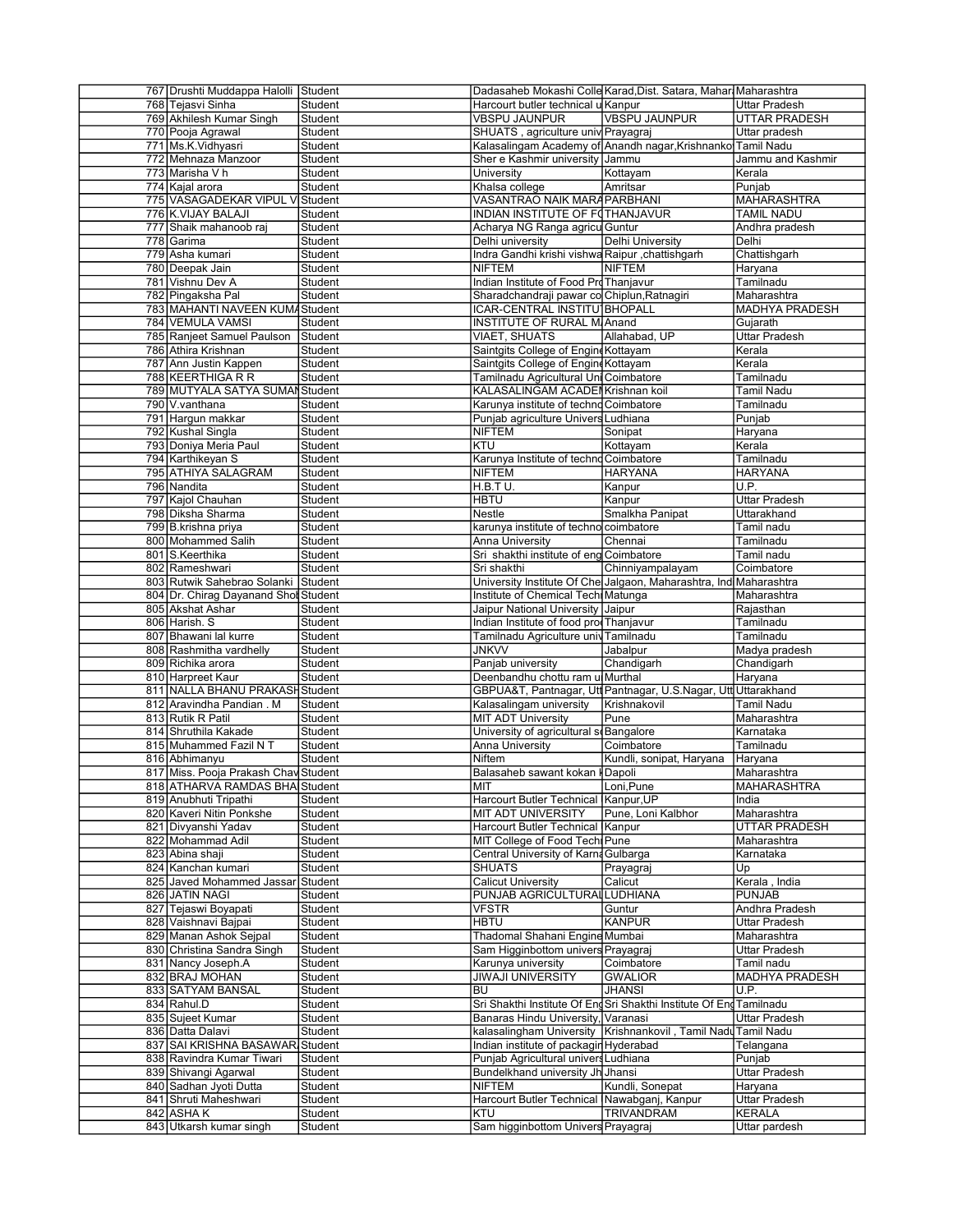| 844 NETHAVATH AKESH                    | Student | Central University of Karna Kalaburagi                |                                                                  | Karnataka                   |
|----------------------------------------|---------|-------------------------------------------------------|------------------------------------------------------------------|-----------------------------|
| 845 Anjali Mishra                      | Student | Harcourt Butler Technical Kanpur                      |                                                                  | Uttar Pradesh               |
| 846 Himanshu verma                     | Student | Harcourt Butler Technical Kanpur                      |                                                                  | Uttar Pradesh               |
|                                        |         |                                                       |                                                                  |                             |
| 847 RUCHIKA ZALPOURI                   | Student | PUNJAB AGRICULTURALLUDHIANA                           |                                                                  | <b>PUNJAB</b>               |
| 848 Balaaravindh.R                     | Student | Kalasalingam academy of Krishnankovil                 |                                                                  | Tamilnadu                   |
| 849 Vihashini Jeysingh                 | Student |                                                       | Tamilnadu Agricultural Col Tamilnadu Agricultural Uni Tamilnadu  |                             |
| 850 Sarvesh Tirthraj Mahanubl          | Student | MIT ADT UNIVERSITY                                    | LONI KALBHOR, PUNE                                               | Maharashtra                 |
|                                        |         |                                                       |                                                                  |                             |
| 851 R suseebharathi                    | Student | Kalachalingam                                         | Virudhunagar                                                     | Tamilnadu                   |
| 852 RAMYA SHREE R                      | Student | Tamil Nadu Agricultural Ur Coimbatore                 |                                                                  | Tamilnadu                   |
| 853 Borse Sudarshan Murlidha Student   |         | Punjab Agricultural Univer Ludhiana                   |                                                                  | Punjab                      |
|                                        |         |                                                       |                                                                  |                             |
| 854 S sheela preethi                   | Student | Spmvv                                                 | Tirupathi                                                        | Andhra pradesh              |
| 855 Narlawar Vaibhav Vikas             | Student | Vasantrao Naik Marathwa Parbhani                      |                                                                  | Maharashtra                 |
| 856 V MANOHARSHASHANK Student          |         | Pitsau                                                | Hyderabad                                                        | Telangana                   |
| 857 Fathima Nazrin T.A                 | Student | Kerala University of Fisher Panangad Kochi            |                                                                  | Kerala                      |
|                                        |         |                                                       |                                                                  |                             |
| 858 Sristy Raj                         | Student | <b>RGSC BHU</b>                                       | Mirzapur                                                         | Uttar Pradesh               |
| 859 Vinay singh                        | Student | Dr APJ Abdul kalam techn Lucknow                      |                                                                  | Uttarpradesh                |
| 860 Sanyogita sharma                   | Student | IEHE bhopal                                           | Bhopal                                                           | Madhyapradesh               |
|                                        |         | <b>NIFTEM</b>                                         | Kundli                                                           |                             |
| 861 Kunal Madaan                       | Student |                                                       |                                                                  | Haryana                     |
| 862 AMEY KUMAR GAURAV                  | Student | <b>Banaras Hindu University Varanasi</b>              |                                                                  | Utter pradesh               |
| 863 Ananya                             | Student | Sri Shakthi Institute Of Eng Coimbatore               |                                                                  | Tamilnadu                   |
| 864 Sudhanshu tripathi                 |         |                                                       |                                                                  |                             |
|                                        | Student | Ewing christian college alla Prayagraj                |                                                                  | UTTAR PRADESH               |
| 865 Ratnika Srivastava                 | Student | Harcourt butler technical u Kanpur                    |                                                                  | Uttar Pradesh               |
| 866 Abhishek kumar                     | Student | National Institute of food T Sonipat Haryana          |                                                                  | Haryana                     |
| 867 Rankit Antal                       | Student | <b>NIFTEM</b>                                         | <b>SONIPAT</b>                                                   | <b>HARYANA</b>              |
|                                        |         |                                                       |                                                                  |                             |
| 868 Gopukrishnan.S                     | Student | Kerala Veterinary and Anir Pookode                    |                                                                  | Kerala                      |
| 869 Shaloo kumari                      | Student | Rgsc, BHU                                             | Mirzapur                                                         | UP                          |
| 870 Priyanka J. Patil                  |         | MIT ADT UNIVERSITY.                                   | Pune                                                             |                             |
|                                        | Student |                                                       |                                                                  | Maharashtra                 |
| 871 Dinesh Kumar                       | Student | Kongu Engineering Colleg Erode                        |                                                                  | <b>Tamil Nadu</b>           |
| 872 Shrutika Limbaji Gawali            | Student | SNDT Women's University Mumbai                        |                                                                  | Maharashtra                 |
| 873 R.NAVANEETHA KRISHN Student        |         |                                                       | Kalasalingam acadamy of Anand nagar, krishnan kolTAMILNADU       |                             |
|                                        |         |                                                       |                                                                  |                             |
| 874 Karun Jusyal                       | Student | <b>NIFTEM</b>                                         | Sonipat (kundli)                                                 | Haryana                     |
| 875 Vibhuti Singla                     | Student | Punjab Agricultural Univer Ludhiana                   |                                                                  | Punjab                      |
| 876 Aravind P                          | Student | <b>NIFTEM</b>                                         | Sonipat                                                          | Haryana                     |
|                                        |         |                                                       |                                                                  |                             |
| 877 Kaustubh Sunil Niwane              | Student | Tata Institute of Social scieMumbai                   |                                                                  | Maharashtra                 |
| 878 Pooja Singh                        | Student | Jamia hamdard                                         | New Delhi                                                        | New Delhi                   |
| 879 BADAL RAJ                          | Student | Dr. Rajendra Prasad centr Pusa, samastipur            |                                                                  | Bihar                       |
|                                        |         |                                                       |                                                                  |                             |
| 880 Akshada Bhausaheb Bhos Student     |         | <b>MIT ADT UNIVERSITY</b>                             | Pune                                                             | Maharashtra                 |
| 881 KIRAN RAJ SU                       | Student | Niftem                                                | Kundali                                                          | Hariyana                    |
| 882 Ayushi Gupta                       | Student | Punjab Agricultural Univer Ludhiana                   |                                                                  | Punjab                      |
|                                        |         |                                                       |                                                                  |                             |
| 883 Sunny Thakur                       | Student | Jawaharlal Nehru Krishi Vi Jabalpur                   |                                                                  | Madhya Pradesh              |
| 884 Basil Ey                           | Student | Sri Shakthi Institute of Eng Coimbatore               |                                                                  | Tamil nadu                  |
| 885 Rushikesh subhash gaikw Student    |         | <b>MIT ADT</b>                                        | Pune                                                             | Maharashtra                 |
|                                        |         |                                                       |                                                                  |                             |
| 886 Erin Wilma A                       | Student | Dr. N.G.P Arts and Scienc Coimbatore                  |                                                                  | Tamil Nadu                  |
| 887 MOHD SALMAN MOHSIN Student         |         | HARCOURT BUTLER TECKANPUR                             |                                                                  | <b>UTTAR PRADESH</b>        |
| 888 V.SHALI SANTROSE                   | Student | Karunya Institute of Techn Coimbatore                 |                                                                  | Tamilnadu                   |
|                                        |         |                                                       |                                                                  |                             |
| 889 Aashutosh Jeetendra Tiwa Student   |         | Dr. P.D.K.V Akola                                     | Akola                                                            | Maharashtra                 |
| 890 Karishma Verma                     |         | Dr. Rajendra Prasad centr Pusa samastipur bihar       |                                                                  | Bihar                       |
|                                        | Student |                                                       |                                                                  |                             |
|                                        |         |                                                       |                                                                  |                             |
| 891 SUJAKUMARI M                       | Student | Tamilnadu Agricultural Uni Coimbatore                 |                                                                  | Tamilnadu                   |
| 892 Aarthi J                           | Student |                                                       | Kalasalingam academy of Krishnan koil, srivilliputhur Tamil Nadu |                             |
| 893 Gayatridevi Jayachandran Student   |         | Saintgits College of Engine Kottayam                  |                                                                  | Kerala                      |
|                                        |         |                                                       |                                                                  |                             |
| 894 Shams Parwez                       | Student | Jamia Hamdard                                         | New Delhi                                                        | New Delhi                   |
| 895 Nandini gupta                      | Student | Ccsu                                                  | Meerut                                                           | Uttar pradesh               |
| 896 Anubhav Patel                      | Student | Garden city university                                | Banglore                                                         | Karnataka                   |
| 897 Mariya Mathew                      |         | Saintgits College Of Engin Kottayam                   |                                                                  | Kerala                      |
|                                        | Student |                                                       |                                                                  |                             |
| 898 Shreyanshi Kesarwani               | Student | University of Allahabad                               | Prayagraj Uttar Pradesh                                          | Uttar Pradesh               |
| 899 PANKAJ                             | Student | Banaras Hindu University, Varanasi                    |                                                                  | Uttar Pradesh               |
| 900 Mohammed jaseem ck                 |         |                                                       | Calicut                                                          |                             |
|                                        | Student | Calicut university                                    |                                                                  | Kerala                      |
| 901 Susan Paulose                      | Student | Saintgits college of engine Kottayam                  |                                                                  | Kerala                      |
| 902 SEDANI SEJAL RASIKLAI Student      |         | Dr. Panjabrao Deshmukh Akola                          |                                                                  | Maharashtra                 |
|                                        |         | Dr. B.S.K.K.V.                                        |                                                                  |                             |
| 903 Shivali Shashikant Jadhav Student  |         |                                                       | Dapoli.                                                          | Maharashtra                 |
| 904 SIDDHARTHA SACHAN                  | Student | HARCOURT BUTLER TE Kanpur                             |                                                                  | Uttar Pradesh               |
| 905 Mohd Shahid                        | Student | Banaras Hindu university Banaras                      |                                                                  | <b>UTTAR PRADESH</b>        |
|                                        |         |                                                       |                                                                  |                             |
| 906 Vimal                              | Student | TamilNadu Veterinary and Madhavaram, Chennai          |                                                                  | Tamilnadu                   |
| 907 Sneha George                       | Student | Karunya Institute of Techn Coimbatore                 |                                                                  | Tamil Nadu                  |
| 908 Miss. Pranjal Balasaheb Ya         | Student | Dr.Panjabrao Deshmukh KAkola                          |                                                                  | Maharashtra                 |
| 909 Manuel Jose                        | Student | APJ Abdul Kalam Universi Thiruvathupuram              |                                                                  | Kerala                      |
|                                        |         |                                                       |                                                                  |                             |
| 910 Aditya mishra                      | Student | Jaipur national university                            | Jaipur                                                           | Rajasthan                   |
| 911 Ashish srivastava                  | Student | Jaipur National University Jaipur National University |                                                                  | Private university          |
| 912 Vikas yadav                        | Student | Harcourt Butler Technical kanpur                      |                                                                  | Harcourt Butler Technical I |
|                                        |         |                                                       |                                                                  |                             |
| 913 S. Harini                          | Student | Tamilnadu Veterinary and Chennai                      |                                                                  | Tamilnadu                   |
| 914 Om Atulrao Gulhane                 | Student | Dr. PDKV AKOLA                                        | Akola                                                            | Maharashtra                 |
|                                        |         |                                                       |                                                                  |                             |
| 915 Miss. Puja Gajanan Nimkr Student   |         | Dr. Panjabrao Deshmukh Krishi Nagar, Akola            |                                                                  | Maharashtra                 |
| 916 Prajapati Chiragbhai Sures Student |         | National Dairy Research In Karnal                     |                                                                  | Haryana                     |
| 917 Shubhangi V. Arvelli               | Student | Dr.PDKV Akola                                         | Akola.Maharashtra                                                | Maharashtra                 |
|                                        |         |                                                       |                                                                  |                             |
| 918 Amal V Kumar                       | Student | University (Saintgits Colle Kottayam                  |                                                                  | Kerala                      |
| 919 RIZWAN AHMAD                       | Student | Sam Higginbottom Univers Prayagraj                    |                                                                  | Uttar Pradesh               |
| 920 Jarhad Mahesh Gorkshan Student     |         | Mahatma Phule krishi Vidy Rahuri                      |                                                                  | Ahmednagar                  |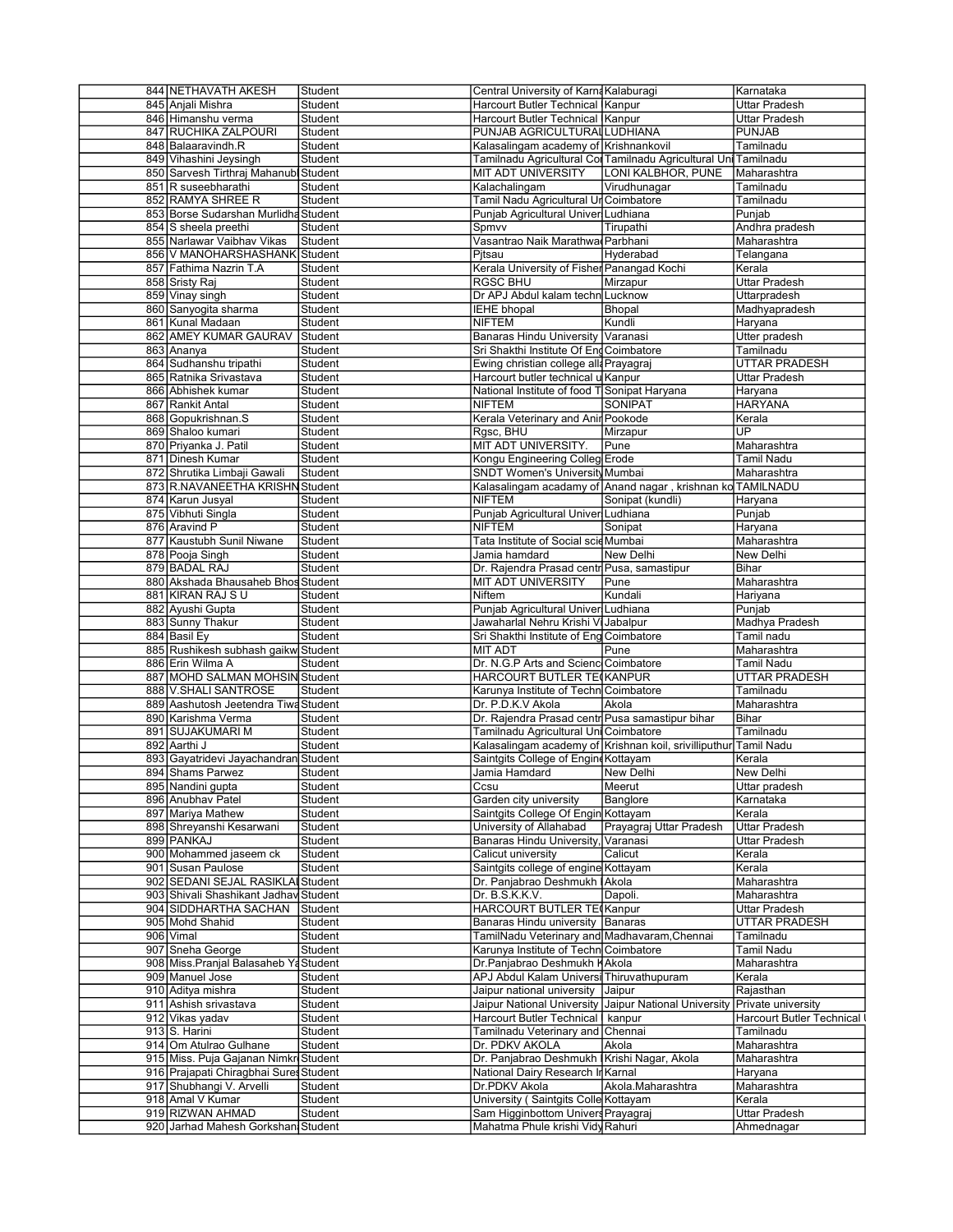| 921 INDRAJEET SAHU                  | Student | Odisha University of Agric Bhubaneswar  |                                                                     | Odisha                  |
|-------------------------------------|---------|-----------------------------------------|---------------------------------------------------------------------|-------------------------|
| 922 Rohit Sharma                    | Student | Jaipur National University Jaipur       |                                                                     | Rajasthan               |
| 923 Rakshit Ramesh Tembhur Student  |         | Dr. Panjabrao Deshmukh Akola            |                                                                     | Maharashtra             |
| 924 Umanath R                       | Student | Niftem                                  | Kundli sonepat                                                      | Haryana                 |
| 925 Rajendra Hamad                  | Student | ICAR - Central Institute of Bhopal      |                                                                     | Madhya Pradesh          |
| 926 KRISHEEK S                      | Student | <b>NIFTEM</b>                           | Sonipat                                                             | Haryana                 |
|                                     |         | Dr.B.S.K.K.V.Dapoli                     |                                                                     |                         |
| 927 Pooja Prakash Ahirrao           | Student |                                         | Dapoli                                                              | Maharashtra             |
| 928 Abdul Rehman                    | Student | <b>SHUATS</b>                           | Allahabad (Prayagraj)                                               | <b>UTTAR PRADESH</b>    |
| 929 Sangram Gote                    | Student | MIT FOOD TECHNOLOG Pune                 |                                                                     | Maharashtra             |
| 930 Priyabrata Kapri                | Student | Maulana Abul Kalam Azad KOLKATA         |                                                                     | <b>WEST BENGAL</b>      |
| 931 Shubham Ramesh Zilpilwa Student |         | Junagadh Agricultural Univ Junagadh     |                                                                     | Gujarat                 |
| 932 AFTHAB SAEED P P                | Student | Punjab Agricultural Univer Ludhiana     |                                                                     | Punjab                  |
|                                     |         |                                         |                                                                     |                         |
| 933 PRATHAMESH TARACHA Student      |         | CAET Dr. PDKV AKOLA AKOLA               |                                                                     | <b>MAHARASHTRA</b>      |
| 934 Rounak Ghosh                    | Student | Maulana Abul kalam azad West Bengal     |                                                                     | <b>WB</b>               |
| 935 SAURABH                         | Student | <b>NIFTEM</b>                           | Kundli, Sonepat                                                     | Haryana                 |
| 936 Devadathan V                    | Student | Kerala Veterinary and Anir Thrissur     |                                                                     | Kerala                  |
| 937 Abirami K                       | Student | Sri Shakthi Institute of Eng Coimbatore |                                                                     | Tamil Nadu              |
| 938 Soham Kumthekar                 | Student | MIT ADT university                      | Pune                                                                | Maharashtra             |
|                                     |         |                                         |                                                                     |                         |
| 939 Souvik Giri                     | Student | Ghani Khan Choudhury In Malda           |                                                                     | West Bengal             |
| 940 Siddhi Kadam                    | Student | Dr.Balasaheb Sawant Kon Dapoli          |                                                                     | <b>MH</b>               |
| 941 SUBASHINIDIVYA S                | Student | Tamilnadu Agricultural Uni Coimbatore   |                                                                     | Tamilnadu               |
| 942 Harshada Madhukar Pawa Student  |         | Post Graduate institute of Dapoli       |                                                                     | Maharashtra             |
| 943 Kumar Gaurav                    | Student | Banaras Hindu University, Varanasi      |                                                                     | Uttar Pradesh           |
| 944 NURUL HASSAN AHMED Student      |         | NIFTEM                                  | Sonepat                                                             |                         |
|                                     |         |                                         |                                                                     | Haryana                 |
| 945 GARUD MANALI RAMESH Student     |         | Dr.BSKKV                                | Saralgoan                                                           | Maharashtra             |
| 946   Mayank Dixit                  | Student | Sam Higginbottam Univers Prayagraj      |                                                                     | Uttar pradesh           |
| 947 Shagolshem Mukta Singh Student  |         | Dr. RPCAU, Pusa                         | Pusa                                                                | Bihar                   |
| 948 Komal Gupta                     | Student | Sam Higgins bottom Unive Allahabad      |                                                                     | Uttarpradesh            |
| 949 Krithin Ragavendra B            | Student | Karunya institute of techno Coimbatore  |                                                                     | Tamil Nadu              |
|                                     |         | Sam Higginbottom Univers Prayagraj      |                                                                     |                         |
| 950 Saumya Dwivedi                  | Student |                                         |                                                                     | Uttar Pradesh           |
| 951 Banoth jeevakiran               | Student | Pitsau                                  | Hyderabad                                                           | Telangana               |
| 952 Ashish Nanda                    | Student | <b>ThePlantedBox</b>                    | Odisha                                                              | Odisha                  |
| 953 Patel Akshar Sunilbhai          | Student | Gujarat Technological UnivGujarat       |                                                                     | Gujarat                 |
| 954 Mohammed Hafez Quadri Student   |         |                                         | Professor Jayashankar Te Rajendranagar, Hyderaba Telangana          |                         |
| 955 Madhura Shah                    | Student | <b>SNDT College</b>                     | Pune                                                                | Maharashtra             |
| 956 Sachin Dinanath Lanje           |         | Dr. PDKV Akola                          |                                                                     |                         |
|                                     | Student |                                         | Akola                                                               | Maharashtra             |
| 957 JASPAL SINGH MANHAR Student     |         | <b>INDIRA GANDHI KRISHI VRAIPUR</b>     |                                                                     | CHHATTISGARH            |
| 958 Manisha Vitthal gahane          | Student | Dr. PDKV akola                          | Akola                                                               | Maharashtra             |
| 959 E Shivakrishna                  | Student | Professor jayashanker agr Hyderabad     |                                                                     | Telangana               |
| 960 Sharayu Dilip Nigade            | Student | Dr. Balasaheb savant konl Dapoli        |                                                                     | MН                      |
| 961 Koppula Keerthana               | Student | Professor Jayashanker Te Nizamabad      |                                                                     | Telangana               |
|                                     |         |                                         |                                                                     |                         |
| 962 Sanno Bano                      | Student | <b>BANARAS HINDU UNIVE Barkachha</b>    |                                                                     | <b>Uttar Pradesh</b>    |
| 963 Sonam Kumari                    | Student | School of biotechnology ar Navi Mumbai  |                                                                     | Maharashtra             |
| 964 Usman pervaiz                   | Student | University of Lahore                    | Lahore                                                              | Punjab                  |
| 965 Pranyusha Donakonda             | Student | Professor Jayashankar Te Hyderabad      |                                                                     | Telangana               |
| 966 Sushmita                        | Student | <b>Eternal University</b>               | Baru sahib                                                          | <b>Himachal Pradesh</b> |
|                                     |         |                                         |                                                                     |                         |
| 967 Syba venkata sravani            | Student | Sri Padmavati mahila Vish Tirupati      |                                                                     | Andhra Pradesh          |
| 968 Nikhil Kumar A S                | Student | <b>CSIR-CFTRI</b>                       | Mysuru                                                              | Karnataka               |
| 969 HARSH SNEHALKUMAR Student       |         | JUNAGADH AGRICULTU JUNAGADH             |                                                                     | <b>GUJRAT</b>           |
| 970 Chiluka Sriharsha               | Student | PJTSAU                                  | Hyderabad                                                           | Telangana               |
| 971 Siddharth Choudhury             | Student | Central Food Technologic: Mysuru        |                                                                     | Karnataka               |
| 972 Satyaveer Yadav                 | Student | College of dairy and food t Udaipur     |                                                                     | Rajasthan               |
| 973 Ankita Vishwanath Awari         | Student | Dr. Balasaheb Sawant Kor Dapoli         |                                                                     | Maharashtra             |
|                                     |         |                                         |                                                                     |                         |
| 974 Shanam Saipriya                 | Student |                                         | Professor Jayashankar Te Rajendra na Garden, Hyde Telangana         |                         |
| 975 K. Padma sree                   | Student | Professor Jayashankar tel Rajendranagar |                                                                     | Telangana               |
| 976 Chandan Katiyar                 | Student | Harcourt Butler Technical Kanpur        |                                                                     | Uttar Pradesh           |
| 977 Thanki Disha M.                 | Student | Junagadh Agricultural Univ Junagadh     |                                                                     | Gujarat                 |
| 978 SERENA ANN CHERIAN              | Student | Kalasalingam University                 | Krishnankoil                                                        | Tamilnadu               |
|                                     |         | Niftem                                  | Haryana                                                             | Haryana                 |
| 979 Nithylesh Raj                   | Student |                                         |                                                                     |                         |
| 980 Vijaya Tejaswini                | Student | Sri Padmavati mahila Univ Tirupati      |                                                                     | Andhra Pradesh          |
| 981 Pooja Shukla                    | Student | Banaras Hindu University Varanasi       |                                                                     | Uttar Pradesh           |
| 982 Makkapally Akshay               | Student | Professor jayshankar telar Hyderabad    |                                                                     | Telangana               |
| 983 Gangadevi Tulasi                | Student | University                              | Hyderabad                                                           | Telangana               |
| 984 Vaishnavee Upadhyay             | Student | Jaipur National University Jaipur       |                                                                     | Rajasthan               |
|                                     |         |                                         |                                                                     |                         |
| 985 JAYSHREE MAJUMDAR               | Student |                                         | INDIAN INSTITUTE OF TEINDIAN INSTITUTE OF TEWest Bengal             |                         |
| 986 Jangam. Suchitra                | Student | College of food science an Rudrur       |                                                                     | Telangana               |
| 987 athira maria antony             | Student | karunya university                      | Coimbatore                                                          | tamilnadu               |
| 988 Nirmala M                       | Student | <b>CFTRI</b>                            | Mysuru                                                              | Karnataka               |
| 989 Aarti singh                     | Student |                                         | Awadhesh Pratap Singh U Rewa (govt.girls I.g. colleg Madhya Pradesh |                         |
|                                     |         |                                         |                                                                     |                         |
| 990 Shantanu Maroti kale            | Student | Dr.Panjabrao Deshmukh KAkola            |                                                                     | Maharashtra             |
| 991 Pooja S.T                       | Student | Csentral food technologica Mysore       |                                                                     | Karnataka               |
| 992 Muskaan Dhir                    | Student | Punjab Agricultural Univer Ludhiana     |                                                                     | Punjab                  |
|                                     |         |                                         |                                                                     |                         |
|                                     |         |                                         |                                                                     |                         |
| 993 Abhinav Dubey                   | Student | <b>ICAR IARI</b>                        | New Delhi                                                           | New Delhi               |
| 994 Dandu Shravan Kumar             | Student | <b>Osmania University</b>               | Huderabaf                                                           | Telanagana              |
| 995 Kratika saini                   | Student | Rajmata vijayaraje scindia Gwalior      |                                                                     | Madhya pradesh          |
| 996 Mayank mittal                   | Student | Jaipur national university              | Jaipur                                                              | Rajasthan               |
| 997 THANUJA B J                     | Student | CFTRI, MYSURU                           | <b>MYSURU</b>                                                       | Karnataka               |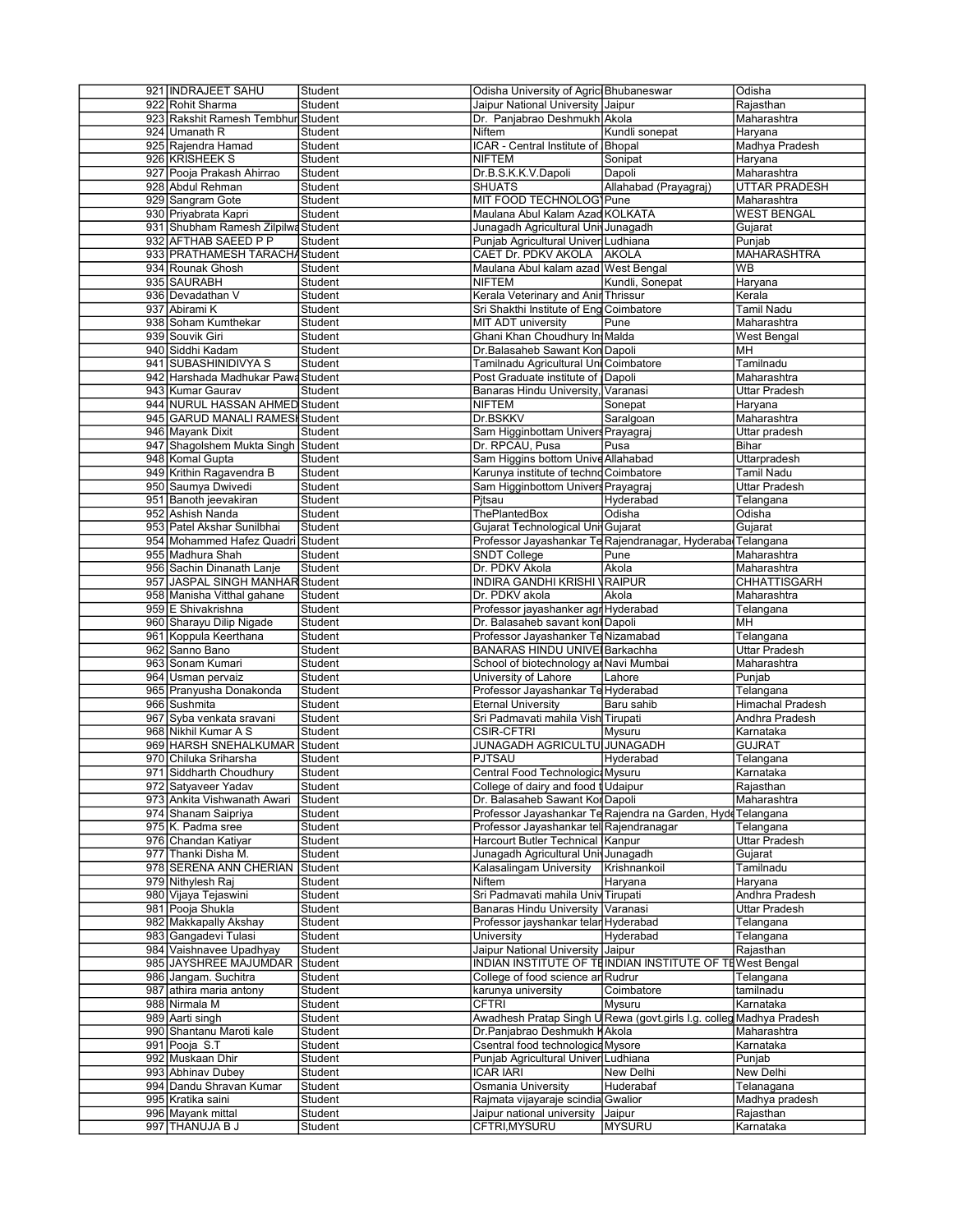|      | 998 Anees K A                                                   | Student | saintgits college of engine kottayam                          |                      | kerala               |
|------|-----------------------------------------------------------------|---------|---------------------------------------------------------------|----------------------|----------------------|
|      | 999 ASHIQUE TP                                                  | Student | Pondicherry University                                        | Pondicherry          | Pondicherry          |
|      | 1000 Lokesh M                                                   | Student | University of Agricultural S Bangalore                        |                      | Karnataka            |
|      | 1001 Muktha R                                                   | Student | Central Food Technologic: Mysore                              |                      | Karnataka            |
|      |                                                                 |         |                                                               |                      |                      |
|      | 1002 Sarvada Bhagwan Bhand                                      | Student | Sam Higginbottom Univers Allahabad                            |                      | Uttar Pradesh        |
|      | 1003 Ishan Gupta                                                | Student | Harcourt Butler technical UKanpur                             |                      | Uttar Pradesh        |
|      | 1004 Channaveerayya                                             | Student | Central University of karna Gulbarga.karnataka                |                      | Karnataka            |
|      |                                                                 |         |                                                               |                      |                      |
|      | 1005 Subhamoy Dhua                                              | Student | <b>NIFTEM</b>                                                 | Kundli, Sonipat      | Haryana              |
|      | 1006 Anuja Mahesh Mestry                                        | Student | <b>DY PATIL</b>                                               | Navi Mumbai          | Maharashtra          |
|      | 1007 Abhishek Gavane                                            | Student | MITCFT                                                        | <b>MITCFT</b>        | Maharashtra          |
|      |                                                                 |         |                                                               |                      |                      |
|      | 1008 Sahil chini                                                | Student | Jaipur national university                                    | Jaipur               | Rajasthan            |
|      | 1009 Vamsi Krishna Palagani                                     | Student | JAWAHARLAL NEHRU TI KAKINADA                                  |                      | Andhra Pradesh       |
|      |                                                                 |         |                                                               |                      |                      |
|      | 1010 Mohini Panchamdas Wagl                                     | Student | Dr Panjabrao Deshmukh k Akola, Maharashtra                    |                      | Maharashtra          |
|      | 1011 GOURAV SAKRE                                               | Student | <b>AKS University</b>                                         | Satna                | Madhya Pradesh       |
|      | 1012 ROSE GEORGE                                                | Student | Karunya Institute of Techn Coimbatore                         |                      | Tamil Nadu           |
|      |                                                                 |         |                                                               |                      |                      |
|      | 1013 PARVATAM RAVALI                                            | Student | National Dairy Research In Karnal                             |                      | Harayana             |
|      | 1014 MUDIT PRADEEP DHOKA Student                                |         | A D PATEL INSTITUTE OI ANAND                                  |                      | <b>GUJARAT</b>       |
|      |                                                                 | Student |                                                               |                      | Maharashtra          |
|      | 1015 Shaikh muskan aslam                                        |         | Shramshakti college of fod Sangamner                          |                      |                      |
|      | 1016 Swapna Sree Meduri                                         | Student | Professor jaya Shankar tel NIZAMABAD                          |                      | Telanghana           |
|      | 1017 Palleboina Mounika                                         | Student | <b>NDRI</b>                                                   | Karnal               | Haryana              |
|      |                                                                 |         |                                                               |                      |                      |
|      | 1018 Rozma khan                                                 | Student | Shuats                                                        | Prayagraj            | U.p.                 |
|      | 1019 Saumya Kashyap                                             | Student | Sam Higginbottom Univer Allahabad                             |                      | <b>Uttar Pradesh</b> |
|      |                                                                 |         |                                                               |                      |                      |
|      | 1020 Shyamala Mounika                                           | Student | Professor Jayashankar Te Rajendra Nagar, Hyderaba Telangana   |                      |                      |
|      | 1021 Amritansh Sharma                                           | Student | <b>CDFT</b>                                                   | Udaipur              | Rajasthan            |
|      | 1022 Ankit Kumar Yadav                                          | Student | University of allahabad                                       | Allahabad            | Uttar Pradesh        |
|      |                                                                 |         |                                                               |                      |                      |
|      | 1023 VIKAS                                                      | Student | University of agricultural so Bangalore                       |                      | Karnataka            |
|      | 1024 Amisha Patil                                               | Student | K K Wagh College of food Nashik                               |                      | Maharashtra          |
|      |                                                                 |         |                                                               |                      |                      |
|      | 1025 Monaboti Subba Rao                                         | Student | Jntuk Kakinada                                                | Kakinada             | Andhra Pradesh       |
|      | 1026 DINESHVAR M                                                | Student | <b>NIFTEM</b>                                                 | Sonipat              | Haryana              |
|      |                                                                 |         |                                                               |                      |                      |
|      | 1027 PAVAN SUKHABOGI                                            | Student | PROFESSOR JAYASHAN Rajendranagar, HYDERAB TELANGANA           |                      |                      |
|      | 1028 Sagar Rajeshrao Dudhe                                      | Student | Dr. PDKV AKOLA                                                | Akola                | Maharashtra          |
|      | 1029 Sandesh D Nimsadkar                                        | Student | Panjabrao deshmukh Krist Akola, Maharashtra                   |                      | Maharashtra          |
|      |                                                                 |         |                                                               |                      |                      |
|      | 1030 Sahil                                                      | Student | Sam Higginbottom Univers Prayagraj                            |                      | U.P                  |
|      | 1031 VAIBHAV SINGH                                              | Student | Centre of Food Technolog ALLAHABAD                            |                      | UTTAR PRADESH        |
|      |                                                                 |         |                                                               |                      |                      |
|      | 1032 Neha Chaudhary                                             | Student | University of allahabad                                       | Prayagraj            | Uttar pradesh        |
|      | $1033$ Heena                                                    | Student | Punjab agricultural univers Ludhiana                          |                      | Punjab               |
|      |                                                                 |         | <b>JNKVV JABALPUR</b>                                         |                      |                      |
|      | 1034 Kanak Sasane                                               | Student |                                                               | Jabalpur             | Madhya Pradesh       |
|      | 1035 Umar Sultan                                                | Student | Islamic University Of Scier Awantipora Pulwama                |                      | Jammu and Kashmir    |
|      | 1036 Harshada Vasudeo Gayak Student                             |         |                                                               |                      | Maharashtra          |
|      |                                                                 |         | Department Of technology Kolhapur                             |                      |                      |
|      | 1037 Vishnu Patidar                                             | Student | Jawaharlal nehru krishi v Jabalpur                            |                      | Madhya Pradesh       |
|      | 1038 Tipale Mayuri Rajendra                                     | Student | Department of food proces Prayagraj, UP, India.               |                      | <b>Uttar Pradesh</b> |
|      |                                                                 |         |                                                               |                      |                      |
|      |                                                                 |         |                                                               |                      | Maharashtra          |
|      | 1039 Mergal Harshada Prakash Student                            |         | Savitribai Phule pune univ Pune                               |                      |                      |
|      |                                                                 | Student | <b>NIFTEM</b>                                                 |                      |                      |
|      | 1040 BHAVNESH                                                   |         |                                                               | Sonepat              | Haryana              |
|      | 1041 Preeti Kachhap                                             | Student | Banaras Hindu University Banaras                              |                      | Uttar Pradesh        |
|      | 1042 THOTA MANOJ KUMAR                                          | Student | Professor jayashanker ten Rajendra nagar, Hyderaba Telangana  |                      |                      |
|      |                                                                 |         |                                                               |                      |                      |
|      | $1043$ Rahul                                                    | Student | Maharana Pratap Universi Udaipur                              |                      | Rajasthan            |
|      | 1044 Chakradhar Myla                                            | Student | Sri venkateshwara veterin Tirupati                            |                      | Andhrapradesh        |
|      |                                                                 |         |                                                               |                      |                      |
|      | 1045 Simpal pankaj shelake                                      | Student | Maharashtra Animal and F Maharashtra Animal and F Maharashtra |                      |                      |
|      | 1046 ANKITKUMAR BHAVESH Student                                 |         | COLLEGE OF AGRICULT JABUGAM                                   |                      | <b>GUJARAT</b>       |
|      |                                                                 |         |                                                               |                      |                      |
|      | 1047 Nakul Pareek                                               | Student | Jaipur national University Jaipur                             |                      | Rajasthan            |
|      | 1048 Inayat                                                     | Student | Punjab Agriculture Univers Ludhiana                           |                      | Punjab               |
|      | 1049 UTKARSHA NAGRIKAR Student                                  |         | AKS University satna MP Satna MP                              |                      | MP                   |
|      |                                                                 |         |                                                               |                      |                      |
|      | 1050 Ghule anuradha maruti                                      | Student | mahatma phule krushi vidvrahuri.                              |                      | A. nager             |
|      | 1051 Jadhav Balaji Niwratti                                     | Student | Dept. of Food Process Eng Prayagraj                           |                      | <b>Uttar Pradesh</b> |
|      |                                                                 |         |                                                               | Satna                |                      |
|      | 1052 Shraddha tripathi                                          | Student | <b>Aks University</b>                                         |                      | Madhya Pradesh       |
|      | 1053 Lakhmani Aditya Bharat                                     | Student | Shivaji University, Kolhapu Kolhapur                          |                      | Maharashtra          |
|      | 1054 Sweekriti Dwivedi                                          | Student | Sam Higginbottom univers Prayagraj (Naini)                    |                      | U.P.                 |
|      |                                                                 |         |                                                               |                      |                      |
|      | 1055 Arpit Saxena                                               | Student | University                                                    | Allahabad            | Uttar pradesh        |
|      | 1056 Nikhil Deore                                               | Student | <b>BSKKV</b>                                                  | Dapoli               | Maharashtra          |
|      |                                                                 |         |                                                               |                      |                      |
|      | 1057 Somya pandey                                               | Student | Sam Higgin bottom univers Prayagraj                           |                      | Uttar Pradesh        |
|      | 1058 Patil pratik Ganpatrao                                     | Student | Shivaji University                                            | Kolhapur             | Maharashtra          |
|      |                                                                 | Student | Smc private limited                                           | Smc private limited  |                      |
|      | 1059 Anant Aggarwal                                             |         |                                                               |                      | Uttar pradesh        |
|      | 1060 Prachi Arundhati                                           | Student | <b>SHUATS</b>                                                 | Prayagraj            | Uttar Pradesh        |
|      | 1061 Giram kishor kailasrao                                     | Student | Shuats                                                        | Prayagraj            | UP.                  |
|      |                                                                 |         |                                                               |                      |                      |
|      | 1062 Manish Soni                                                | Student | <b>AKS University</b>                                         | Satna (M.P)          | Madhya Pradesh       |
|      | 1063 Lizbeth Isaces                                             | Student | APJ Abdul Kalam Technol Thiruvanthapuram                      |                      | Kerala               |
|      |                                                                 |         |                                                               |                      |                      |
|      | 1064 Sagar                                                      | Student | Shuats                                                        | Allahabad            | uttar pardesh        |
| 1065 | 9336198462                                                      | Student | Vaugh Institute Of Agricult Prayagraj                         |                      | Uttar Pradesh        |
|      |                                                                 |         |                                                               |                      |                      |
|      | 1066 Pratiksha                                                  | Student | GURUKULA KANGRI VISI HARIDWAR                                 |                      | UTTARAKHAND          |
|      | 1067 Manshi Deo                                                 | Student | <b>SHUATS</b>                                                 | <b>ALLAHABAD</b>     | UTTAR PRADESH        |
|      | 1068 Shreya rani                                                | Student | SHUATS,                                                       | Allahabad            | U.P                  |
|      |                                                                 |         |                                                               |                      |                      |
|      | 1069 Jyoti Kumari                                               | Student | Shuats                                                        | Prayagraj, Allahabad | Uttar pradesh        |
|      | 1070 Ghongade Tejaswini Kash Student                            |         | M.P.K.V rahuri                                                | Rahuri               | Maharastra           |
|      |                                                                 |         |                                                               |                      |                      |
|      | 1071 Sanika Abhyankar                                           | Student | Department of Technology Kolhapur                             |                      | Maharashtra          |
|      | 1072 Shreya Suman                                               | Student | <b>SHUATS</b>                                                 | Prayagraj            | Uttar Pradesh        |
|      |                                                                 |         |                                                               |                      |                      |
|      | 1073 Sejani Viraj Mahendrabhaj Student<br>1074 Ajay Kumar Yadav | Student | Junagadh Agricultural Univ Junagadh<br>Shuats                 | Naini pragraj        | Gujarat<br>Up        |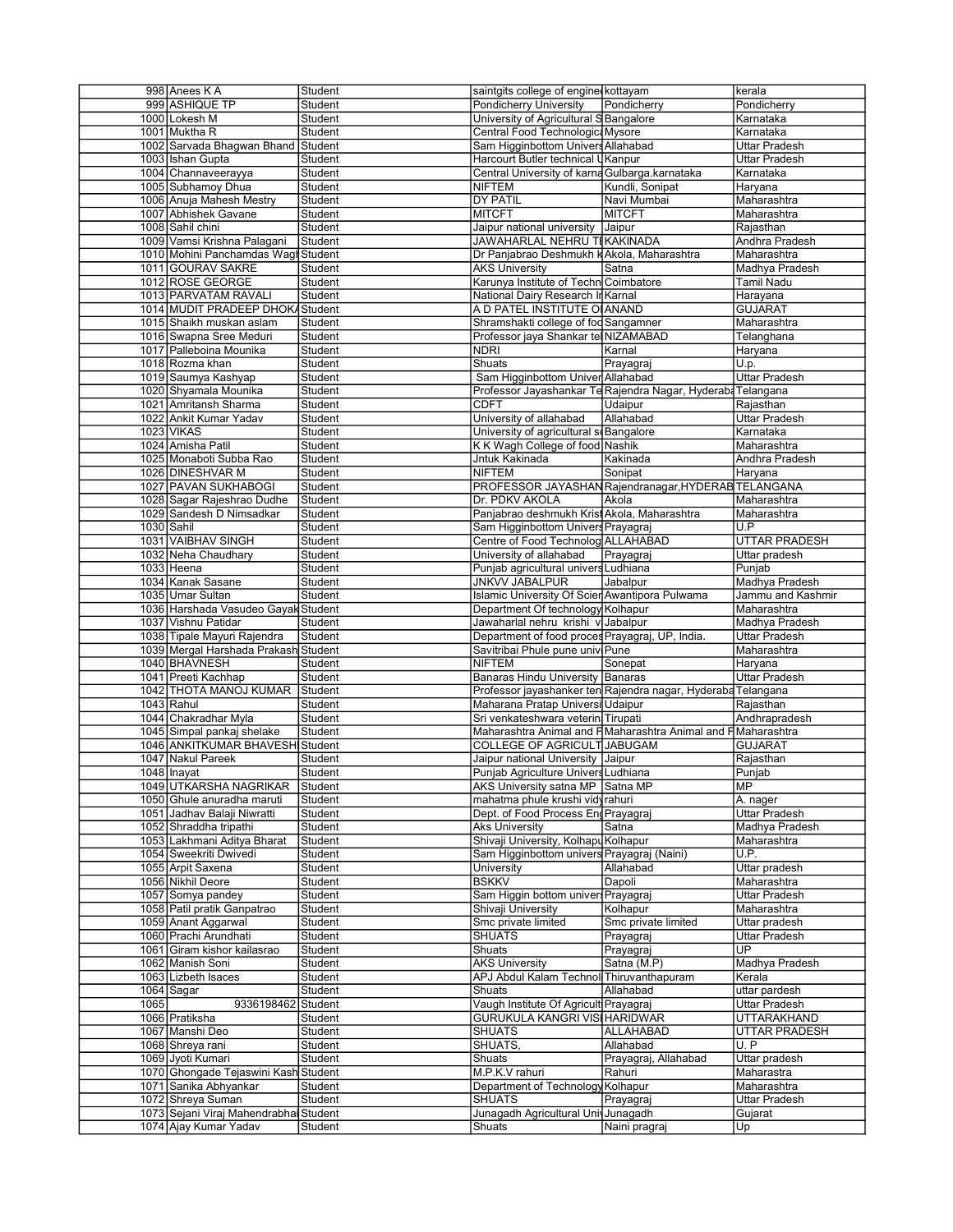|            | 1075 Nida Afreen                       | Student            | Sam higginbottom Univers Naini, Prayagraj                                    |                                                             | Uttar Pradesh          |
|------------|----------------------------------------|--------------------|------------------------------------------------------------------------------|-------------------------------------------------------------|------------------------|
|            | 1076 Ruchi sharma                      | Student            | <b>Aks University</b>                                                        | Satna (Madhya Pradesh)                                      | Madhya Pradesh         |
|            | 1077 Vidushi Tiwari                    | Student            | Sam Higginbottom univers Prayagraj                                           |                                                             | Uttar Pradesh          |
|            | 1078 Anjali Tyagi                      | Student            | Gurukul kangri vishwavidy Haridwar                                           |                                                             | UTTARAKHAND            |
|            |                                        |                    |                                                                              |                                                             |                        |
|            | 1079 Gayatri Patil                     | Student            | Jaipur national university                                                   | Jaipur                                                      | Rajasthan              |
|            | 1080 Adarsh Singh                      | Student            | University of Allahabad                                                      | Allahabad                                                   | Uttar Pradesh          |
|            | 1081 Raveena                           | Student            | Ccsu                                                                         | Up                                                          | Up                     |
|            | 1082 Jitendra Singh Rajput             | Student            | <b>HBTI Kanpur</b>                                                           | Kanpur                                                      | <b>HBTI Kanpur</b>     |
|            | 1083 Ishita Rajput                     | Student            | Jawaharlal Nehru krishi Vi Jabalpur                                          |                                                             | MADHYA PRADESH         |
|            | 1084 Garima kanaujiya                  | Student            | Baba saheb bhim rao amb Lucknow                                              |                                                             | Uttarpradesh           |
|            |                                        |                    |                                                                              |                                                             |                        |
|            | 1085 Mali Siddharth                    | Student            | Shivaji university Kolhapur Kolhapur                                         |                                                             | Maharashtra            |
|            | 1086 Shashwat Srivastava               | Student            | Centre of Food Technolog Prayagraj                                           |                                                             | Uttar Pradesh          |
|            | 1087 Soumya V P                        | Student            | <b>CFTRI</b>                                                                 | Mysuru                                                      | Karnataka              |
|            | 1088 Kanika mahara                     | Student            | Kumaun university                                                            | Nainital                                                    | Uttarakhand            |
|            | 1089 Harsh Singh                       | Student            | <b>SHUATS</b>                                                                | Naini, prayagraj                                            | Uttar Pradesh          |
|            |                                        |                    |                                                                              |                                                             |                        |
|            | 1090 Ankita Rawat                      | Student            | <b>NDRI</b>                                                                  | Karnal                                                      | Haryana                |
|            | 1091 Neha Tyagi                        | Student            | <b>IAMR</b>                                                                  | Ghaziabad                                                   | UP                     |
|            | 1092 Abhishek Shukla                   | Student            | University of agricultural so Bengaluru, Karnataka                           |                                                             | Karnataka              |
|            | 1093 ASHIQ PIOUS CYRIAC                | Student            |                                                                              | KARUNYA INSTITUTE OF KARUNYA INSTITUTE OF Tamil Nadu        |                        |
|            | 1094 LOKESH K                          | Student            | Bannari Amman Institute o Erode                                              |                                                             | Tamilnadu              |
|            |                                        |                    |                                                                              |                                                             |                        |
|            | 1095 ANJALI RANA                       | Student            | <b>CSIR-CFTRI</b>                                                            | Mysore                                                      | Karnataka              |
|            | 1096 YOGESH PRATAP MANE Student        |                    | Shivaji university kolhapur Kolhapur                                         |                                                             | Maharashtra            |
|            | 1097 Shifa Wagh                        | Student            | Dr. BMN COLLEGE OF HOMumbai                                                  |                                                             | Maharashtra            |
|            | 1098 Gubge Ravikanth Gangad Student    |                    | Vasantrao Naik Marathwa Parbhani                                             |                                                             | Parbhani               |
|            | 1099 URJA MULHERKAR M                  | Student            | Maharaja Sayajirao Univer Fatehgunj, vadodara                                |                                                             | Gujarat                |
|            |                                        |                    |                                                                              |                                                             |                        |
|            | 1100 Devendra Vishvkarma               | Student            | RVSKVV, GWALIOR MP Gwalior                                                   |                                                             | Madhya pradesh         |
|            | 1101 Anish fatima                      | Student            | Chaudhary charan Singh u Meerut                                              |                                                             | Uttar pradesh          |
|            | 1102 Akash Balaji Manikwar             | Student            | Shivaji University                                                           | Kolhapur                                                    | Maharashtra            |
|            | 1103 Y. Nikhil Krishna                 | Student            |                                                                              | Professor Jayashankar Te Rajendra Nagar, Hyderaba Telangana |                        |
|            | 1104 Lavanya rana                      | Student            | Ccs university                                                               | Meerut                                                      | U.P                    |
|            |                                        | Student            |                                                                              |                                                             |                        |
|            | 1105 Gauri Harish Athawale             |                    | <b>MITADT University</b>                                                     | Pune                                                        | Maharashtra            |
|            | 1106 Dhananjay S. Jaybhaye             | Student            | Dr. Panjabrao deshmukh kAkola                                                |                                                             | Maharashtra            |
|            | 1107 Sushanth R                        | Student            | Central food technological Mysore                                            |                                                             | Karnataka              |
|            | 1108 AMRUTHA R                         | Student            | University of Agricultural si Bangalore                                      |                                                             | Karnataka              |
|            | 1109 Sneha Bhojayya                    | Student            | Dr BMN College of Home   Matunga                                             |                                                             | Maharashtra            |
|            |                                        |                    |                                                                              |                                                             |                        |
|            | 1110 Nair Chithra Harinarayana Student |                    | Kerala University of Fisher Panangad, Ernakulam                              |                                                             | Kerala                 |
|            | 1111 Sakshi Singh                      | Student            | University                                                                   | Prayagaraj                                                  | Uttar pradesh          |
|            | 1112 ANINDYA DHAR                      | Student            |                                                                              | GURU NANAK INSTITUTI Sodepur, KOLKATA-70011 WEST BENGAL     |                        |
| $1113$ Yes |                                        | Student            | Dr. YS Parmar University (Nauni, Solan,                                      |                                                             | Himachal Pradesh       |
|            | 1114 Nancy bundela                     | Student            | <b>Aks University</b>                                                        | Satna                                                       | Mp                     |
|            |                                        |                    |                                                                              |                                                             |                        |
|            | 1115 Supriya Tiwari                    | Student            | Gautam Buddha University Greater Noida                                       |                                                             | Uttar Pradesh          |
|            | 1116 Priya Rajendra Chamalw Student    |                    | Shivaji University                                                           | Kolhapur                                                    | Maharashtra            |
|            | 1117 Jashanjot Kaur                    | Student            | Punjab Agricultural Univer Ludhiana                                          |                                                             | Punjab                 |
|            | 1118 Shangamithra SM                   | Student            | Tamilnadu Agricultural Uni Vadavalli, Coimbatore                             |                                                             | Tamilnadu              |
|            | 1119 SOWRNARUBINI MS                   | Student            | AEC & RI, TNAU                                                               | Coimbatore                                                  | Tamilnadu              |
|            |                                        |                    |                                                                              |                                                             |                        |
|            | 1120 Komal Bhojayya                    | Student            | Dr BMN College of Home Matunga                                               |                                                             | Maharashtra            |
|            |                                        |                    |                                                                              |                                                             |                        |
|            | 1121 Himani Panwar                     | Student            | Gurukul kangri vishvavidy. Haridwar                                          |                                                             | Uttarakhand            |
|            | 1122 POULAMI CHAKRABORT Student        |                    |                                                                              | GURU NANAK INSTITUTI Sodepur, KOLKATA-7001 WEST BENGAL      |                        |
|            |                                        |                    |                                                                              |                                                             |                        |
|            | 1123 Praveen Tiwari                    | Student            | Aks University satna                                                         | Satna                                                       | Madhya Pradesh         |
|            | 1124 JAMSHAD                           | Student            | <b>KERALA UNIVERSITY OF KOCHI</b>                                            |                                                             | <b>KERALA</b>          |
|            | 1125 Shalvi Shekhar Daribe             | Student            | Shivaji University                                                           | Kolhapur                                                    | Maharashtra            |
|            | 1126 A Aswathy                         | Student            | Kerala University of fisheri Ernakulam                                       |                                                             | Kerala                 |
|            | 1127 Bharathi Kannamma S               | Student            | Central Food Technologic: Mysore                                             |                                                             | Karnataka              |
|            | 1128 Kiran kumar talari                | Student            | College of food science an Pulivendula                                       |                                                             | Andhrapradesh          |
|            |                                        |                    |                                                                              |                                                             |                        |
|            | 1129 Er. Sumit Anupam Samue            | Student            | SHUATS                                                                       | Prayagraj                                                   | Utter Pradesh          |
|            | 1130 Aditya shrivastava                | Student            | Shoolini university                                                          | Solan                                                       | Himachal Pradesh       |
|            | 1131 M.Akshara                         | Student            | Avinashilingam Institute fo Coimbatore                                       |                                                             | Tamilnadu              |
|            | 1132 Jagbir Rehal                      | Student            | Puniab Agricultural Univer Ludhiana                                          |                                                             | Punjab                 |
|            |                                        |                    | Kerala university of fisheri Kochi                                           |                                                             | Kerala                 |
|            | 1133 SUHAIB. K                         | Student            |                                                                              |                                                             |                        |
|            | 1134 Sushmita Pulicharla               | Student            | JNKVV                                                                        | Jabalpur                                                    | Madhya Pradesh         |
|            | 1135 Harshita soni                     | Student            |                                                                              | CGKV University (college Anjora, Durg, Chhattisgar          | Chhattisgarh           |
|            | 1136 Shaik Salma                       | Student            | Vignan's Foundation for SoVadlamudi, Guntur                                  |                                                             | Andhra Pradesh         |
|            | 1137 Rishabh Singh                     | Student            | <b>SHUATS</b>                                                                | Prayagraj                                                   | U.P.                   |
|            |                                        |                    |                                                                              |                                                             |                        |
|            | 1138 Dian John                         | Student            | Karunya University Of Ted Coimbatore                                         |                                                             | <b>Tamil Nadu</b>      |
|            | 1139 Nandhini.S                        | Student            | Avinashilingam Institute of Coimbatore                                       |                                                             | Tamilnadu              |
|            | 1140 Kaviya.n.prabhu                   | Student            | Avinashilingam University Coimbatore                                         |                                                             | Tamilnadu              |
|            | 1141 Vanshika Arora                    | Student            | Punjab University                                                            | Chandigarh                                                  | Chandigarh             |
|            | 1142 Sangale Hrushikesh Gane Student   |                    | Mahatama phule krishi uni Rahuri                                             |                                                             | Maharashtra            |
|            |                                        |                    |                                                                              |                                                             |                        |
|            | 1143 Prathmesh P Masotkar              | Student            | CAET, Dr.PDKV Akola                                                          | Akola                                                       | Maharashtra            |
|            | 1144 Pawan Kumar Shakya                | Student            | Chattisgarh Kamdhenu Vis Raipur                                              |                                                             | Chattisgarh            |
|            | 1145 Pooja Sri. V. S                   | Student            | Avinashlingam Institute for Coimbatore                                       |                                                             | Tamil Nadu             |
|            | 1146 Sarthak Anil Navale               | Student            | MIT-ADT university                                                           | Loni kalbhor, pune                                          | Maharashtra            |
|            | 1147 Saieni                            | Student            | Avinashilingam Institute FoCoimbatore                                        |                                                             | Tamilnadu              |
|            |                                        |                    |                                                                              |                                                             | Tamilnadu              |
|            | 1148 Tamilmani.M.M                     | Student            | Avinashilingam Institute fo Coimbatore                                       |                                                             |                        |
|            | 1149 Pranaybabu Gundela                | Student            | ACHARYA N G RANGA A Pulivendula                                              |                                                             | Andhra Pradesh         |
|            | 1150 L.S.Snekha<br>1151 Vidhya lakshmi | Student<br>Student | Avinashilingam University Coimbatore<br>Avinashilingam university Coimbatore |                                                             | Tamilnadu<br>Tamilnadu |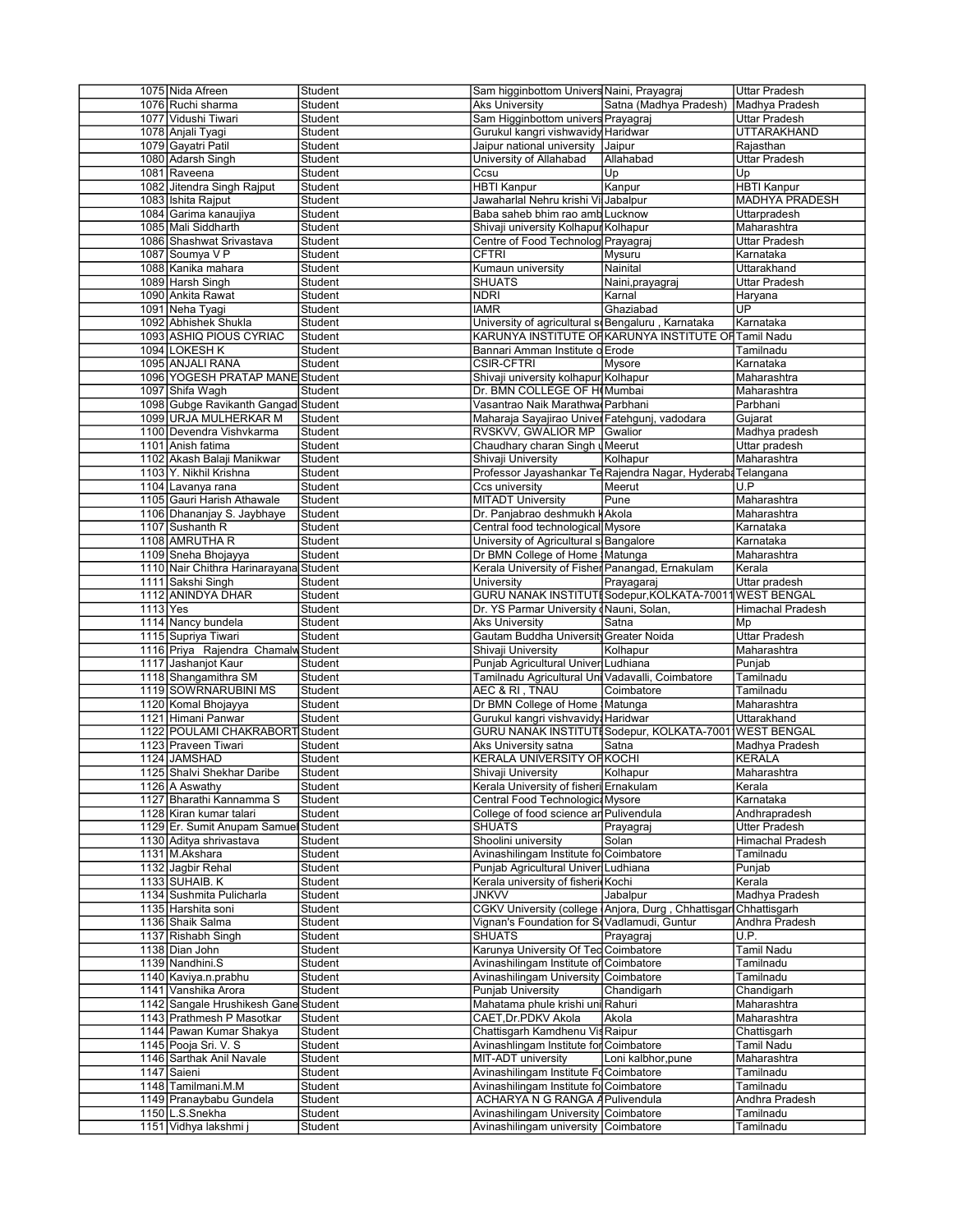| 1152 Sonia                                   | Student            | Maharshi Dayanand Unive Rohtak                           |                                                                    | Haryana                     |
|----------------------------------------------|--------------------|----------------------------------------------------------|--------------------------------------------------------------------|-----------------------------|
| $1153$ Yes                                   | Student            | Mpkv                                                     | Rahuri                                                             | Maharashtra                 |
| 1154 Suraj kumar                             | Student            | Guru jambheshwer univers Hisar                           |                                                                    | Haryana                     |
| 1155 Ashutosh Chaudhary                      |                    |                                                          |                                                                    |                             |
|                                              | Student            | Sant Longowal Institute of Longowal, Sangrur             |                                                                    | Punjab                      |
| 1156 Saranya Thangavel                       | Student            | Avinashilingam institute fol Coimbatore                  |                                                                    | Tamil Nadu                  |
| 1157 Abitha Francis                          | Student            | Avinashilingam Institute fo Coimbatore Tamilnadu         |                                                                    | Tamilnadu                   |
| 1158 Ilakiya.B.K                             | Student            | Avinashilingam Institute fo Coimbatore                   |                                                                    | Tamil Nadu                  |
| 1159 Rohit Patil                             | Student            | Department of Technology Kolhapur                        |                                                                    | Maharashtra                 |
| 1160 Himanshi Madan                          | Student            | Institute of home economicDelhi                          |                                                                    | Delhi                       |
|                                              |                    |                                                          |                                                                    |                             |
| 1161 Nirmal Singh Parmar                     | Student            | <b>CDFST</b>                                             | Usaipur                                                            | Rajasthan                   |
| 1162 Niranjana Devi N                        | Student            | Avinashilingam Institute fo Coimbatore                   |                                                                    | Tamil Nadu                  |
| 1163 Nandhini.V                              | Student            | Avinashilingam institute of Coimbatore                   |                                                                    | Tamilnadu                   |
| 1164 MANSU CHAURASIYA                        | Student            | <b>Aks University</b>                                    | Satna                                                              | Madhya Pradesh              |
| 1165 Divya Thiyagarajan                      | Student            | Avinashilingam institute fol Coimbatore                  |                                                                    | Tamilnadu                   |
|                                              |                    |                                                          |                                                                    |                             |
| 1166 PRAGYA JOSHI                            | Student            | Gurukul kangri vishwavidh Haridwar                       |                                                                    | Uttarakhand                 |
| 1167 Mattapally prasanna                     | Student            | College of food science an Pulivendula                   |                                                                    | Andhra pradesh              |
| 1168 Sheena dubey                            | Student            | Gurukul kangri Vishwavidy Haridwar                       |                                                                    | Uttarakhand                 |
| 1169 Jiyanna Tomy                            | Student            | <b>KUFOS</b>                                             | Kochi                                                              | Kerala                      |
| 1170 Abhishek Badami                         | Student            | University of agricultural so Dharwad, Karnataka         |                                                                    | Karnataka                   |
|                                              |                    |                                                          |                                                                    |                             |
| 1171 Mohan Raj. B                            | Student            | Tamil Nadu Agricultural UrCoimbatore                     |                                                                    | Tamil Nadu                  |
| 1172 Pooja Puri                              | Student            | R.V.S.K.V.V.                                             | Gwalior (M.P.)                                                     | Madhya Pradesh              |
| 1173 RUBAKAVANI.B                            | Student            | Avinashilingam institute fo Coimbatore                   |                                                                    | Tamilnadu                   |
| 1174 PRABHAT DWIVEDI                         | Student            | AKS UNIVERSITY SATNA SATNA                               |                                                                    | MADHYA PRADESH              |
| 1175 RIYA ANN ELIAS                          | Student            | Saintgits College of Engine Kottayam                     |                                                                    | Kerela                      |
|                                              |                    |                                                          |                                                                    |                             |
| 1176 Himanshu soni                           | Student            | Aks University                                           | Satna                                                              | Mp                          |
| 1177 SWATANTRA KUMAR SA Student              |                    | Chhattisgarh kamdhenu vi Anjora durg                     |                                                                    | Chhattisgarh                |
| 1178 Kharbe Akash Haribhau                   | Student            | Vasantrao Naik Marathava At.Parbhani , M.S               |                                                                    | Maharashtra                 |
| 1179 LAVANYA                                 | Student            | SAM HIGGINBOTTOM UN Naini                                |                                                                    | Uttar Pradesh               |
| 1180 Mohni Parmar                            | Student            | RVSKVV, Gwalior (M.P)                                    | RVSKVV, Gwalior (M.P)                                              | Other                       |
|                                              |                    |                                                          |                                                                    | Punjab                      |
| 1181 Sayesha Khanna                          | Student            | Punjab Agricultural Univer Ludhiana                      |                                                                    |                             |
| 1182 Arti Verma                              | Student            | College of Dairy Science a Raipur                        |                                                                    | Chhattisgarh                |
| 1183 Paraskar Ganesh prakash Student         |                    | VNMKV PARBHANI                                           | <b>PARBHANI</b>                                                    | <b>MAHARASTRA</b>           |
| 1184 Sakshi Seth                             | Student            | Jawaharlal Nehru krishi vis Jabalpur                     |                                                                    | Madhya Pradesh              |
| 1185 Nikhil Malladi                          | Student            | Professor Jayashankar Te Hyderabad                       |                                                                    | Telangana                   |
| 1186 Ayushi Purohit                          | Student            | JAWAHARLAL NEHRU KI                                      |                                                                    | 482004 Madhya Pradesh       |
|                                              |                    |                                                          |                                                                    |                             |
| 1187 Subhashini Dwivedi                      | Student            | Jawaharlal Nehru Agricultu Jabalpur                      |                                                                    | Madhya Pradesh              |
| 1188 SAMMRTH KUMAR SHAF Student              |                    | Shuats                                                   | Prayagraj                                                          | Uttar Pradesh               |
| 1189 Channabasava                            | Student            | Jawaharlala neharu krishi   Jabalpur MP                  |                                                                    | Madhya Pradesh              |
| 1190 Rashmi Banoriya                         | Student            | <b>JNKVV</b>                                             | Jabalpur                                                           | Madhya Pradesh              |
| 1191 Modhale komal santosh                   | Student            | Vasantrao naik mrathvada Perbhani                        |                                                                    | Maharashtra                 |
|                                              |                    |                                                          |                                                                    |                             |
|                                              |                    |                                                          |                                                                    |                             |
| 1192 Awnish Kumar                            | Student            | Bihar Agricultural Universit Sabour, Bhagalpur           |                                                                    | Bihar                       |
| 1193 JHILICK BANERJEE                        | Student            | Jawaharlal Nehru Krishi Vi Jabalpur                      |                                                                    | Madhya Pradesh              |
| 1194 Neelam Singh                            | Student            | <b>JNKVV Jabalpur</b>                                    | Jabalpur                                                           | <b>JNKVV Jabalpur</b>       |
| 1195 divesh kurre                            | Student            | jnau                                                     | jnau                                                               | jnau                        |
|                                              |                    |                                                          |                                                                    |                             |
| 1196 Abhishikth Munagala                     | Student            | University College of Tech Hyderabad                     |                                                                    | Telangana                   |
| 1197 Priya Tiwari                            | Student            | <b>JNKVV</b>                                             | Jabalpur                                                           | MADHYA PRADESH              |
| 1198 NIRALI ARYA                             | Student            | Jawaharlal Nehru Krishi Vi Jabalpur                      |                                                                    | Madhya Pradesh              |
| 1199 Deva Pavithra.B                         | Student            | Avinashilingm Institute for Coimbatore                   |                                                                    | Tamil Nadu                  |
| 1200 Shalini verma                           | Student            | <b>SHUATS</b>                                            | Allahabad                                                          | $\overline{\mathsf{UP}}$    |
|                                              |                    |                                                          |                                                                    |                             |
| 1201 VIPUL KUMAR SAINI                       | Student            | Bihar Agricultural Universi Sabour, Bhagalpur            |                                                                    | Bihar                       |
| 1202 Pote Abhay Balu                         | Student            | International Bislery Oct. L Mumbai, andheri             |                                                                    | Mumbai                      |
| 1203 MOLAKATHALLA JAGADI Student             |                    |                                                          | College of Food Processin Anand Agricultural Univers Gujarat       |                             |
| 1204 Mr. Badal Verma                         | Student            | Jawaharlal Nehru Krishi Vi Jabalpur                      |                                                                    | Madhya Pradesh              |
| 1205 Priyanka Choksey                        | Student            | <b>JNKVV</b>                                             | Jabalpur                                                           | M.p.                        |
|                                              |                    |                                                          |                                                                    |                             |
| 1206 MEGHA AGRAWAL                           | Student            | Jawaharlal Nehru Krishi Vi Jabalpur                      |                                                                    | Madhya Pradesh              |
| 1207 Asha kottakota                          | Student            | Sri padmavati mahila visva Tirupathi                     |                                                                    | Andhra Pradesh              |
| 1208 Apoorv Agrawal                          | Student            | I.E.H.E, Bhopal                                          | Bhopal                                                             | Madhya Pradesh              |
| 1209 Medha Tiwari                            | Student            | Jawaharlal Nehru Krishi Vi Jabalpur                      |                                                                    | Madhya Pradesh              |
| 1210 Shweta J Mumbaraddi                     | Student            | JNKVV Jabalpur                                           | Jabalpur                                                           | Madhya Pradesh              |
|                                              |                    |                                                          |                                                                    | <b>MAHARASHTRA</b>          |
| 1211 Shubham Ramchandra Ja Student           |                    | <b>VNMKV</b>                                             | PARBHANI                                                           |                             |
| 1212 Kirti Ahirwar                           | Student            | JNKVV College of agricult Jabalpur                       |                                                                    | MADHYA PRADESH              |
| 1213 Anandsingh Arjunsingh Ra Student        |                    | Pune                                                     | Pune                                                               | Pune                        |
| 1214 KHAMKAR PRAMOD DEV Student              |                    | Vasantrao Naik Marathava Parbhani                        |                                                                    | Maharashtra                 |
| 1215 VIPIN KUMAR MISHRA                      | Student            | Jnkvv jabalpur                                           | Jabalpur                                                           | Madhya pradesh              |
|                                              |                    |                                                          |                                                                    |                             |
| 1216 MOHANKUMAR C                            | Student            | KONGU ENGINEERING (Perundurai, Erode                     |                                                                    | Tamilnadu                   |
| 1217 Rahul Gautam                            | Student            | Jnkvv university jabalpur                                | Jabalpur                                                           | Madhya Pradesh              |
| 1218 Deva M                                  | Student            | Avinashilingam institute fo Coimbatore                   |                                                                    | Tamilnadu                   |
| 1219 Rashi Malik                             | Student            | Shri Dev Suman vishvidha Dehradun                        |                                                                    | Uttrakand                   |
| 1220 Devshree Khodke                         | Student            | Jnkvv                                                    | Jabalpur                                                           | Madhya Pradesh              |
|                                              |                    |                                                          |                                                                    |                             |
| 1221 Aishwarya mohite                        | Student            | Ycis satara                                              | Satara                                                             | Maharashtra                 |
| 1222 REENA KUMARI                            | Student            |                                                          | Bihar Agricultural Universit Sabour, Bhagalpur, Bihar Bihar        |                             |
| 1223 BALJOR SINGH                            | Student            | <b>SHUATS</b>                                            | ALLAHABAD                                                          | <b>UTTER PRADESH</b>        |
| 1224 KHUSHBOO GUPTA                          | Student            | Gurukula Kangri Vishwavid Haridwar, Uttarakhand          |                                                                    | Uttarakhand                 |
| 1225 D.Sowdhanya                             | Student            | PSG College of Arts and SCoimbatore                      |                                                                    | Tamilnadu                   |
|                                              |                    |                                                          |                                                                    |                             |
| 1226 Shruti Paliwal                          | Student            |                                                          | Jwaharlal nehru krishi vish Jabalpur madhya Pradesh Madhya Pradesh |                             |
| 1227 TARUN SAKRE<br>1228 Ms.DIVYADHARSHINI S | Student<br>Student | <b>AKS UNIVERSITY</b><br>Bannariamman institute of Erode | <b>SATNA</b>                                                       | MADHYA PRADESH<br>Tamilnadu |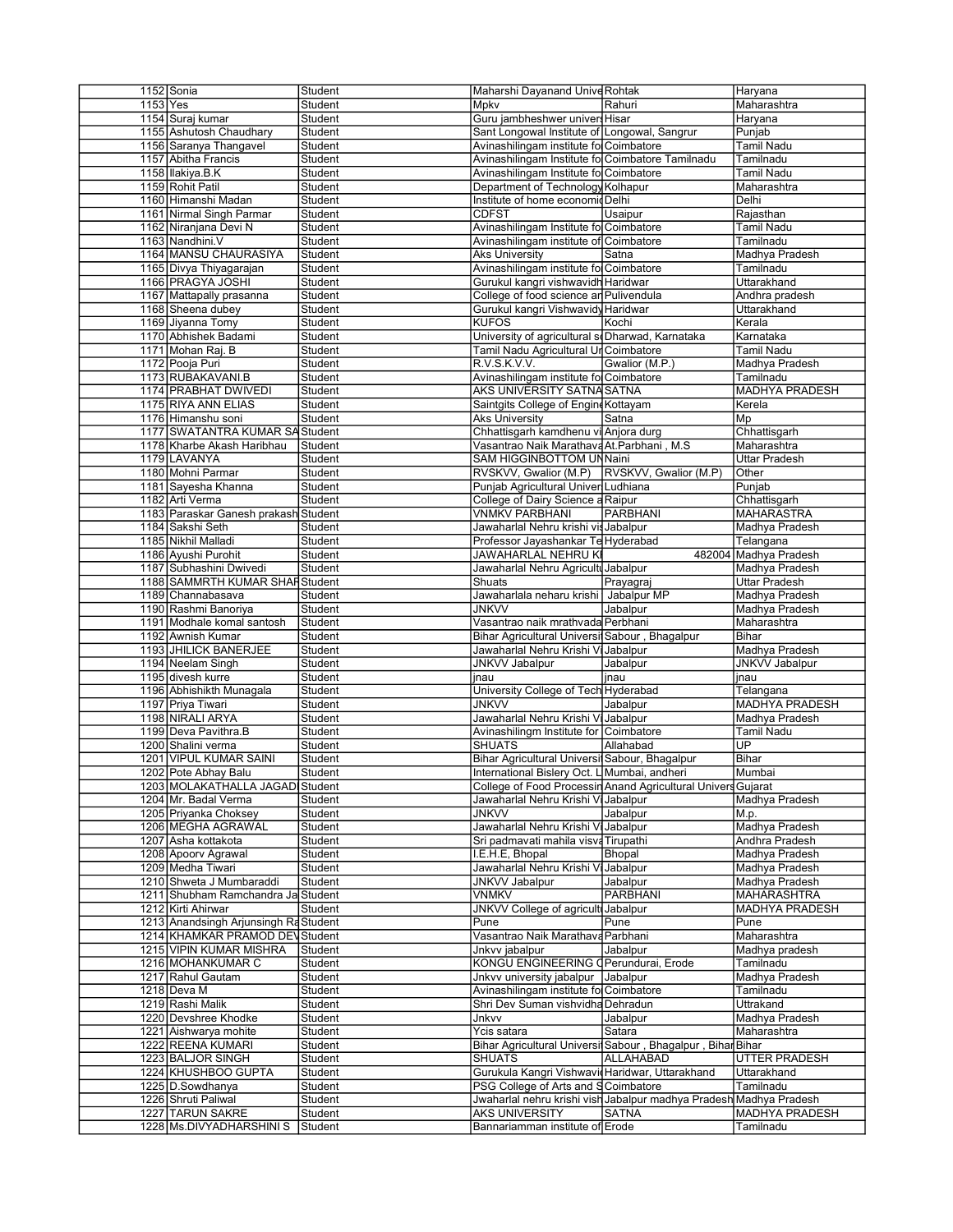| 1229 Tejas Rajendrarao Bramh Student          |                    | Dr.Panjabrao Deshmukh kAkola                             |                                                                      | Maharashtra                                                                            |
|-----------------------------------------------|--------------------|----------------------------------------------------------|----------------------------------------------------------------------|----------------------------------------------------------------------------------------|
| 1230 Ashok Kumar Bora                         | Student            | Jawaharlal Nehru krishi Vil Jabalpur                     |                                                                      | Madhya Pradesh                                                                         |
| 1231 Yugesh Jaipal Kshirsagar                 | Student            | Panjabrao deshmukh krus Akola                            |                                                                      | Maharashtra                                                                            |
|                                               |                    | Vasantrao naik marathwad Parbhani                        |                                                                      | Maharashtra                                                                            |
| 1232 jayesh ravindra patil                    | Student            |                                                          |                                                                      |                                                                                        |
| 1233 Ashutosh singh                           | Student            | Shuats                                                   | Prayagraj                                                            | Uttar pradesh                                                                          |
| 1234 Tushar Rajendra Shende                   | Student            | DR. Panjabrao Deshmukh Akola                             |                                                                      | Maharashtrs                                                                            |
| 1235 Nitesh Kumar Verma                       | Student            | Chhattisgarh Kamdhenu U Durg                             |                                                                      | Chhattisgarh                                                                           |
| 1236 RAJAT RAMESH NIMBAL Student              |                    |                                                          | MPKV, RAHURI, MAHARARahuri, Ahmednagar, Mah Maharashtra              |                                                                                        |
| 1237 Iram naj                                 | Student            |                                                          |                                                                      | College of agriculture jablp College of agriculture jablp College of agriculture jablp |
| 1238 Rajiv kumar ranjan                       | Student            | Jawaharlal Nehru Krishi Vi Jabalpur                      |                                                                      | Madhya pradesh                                                                         |
| 1239 KIRTI SINGH                              | Student            | <b>JNKVV</b>                                             | <b>JABALPUR</b>                                                      | MADHYA PRADESH                                                                         |
|                                               |                    |                                                          |                                                                      |                                                                                        |
| 1240 PALLAVI SHELAR                           | Student            | Chhattisgarh Kamdhenu V Durg                             |                                                                      | Chhattisgarh                                                                           |
| 1241 Virendra Kumar                           | Student            | Lucknow University                                       | Lucknow                                                              | Uttar pradesh                                                                          |
| 1242 Vishal Narayan VV                        | Student            | St Aloysius College                                      | <b>Manglore University</b>                                           | Karnataka                                                                              |
| 1243 Rohit sanjay mahale                      | Student            | Rahuri                                                   | Rahuri                                                               | Maharashtra                                                                            |
| 1244 Rakesh Kumar Yadav                       | Student            | Jawaharlal Nehru krishi Vil Jabalpur                     |                                                                      | Madhya Pradesh                                                                         |
| 1245 Mohd, Ahsan Ansari                       | Student            | Sam Higginbottom Univers Prayagraj                       |                                                                      | Uttar Pradesh                                                                          |
| 1246 Rushikesh Shinde                         | Student            | Kamdhenu University                                      | Amreli                                                               | Gujarat                                                                                |
| 1247 Prathamesh Pramod shete Student          |                    | CAET, Dr. PDKV, Akola                                    | Akola                                                                | Maharastra                                                                             |
| 1248 KAJAL SHAILESH PATEL Student             |                    | D.Y PATIL UNIVERSITY                                     | CBD BELAPUR, NAVI MUMAHARASHTRA                                      |                                                                                        |
|                                               |                    |                                                          |                                                                      |                                                                                        |
| 1249 Gopal Shankar Shete                      | Student            | Dr. PDKV                                                 | Akola                                                                | Maharashtra                                                                            |
| 1250 Bhagyashree goswami                      | Student            |                                                          | Jawahar lal nehru krishi vil Jabalpur (madhya pradesh Madhya pradesh |                                                                                        |
| 1251 Neha Anil Nikam                          | Student            | Mahatma Phule Krushi Vid Rahuri                          |                                                                      | Maharashtra                                                                            |
| 1252 Dasari Mohan Vamsi                       | Student            | JNKVV, Jabalpur                                          | Jabalpur, MH                                                         | Madhya Pradesh                                                                         |
| 1253 Nikitha acharya                          | Student            | St. Aloysius Autonomous (Mangalore                       |                                                                      | Karnataka                                                                              |
| 1254 Amisha Asole                             | Student            | CAET Dr PDKV AKOLA                                       | Akola                                                                | Maharashtra                                                                            |
|                                               |                    | Dr. Panjabrao Deshmukh IAkola                            |                                                                      | Maharashtra                                                                            |
| 1255 SANDIP SHIVDAS DIGHOStudent              |                    |                                                          |                                                                      |                                                                                        |
| 1256 Ruchi Asati                              | Student            | Jawaherlal Nehru Krishi vi Jabalpur                      |                                                                      | Madhaya pradesh                                                                        |
| 1257 RAHUL RAMESHRAO KA Student               |                    | DR.PANJABARAO DESHI AKOLA                                |                                                                      | Maharashtra                                                                            |
| 1258 WASEKAR NIKESH KEW Student               |                    | Dr.PDKV AKOLA                                            | <b>AKOLA</b>                                                         | MAHARASHTRA                                                                            |
| 1259 Navaneet Kumar Mishra                    | Student            | <b>JNKVV</b>                                             | Jabalpur                                                             | Madhya Pradesh                                                                         |
| 1260 Manorama Kumari                          | Student            | <b>ICAR-NDRI</b>                                         | Karnal                                                               | Haryana                                                                                |
| 1261 Vineesha.S                               | Student            | Karunya university of tech Coimbatore                    |                                                                      | Tamilnadu                                                                              |
|                                               |                    |                                                          |                                                                      |                                                                                        |
| 1262 Nilesh Jaswant Anjane                    | Student            | Kavyitri bahinabai chaudha Jalgaon                       |                                                                      | Maharashtra                                                                            |
| 1263 SRILAKSHMI.A                             | Student            | Avinashilingam Institute fo Coimbatore                   |                                                                      | Tamil nadu                                                                             |
| 1264 Shubham Ahirwar                          | Student            |                                                          | RAJMATA VIJAYARAJE SR.A.K COLLEGE OF AGR MADHYA PRADESH              |                                                                                        |
| 1265 RAHUL M G                                | Student            | KERALA UNIVERSITY OF MADAVANA                            |                                                                      | <b>KERALA</b>                                                                          |
| 1266 Shatrudhan Kumar choudh Student          |                    | Bihar agricultural Universit Sabour, Bhagalpur           |                                                                      | Bihar                                                                                  |
| 1267 shahiba khatoon                          | Student            |                                                          |                                                                      |                                                                                        |
|                                               |                    |                                                          |                                                                      |                                                                                        |
|                                               |                    | Jawaharlal Nehru Krishi vi Jabalpur                      |                                                                      | Madhya Pradesh                                                                         |
| 1268 Nirmala Anjana                           | Student            | Rvskvv                                                   | Gwalior                                                              | Madhya pradesh                                                                         |
| 1269 ARCHITHA H N                             | Student            | Bangalore university                                     | Bangalore                                                            | Karnataka                                                                              |
| 1270 FATHIMA ANSINA                           | Student            | Kerala technical university Kerala                       |                                                                      | Kerala                                                                                 |
| 1271 SHAILENDRA SAGAR PR Student              |                    | JNKVV, JABALPUR                                          | <b>JABALPUR</b>                                                      | MADHYA PRADESH                                                                         |
| 1272 VISHAL PHADNIS                           | Student            | K.k wagh college of food tNashik                         |                                                                      | Maharashtra                                                                            |
| 1273 Vasudev Suresh Dhakane Student           |                    |                                                          |                                                                      |                                                                                        |
|                                               |                    | Vnmkv Parbhani                                           | Parbhani                                                             | Maharashtra                                                                            |
| 1274 Roopshree naugrahiya                     | Student            | <b>SHUATS</b>                                            | Prayagraj                                                            | Up                                                                                     |
| 1275 Bipitha Babu                             | Student            | Karunya Institute of Techn Coimbatore                    |                                                                      | Tamil Nadu                                                                             |
| 1276 Bhuwan Prasad Shah                       | Student            | <b>SHUATS</b>                                            | Prayagraj                                                            | UP                                                                                     |
| 1277 Kalyani Chakradhar Gawa Student          |                    | Dr. Panjabrav Dheshamuk Akola                            |                                                                      | Maharashtra                                                                            |
| 1278 Sonali Gajanan Pathare                   | Student            | Dr.pdkv akola                                            | Akola                                                                | Maharastra                                                                             |
| 1279 Sashreeka Amol Nachane Student           |                    | Padmashree Dr D Y Patil (Navi Mumbai                     |                                                                      | Maharashtra                                                                            |
|                                               |                    | Jawaharlal nehru krishi vis Jabalpur                     |                                                                      |                                                                                        |
| 1280 Deepak katkani                           | Student            |                                                          |                                                                      | Madhya pradesh                                                                         |
| 1281 Tanmay Sanjay Pund                       | Student            | College of agricultural eng Akola                        |                                                                      | Maharashtra                                                                            |
| 1282 PALLEDA HARIKRISHNA                      | Student            | Sri Venkateswara Veterina Tirupati                       |                                                                      | Andhrapradesh                                                                          |
| 1283 Anirudh J                                | Student            | Karunya institute of techno Coimbatore                   |                                                                      | Tamil Nadu                                                                             |
| 1284 Dasriya Vaishali Lekchand Student        |                    | National Dairy Research In Karnal                        |                                                                      | Haryana                                                                                |
| 1285 Gopala tale                              | Student            | Jawaharlal Nehru agricultu Jabalpur                      |                                                                      | Madhya pradesh                                                                         |
| 1286 Aghil Nazim                              | Student            | Central university of karna Gulbarga                     |                                                                      | Karnataka                                                                              |
| 1287 Asif Ansari                              | Student            | <b>Bundelkhand university</b>                            | Jhansi                                                               | Uttar pradesh                                                                          |
| 1288 Pushpendra verma                         | Student            | Jnkvv Jabalpur                                           | Jabalpur m.p                                                         | University                                                                             |
|                                               |                    |                                                          |                                                                      |                                                                                        |
| 1289 Shami Dnyaneshwar Saw Student            |                    |                                                          | Dy Patil school of biotechn CBD Belapur, Navi Mumba Maharashtra      |                                                                                        |
| 1290 Ruhmah Maria Anu                         | Student            | Karunya Institute of Techn Coimbatore                    |                                                                      | Tamil Nadu                                                                             |
| 1291 Soumya Swarup Panda                      | Student            | Jawaharlal Nehru Krishi Vi Jabalpur                      |                                                                      | Madhya Pradesh                                                                         |
| 1292 Navin maibara                            | Student            | RVSKVV RAK College of <i>I</i> Gwalior                   |                                                                      | Madhya Pradesh                                                                         |
| 1293 Sindhu Noronha                           | Student            | St Aloysius College (Auton Mangalore                     |                                                                      | Karnataka                                                                              |
| 1294 Ankit Khichi                             | Student            | <b>JNKVV Jabalpur</b>                                    | Jabalpur                                                             | Madhva Pradesh                                                                         |
|                                               |                    |                                                          |                                                                      | UP.                                                                                    |
| 1295 Laxmikant Rawat                          | Student            | Shuats                                                   | Prayagraj                                                            |                                                                                        |
| 1296 pratiksha Sahebrao Bhand Student         |                    | Mahatma Phule krushi Vid Rahuri                          |                                                                      | Ahmednagar                                                                             |
| 1297 Shreya paraskar                          | Student            | Dr pdkv akola                                            | Akola                                                                | MAHARASHTRA                                                                            |
| 1298 Sakshi Mangesh Andholka Student          |                    | Mahatma Phule Krishi Vidi Rahuri                         |                                                                      | Maharashtra                                                                            |
| 1299 Lovemeet Sagar                           | Student            | JNKVV, Jabalpur, MP                                      | Jabalpur, Madhya pradeshMadhya pradesh                               |                                                                                        |
| 1300 Aniket Jagannath Bhosale Student         |                    | Shivaji University                                       | Kolhapur                                                             | Maharashtra                                                                            |
|                                               |                    |                                                          |                                                                      |                                                                                        |
| 1301 Dhoot Akshay Santosh                     | Student            | Mahatma Phule Krishi vidy Rahuri                         |                                                                      | Maharashtra                                                                            |
| 1302 Prathmesh Balasaheb Ror Student          |                    |                                                          | Mahatma phule krushi vidy Rahuri, Ahmednagar, mah maharashtra        |                                                                                        |
| 1303 Priyal Dudhabade                         | Student            | Laxminarayan Institute of TNagpur                        |                                                                      | Maharashtra                                                                            |
| 1304 shreyas suresh dake<br>1305 Anamika Rani | Student<br>Student | Mahatma phule krushi vidy Rahuri, Ahmednagar.<br>Fresher | Punjabi Uni                                                          | Maharashtra<br>Punjab                                                                  |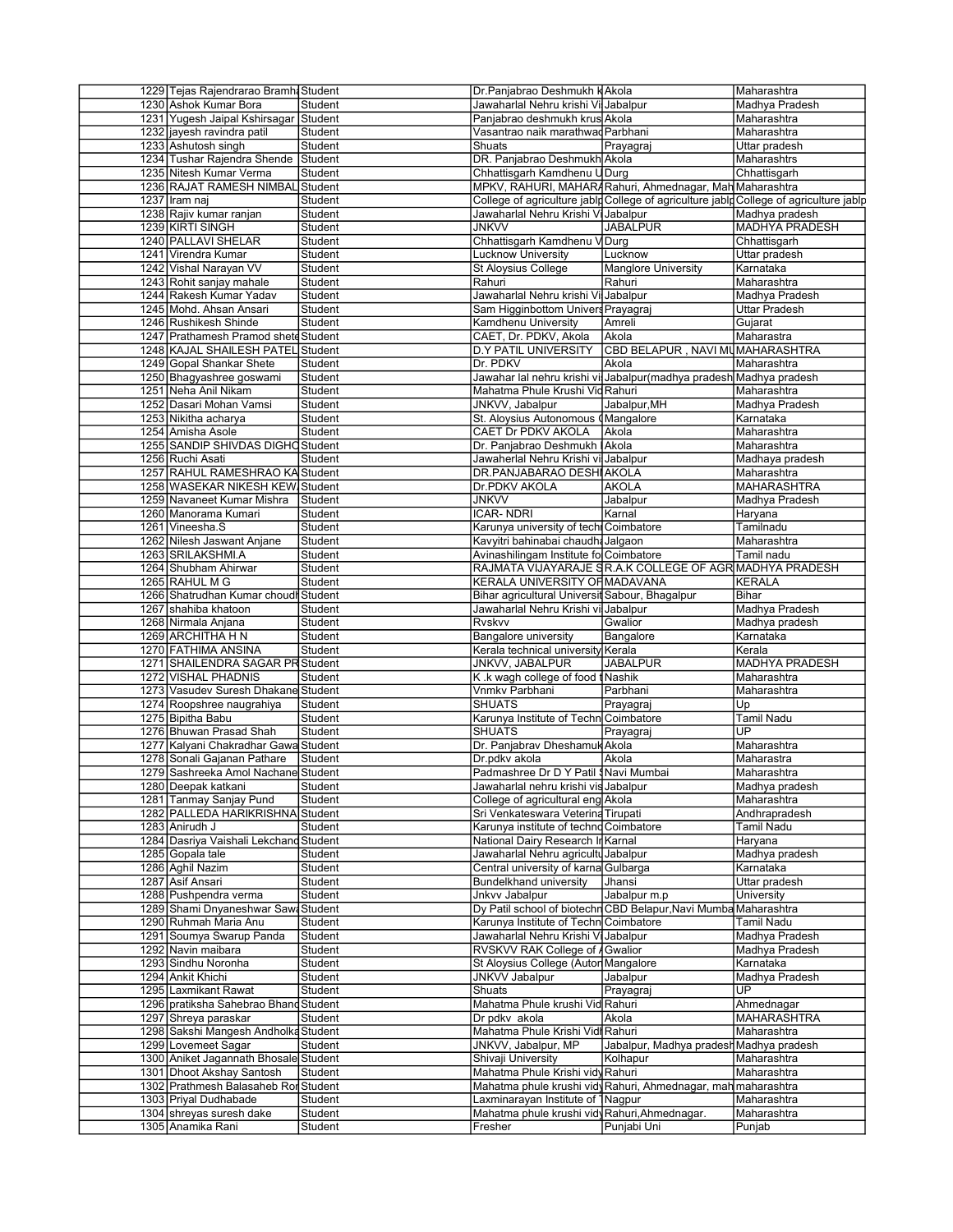| 1306 Mithra sivasengh                                                          | Student | Avinashilingam university coimbatore           |                                                                      | tamilnadu                |
|--------------------------------------------------------------------------------|---------|------------------------------------------------|----------------------------------------------------------------------|--------------------------|
| 1307 Shreyas P                                                                 | Student | University of Agricultural SBengaluru          |                                                                      | Karnataka                |
| 1308 Vilas Appa Navale                                                         | Student | Dr.PDKV AKOLA                                  | Akola                                                                | Maharashtra              |
| 1309 Yashashwi                                                                 | Student | CFT, University of allahab. Prayagraj          |                                                                      | Central university       |
| 1310 Nikita kumari                                                             |         |                                                |                                                                      |                          |
|                                                                                | Student | Sam Higginbotham univer Prayagraj              |                                                                      | U.p                      |
| 1311 Yashwant pratap singh yad Student                                         |         | Jnkvv, jabalpur                                | Jabalpur, madhyapradesh Madhyapradesh                                |                          |
| 1312 Anaya Kashyap                                                             | Student | Sam higginbottom univers Prayagraj             |                                                                      | U.P                      |
| 1313 Mohd Adnan Khan                                                           | Student | Sam Higginbottom Univers Prayagraj             |                                                                      | $\overline{\mathsf{UP}}$ |
| 1314 Tribhushan Vinod Bagade Student                                           |         | Dr.PDKV, Akola                                 | Akola                                                                | Maharashtra              |
|                                                                                |         | NU. School of Agricultural MEDZIPHEMA          |                                                                      |                          |
| 1315 AVICHA TANGJANG                                                           | Student |                                                |                                                                      | <b>NAGALAND</b>          |
| 1316 Rishi kumar singh                                                         | Student | ANDUA&T KUMARGANJ Kumarganj Ayodhya            |                                                                      | <b>Uttar Pradesh</b>     |
| 1317 Shravya S                                                                 | Student | St.Aloysius college (auton Mangalore           |                                                                      | Karnataka                |
| 1318 Yugal Lekchand Dasriya                                                    | Student | P.D.K.V Akola                                  | Akola                                                                | Maharashtra              |
| $1319$ Anand                                                                   | Student | St Aloysius college (Mang: Mangalore           |                                                                      | Karnataka                |
|                                                                                |         |                                                |                                                                      |                          |
| 1320 Shiksha Shrivastava                                                       | Student | Jnkvv                                          | Jabalpur                                                             | Madhya Pradesh           |
| 1321 Niharika SK                                                               | Student | Avinashilingam University Coimbatore           |                                                                      | Tamilnadu                |
| 1322 Ayushi Negi                                                               | Student | <b>SVCAET &amp;RS, IGKV</b>                    | Raipur                                                               | Chhattisgarh             |
| 1323 Jay Prabhakar Jagnade                                                     | Student | Shivaji University                             | Kolhapur                                                             | Maharashtra              |
|                                                                                |         |                                                |                                                                      |                          |
| 1324 Mukesh Kumar Yadav                                                        | Student | School of agricultural scier Dimapur           |                                                                      | Nagaland                 |
| 1325 Saurabh Pandurang Patil                                                   | Student | M.p.k.v.Rahuri                                 | M.P.K.V. Rahuri                                                      | M.p.k.v.Rahuri           |
| 1326 DHAGE PRADIP ANANDE Student                                               |         | <b>VNMKV, PARBHANI</b>                         | <b>PARBHANI</b>                                                      | <b>MAHARASHTRA</b>       |
| 1327 K.Nandini                                                                 | Student | Angrau                                         | Guntur                                                               | Andhra Pradesh           |
|                                                                                |         |                                                |                                                                      |                          |
| 1328 Souray Kumar                                                              | Student |                                                | State Board of Technical ERanchi, Collage in Dhanba Jharkhand        |                          |
| 1329 SIDDHARTH PAGARE                                                          | Student | <b>JNKVV</b>                                   | <b>JABALPUR</b>                                                      | <b>MADHYA PRADESH</b>    |
| 1330 Anupriya sharma                                                           | Student | Rajmata vijayaraje sindhiy Gwaliour            |                                                                      | Madhya pradesh           |
| 1331 Tanya Kushwaha                                                            | Student | <b>SHUATS</b>                                  | Allahabad                                                            | Uttar pradesh            |
|                                                                                |         |                                                |                                                                      |                          |
| 1332 Prince Mahore                                                             | Student | <b>RVSKVV</b>                                  | Gwalior                                                              | <b>MADHYA PRADESH</b>    |
| 1333 Y.v.v.n.manikanta                                                         | Student | Dairy based food products Vijayawada           |                                                                      | Andhra Pradesh           |
| 1334 Piyush Rathore                                                            | Student | Davy                                           | Indore                                                               | Madhya Pradesh           |
|                                                                                | Student | KTU                                            |                                                                      | Kerala                   |
| 1335 Aswathy E R                                                               |         |                                                | Kottayam                                                             |                          |
| 1336 M.Malarvizhi                                                              | Student | Avinashilingam institute fo Coimbatore         |                                                                      | <b>Tamil Nadu</b>        |
| 1337 Lucky                                                                     | Student |                                                | Rajmata vijayaraje cindiya B.M.college of agriculture MADHYA PARDESH |                          |
| 1338 Godugu Nikhitha                                                           | Student |                                                | Professor Jayashankar Te Rajendra Nagar Hyderaba Telangana           |                          |
| 1339 Jay Dave                                                                  | Student | <b>CVM</b>                                     | Vidhyanagar                                                          | Gujarat                  |
|                                                                                |         |                                                |                                                                      |                          |
| 1340 Jivani Harshit Ishwarbhai Student                                         |         | JUNAGADH AGRICULTU JUNAGADH                    |                                                                      | Gujarat                  |
| 1341 Dipti Singh                                                               | Student | University                                     | Allahabad                                                            | U.P.                     |
| 1342 Satasiya Brijeshkumar Ash Student                                         |         | Junagadh Agricultural Univ Junagadh            |                                                                      | Gujarat                  |
|                                                                                |         |                                                |                                                                      |                          |
|                                                                                |         |                                                |                                                                      |                          |
| 1343 Danish Ali Shah                                                           | Student | <b>IUST</b>                                    | Kashmir                                                              | J&k                      |
| 1344 Gite sandip sanjay                                                        | Student | Mpkv rahuri                                    | Rahuri                                                               | Maharashtra              |
|                                                                                | Student | SAM HIGGINBOTTOM UNNaini, Allahabad 211008     |                                                                      | Uttar Pradesh            |
| 1345 Apurva singh                                                              |         |                                                |                                                                      |                          |
| 1346 KANCHAN RAI                                                               | Student | Sam Higginbottom Univers Allahabad             |                                                                      | UP                       |
| 1347 Geetika mishra                                                            | Student |                                                | Rabindranath tagore univeBhopal , raisen (chikload rMMadhya pradesh  |                          |
| 1348 MOHD TABISH                                                               | Student | JNKVV Jabalpur mp                              | Jabalpur                                                             | MP                       |
| 1349 Soumya Singh                                                              | Student | NIFTEM                                         | Sonepat                                                              | Haryana                  |
|                                                                                |         |                                                |                                                                      |                          |
| 1350 Suraj Patidar                                                             | Student | Rvskvv                                         | Gwalior                                                              | M.p                      |
| 1351 Kotadiya akshay                                                           | Student | Junagadh agriculture Univ Junagadh             |                                                                      | Gujarat                  |
| 1352 Swati suman                                                               | Student | SHUATS ALLAHABAD                               | Allahabad                                                            | U.p                      |
|                                                                                | Student |                                                |                                                                      |                          |
| 1353 Aditi Singh                                                               |         | Sam Higginbottom Univers Allahabad (Prayagraj) |                                                                      | Uttar Pradesh            |
| 1354 VAGHASIYA DHRUV CHAStudent                                                |         |                                                | COLLEGE OF AGRICULTIJUNAGADH AGRICULTU GUJRAT AGRICULTURE            |                          |
| 1355 Mohammad Aashik Qures Student                                             |         | Rajmata Vijaya raje Scindi Gwalior             |                                                                      | M. P.                    |
| 1356 Shendhura Devi M                                                          | Student | Avinashilingam Institute fo Coimbatore         |                                                                      | Tamilnadu                |
|                                                                                |         |                                                |                                                                      |                          |
| 1357 S.SHIVA DHARSHINI                                                         | Student | Avinashilingam Institute fo Coimbatore         |                                                                      | Tamil nadu               |
| 1358 DODIYA CHIRAGKUMAR Student                                                |         | JUNAGADH AGRICULTU JUNAGADH                    |                                                                      | <b>GUJARAT</b>           |
| 1359 Patoliya Vivek Maheshbha Student                                          |         | Junagadh agricultural univ Junagadh            |                                                                      | Gujarat                  |
| 1360 Gyana ranjan Panda                                                        | Student | St. Alovsius College                           | Mangaluru                                                            | Karnataka                |
|                                                                                |         |                                                |                                                                      |                          |
| 1361 Nidhi Tyagi                                                               | Student | <b>CCS UNIVERSITY</b>                          | Meerut                                                               | <b>UTTAR PARDESH</b>     |
| 1362 Tanisha ganagrade                                                         | Student | <b>RVSKVV</b>                                  | Gwalior                                                              | MP.                      |
| 1363 Bharat dubey                                                              | Student | Sam higginbottom Univers PRAYAGRAJ             |                                                                      | Uttar Pradesh            |
| 1364 Devani Niharkumar Praka Student                                           |         | Junagadh Agricultural Univ Junagadh            |                                                                      | Gujarat                  |
|                                                                                |         |                                                |                                                                      |                          |
| 1365 Mohit Ashok Ramgude                                                       | Student | MPKV, Rahuri                                   | Rahuri, Ahmadnagar                                                   | Maharashtra              |
| 1366 Bhumija Gupta                                                             | Student | <b>AKS University</b>                          | <b>AKS University</b>                                                | Madhya Pradesh           |
| 1367 Manisha                                                                   | Student | Sam Higginbottom Univers Prayagraj             |                                                                      | <b>Uttar Pradesh</b>     |
| 1368 VIKAS DAMAHE                                                              | Student | AKS UNIVERSITY SATNA Satna                     |                                                                      | Madhyapradesh            |
|                                                                                |         |                                                |                                                                      |                          |
| 1369 Purnima Singh                                                             | Student | College of Agriculture, RVI Gwalior            |                                                                      | M.P                      |
| 1370 Gohil Mahadevsinh Ranut Student                                           |         | Junagadh Agriculture Univ Junagadh             |                                                                      | Gujarat                  |
| 1371 Mahenoor                                                                  | Student | Techno India Salt Lake                         | Kolkata                                                              | West Bengal              |
|                                                                                |         |                                                |                                                                      | Gujarat                  |
| 1372 CHAUHAN RAVI VALLAB Student                                               |         | COLLEGE OF AGRICULT Junagadh                   |                                                                      |                          |
| 1373 Sadanand shankarrao Jad Student                                           |         | Department of technology Kolhapur              |                                                                      | Maharashtra              |
| 1374 Langote kakasaheb shank Student                                           |         | Vnmkv                                          | Parbhani                                                             | Maharashtra              |
|                                                                                | Student | Aks University satna                           | Satna                                                                | Madhya Pradesh           |
| 1375 RAM KUMAR BANOTE                                                          |         |                                                |                                                                      |                          |
| 1376 Bhavya Sachdev                                                            | Student | Lady Irwin College, Univer Sikandra Road       |                                                                      | New Delhi                |
| 1377 Ishwariya Sarangan                                                        | Student | Avinashilingam Institute fo Coimbatore         |                                                                      | Tamilnadu                |
| 1378 Vadodariya Dikshitkumar Student                                           |         | Junagadh agricultural univ Junagadh            |                                                                      | Gujarat                  |
|                                                                                |         |                                                |                                                                      |                          |
| 1379 Phidalangki Lyngdoh                                                       | Student | SASRD, Nagaland Univers Medzephema             |                                                                      | Nagaland                 |
| 1380 SABARITHA P                                                               | Student | Avinashilingam Institute                       | Coimbatore                                                           | Tamil Nadu               |
| 1381 Talaviya Dhavalkumar Din Student<br>1382 Ashwini Chandanlal Uikey Student |         | Junagadh agricultural univ Junagadh            | Rajmata Vijayraje Scindia Rajmata Vijayraje Scindia Madhya Pradesh   | Gujarat                  |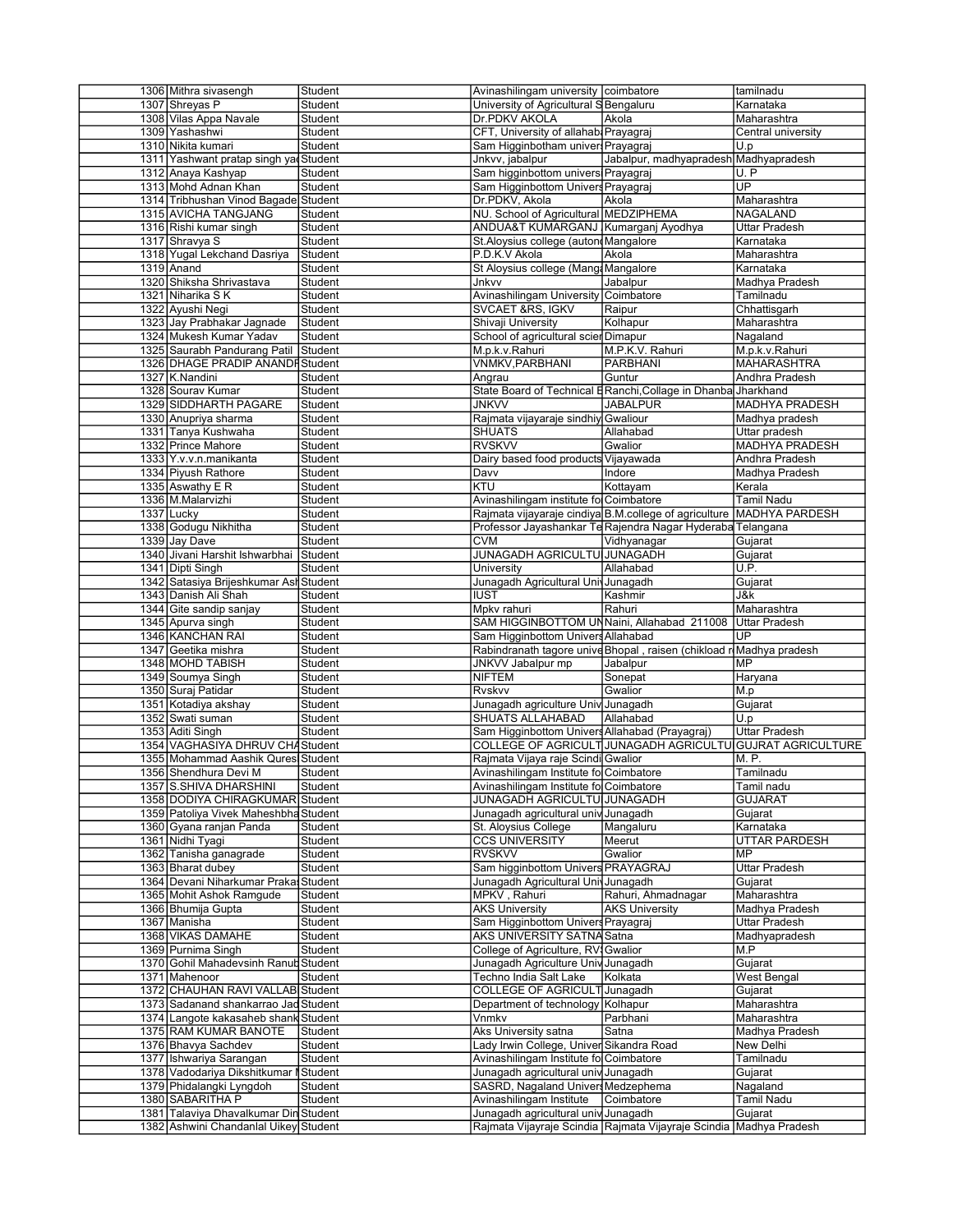| 1383 AKASH DEEP SHUKLA                                      | Student                   | Warner College of Dairy T Allahabad                                     |                                                               | UTTAR PRADESH                    |
|-------------------------------------------------------------|---------------------------|-------------------------------------------------------------------------|---------------------------------------------------------------|----------------------------------|
| 1384 Ashish Popat Dhamane                                   | Student                   | Dr.PDKV, Akola                                                          | Akola                                                         | Maharashtra                      |
| 1385 Harshit Daf                                            | Student                   | Dr. PDKV, Akola                                                         | Akola                                                         | Maharashtra                      |
| 1386 Digvijay Singh                                         | Student                   | Bihar Agricultural Universi Bhagalpur                                   |                                                               | Bihar                            |
| 1387 Charu Jamnotia                                         | Student                   | Rajmata Vijayraje Scindia Gwalior                                       |                                                               | Madhya Pradesh                   |
| 1388 SUMIT SOW                                              | Student                   |                                                                         | BIHAR AGRICULTURAL USABOUR, BHAGALPUR   BIHAR                 |                                  |
| 1389 Patel Dharitkumar Jayeshi Student                      | Student                   |                                                                         | Junagadh Agricultural Univ Moti Baug, Junagadh 362 Gujarat    |                                  |
| 1390 Rajkumar Mohan Mane<br>1391 Vinod bhimavad             | Student                   | Jawaharlal Nehru Krishi Vi Jabalpur                                     | Dadasaheb Mokashi Colle Rajmachi Tal-Khatav Dist-Maharashtra  | Madhya pradesh                   |
| 1392 Vishal Namdev Garole                                   | Student                   | Vasantrao naik agricultura Parbhani                                     |                                                               | Maharashtra                      |
| 1393 Mohammed akram.s                                       | Student                   | Madurai kamaraj universit Madurai                                       |                                                               | Tamilnadu                        |
| 1394 Hanu Pratap                                            | Student                   |                                                                         |                                                               | Karnataka                        |
| 1395 Shubham Ajay Shelke                                    | <b>Student</b>            | Bangalore university<br>lgnou                                           | Bangalore<br>Pune                                             | Maharashtra                      |
| $1396$ Love                                                 | Student                   | Jaipur National University Jaipur                                       |                                                               | Rajasthan                        |
| 1397 SHIVANI RANJAN                                         | Student                   | BIHAR AGRICULTURAL USABOUR, BHAGALPUR                                   |                                                               | <b>BIHAR</b>                     |
| 1398 Pooiashree KN                                          | Student                   |                                                                         |                                                               | Karnataka                        |
|                                                             | Student                   | University Of Agricultural § Dharwad                                    |                                                               | U.P                              |
| 1399 Rajesh Ranjan Mishra<br>1400 PARMAR DHEERAJ B          | Student                   | Sam Higginbotam Univers Allahabad<br>Junagadh agriculture Univ Junagadh |                                                               | Gujarat                          |
| 1401 Sutanuka Pal                                           | Student                   | Padmashree Institute of M Bangalore                                     |                                                               | Karnataka                        |
| 1402 Nikunjkumar JayeshKuma Student                         |                           | Junagadh Agriculture Univ Junagadh                                      |                                                               | Gujarat                          |
|                                                             | Student                   |                                                                         |                                                               |                                  |
| 1403 Madhu Tyagi<br>1404 Mehul Arun Lokhande                |                           | Choudhary Charan Singh Meerut                                           |                                                               | <b>Uttar Pradesh</b>             |
|                                                             | Student                   | <b>MPKV</b>                                                             | Rahuri                                                        | Maharashtra<br><b>Tamil Nadu</b> |
| 1405 A. Sandhiya Shree                                      | Student<br>Student        | Avinashilingam Institute fo Coimbatore<br>Dr. B. S. K. K. University,   |                                                               | Maharashtra                      |
| 1406 Patil Shankar Ramrao                                   |                           |                                                                         | Dapoli                                                        |                                  |
| 1407 CHARMI THAKER                                          | Student                   | <b>SNDT UNIVERSITY</b>                                                  | Matunga                                                       | Maharashtra                      |
| 1408 Muaz Jameer Attar                                      | Student                   |                                                                         | MIT COLLEGE OF FOOD MIT ADT UNIVERSITY PUMaharashtra          |                                  |
| 1409 Ms. Gayathri Raparthi                                  | Student                   | Adithya Agro Vet company Bhongir district                               |                                                               | Telangana                        |
| 1410 KULDEEP NAGHERA                                        | Student                   | Junagadh Agricultural Univ Junagadh, Gujarat, India                     |                                                               | Gujarat                          |
| 1411 Anagha Challangai Nages Student<br>1412 Pravesh sharma |                           | St. Aloysius College (Autor Mangalore                                   |                                                               | Karnataka                        |
|                                                             | Student                   | Jiwaji university                                                       | Gwalior                                                       | Madya pradesh                    |
| 1413 Madhuri Popat Dukare                                   | Student                   | <b>GBPUA &amp; T</b>                                                    | Pantnagar                                                     | Uttarakhand                      |
| 1414 Aditi Pandit Kharde                                    | Student                   | MPKV, Rahuri                                                            | Rahuri                                                        | Maharashtra                      |
| 1415 Puja Maurya                                            | Student                   | Sam Higginbottom univers Prayagraj                                      |                                                               | <b>Uttar Pradesh</b>             |
| 1416 Bhavashri elangovan                                    | Student<br>Student        | Avinashilingam university                                               | Coimbatore                                                    | Tamil nadu                       |
| 1417 Rushda H                                               |                           | <b>CSIR-CFTRI</b>                                                       | Mysuru                                                        | Karnataka                        |
| 1418 Pooja Jha                                              | Student                   | Osmania University                                                      | Hyderabad                                                     | Telangana                        |
| 1419 Patoliya nihar                                         | Student                   | Junagadh agricultural univ Motibag, junagadh                            |                                                               | Gujarat                          |
| 1420 Piyush kumar                                           | Student                   | Sliet                                                                   | Punjab                                                        | Sangrur                          |
| 1421 srinidhi                                               | Student                   | padmasree institution of m banglore                                     |                                                               | karnataka                        |
| 1422 Laxmi Kumari                                           | Student                   | Banaras Hindu University Mirzapur                                       |                                                               | Uttar Pradesh                    |
| 1423 Riyoodaka Pariat                                       | Student                   | Padmashree Institute of M Bangalore-560060                              |                                                               | Karnataka<br>U.P.                |
| 1424 Ankit agade                                            | Student                   | Shuats                                                                  | Prayagraj                                                     |                                  |
| 1425 P.Mani deepa                                           | Student                   | Avinashilingam institute fo Coimbatore                                  |                                                               | Tamilnadu                        |
| 1426 Gadara Dharminkumar                                    | Student                   | Junagadh agricultural Univ Junagadh                                     |                                                               | Junagadh                         |
| 1427 Khushi Sharma                                          | Student                   | <b>NIFTEM</b>                                                           | Sonipat                                                       | Haryana                          |
| 1428 Rangi Raj B                                            | Student<br><b>Student</b> | APJ Abdul Kalam Technol Thiruvananthapuram                              |                                                               | Kerala                           |
| 1429 Abburu praveenkumar                                    |                           | apn foods<br>Central food technological Mysuru                          | Atmakur                                                       | Andhrapradesh                    |
| 1430 Achala Achalkar<br>1431 Rugvedi Kadam (Kakade)         |                           |                                                                         |                                                               |                                  |
|                                                             | Student                   |                                                                         |                                                               | Karnataka                        |
|                                                             | Student                   | <b>MPKV Rahuri</b>                                                      | Ahmednagar                                                    | Maharashtra                      |
| 1432 Dr. Maulik Ramani                                      | Student                   | Junagadh Agricultural Univ Junagadh, Gujarat                            |                                                               | Guiarat                          |
| 1433 Shivam Kumar Rajpoot                                   | Student                   | A.N.D.University of Agricul Ayodhya                                     |                                                               | <b>Uttar Pradesh</b>             |
| 1434 Anshul Garg                                            | Student                   |                                                                         | Maharana Pratap Universi Maharana Pratap Universi Rajasthan   |                                  |
| 1435 Shikha Prakash gupta                                   | Student                   | Shuats                                                                  | Prayagraj                                                     | <b>Uttar Pradesh</b>             |
| 1436 Sachin Rathour                                         | Student                   | Bihar Agricultural Universi Sabour, Bhagalpur                           |                                                               | Bihar                            |
| 1437 R Sruthi                                               | Student                   | Avinashilingam Institute fo Coimbatore                                  |                                                               | Tamilnadu                        |
| 1438 $P$ N Singh                                            | Student                   | NA                                                                      | Bihar                                                         | Bihar                            |
| 1439 Apsha haider                                           | Student                   | Shuats                                                                  | Prayagraj                                                     | U.P                              |
| 1440 UJJAVAL PANDEY                                         | Student                   | Guru Nanak Institute of Te Kolkata                                      |                                                               | West Bengal                      |
| 1441 Akshay M N                                             | Student                   | St. Aloysius college                                                    | Mangaluru                                                     | Karnataka                        |
| 1442 Barad Ankitkumar Keshurt Student                       |                           | Junagadh agriculture Univ Junagadh                                      |                                                               | <b>GUJARAT</b>                   |
| 1443 Anil Bandu Rathod                                      | Student                   | <b>MAFSU Nagpur</b>                                                     | Nagpur                                                        | Maharashtra                      |
| 1444 Ayush raj                                              | Student                   |                                                                         | Sri Dev Suman Uttrakhand Tehri Garhwal, Uttrakhand Uttrakhand |                                  |
| 1445 Shinde Abhijeet Rajendra                               | Student                   | Dr. B.S.K.K.V, Dapoli.                                                  | At. Dapoli, Dist. Ratnagiri                                   | Maharashtra                      |
| 1446 Shubhangi mishra                                       | Student                   | Sam higginbottom universi Prayagraj (naini)                             |                                                               | Uttar pradesh                    |
| 1447 Parna sarkar                                           | Student                   | Guru Nanak institute of Te Kolkata                                      |                                                               | WestBengal                       |
| 1448 Kanjariya Rahulkumar Por Student                       |                           | Junagadh Agriculture Univ Junagadh                                      |                                                               | Gujarat                          |
| 1449 Akshay Deshmukh                                        | Student                   | <b>BSKKV Dapoli</b>                                                     | Dapoli, Ratnagiri                                             | Maharashtra                      |
| 1450 Soumya Ranjan Sahu                                     | Student                   | <b>CSIR-CFTRI</b>                                                       | Mysuru                                                        | Karnataka                        |
| 1451 Vaghasiya jaydip kiritbhai Student                     |                           | Navsari agricultural univer Navsari                                     |                                                               | Gujarat                          |
| 1452 Kashish Srivastava                                     | Student                   | <b>SHUATS</b>                                                           | Prayagraj                                                     | Uttar Pradesh                    |
| 1453 Srijeeta Saha                                          | Student                   | <b>GNIT</b>                                                             | Sodepur                                                       | West Bengal                      |
| 1454 Mallika Mariyam                                        | Student                   | Lady irwin college, Delhi u New Delhi                                   |                                                               | Delhi                            |
| 1455 Sudarshan Ramanathan                                   | Student                   | Arul Anandar College                                                    | Madurai                                                       | Tamilnadu                        |
| 1456 Sonwane Akshay Balaji                                  | Student                   | <b>VNMKVP</b>                                                           | Prabhani                                                      | Maharashtra                      |
| 1457 Deepkumar Pravinbhai Pa Student                        |                           | <b>MPUAT</b>                                                            | Udaipur                                                       | Rajasthan                        |
| 1458 Anurag M. Bhargav<br>1459 Rishi dadhich                | Student<br>Student        | Anand Agricultural Univers Anand<br>maharana pratap universit Udaipur   |                                                               | Gujarat<br>Rajasthan             |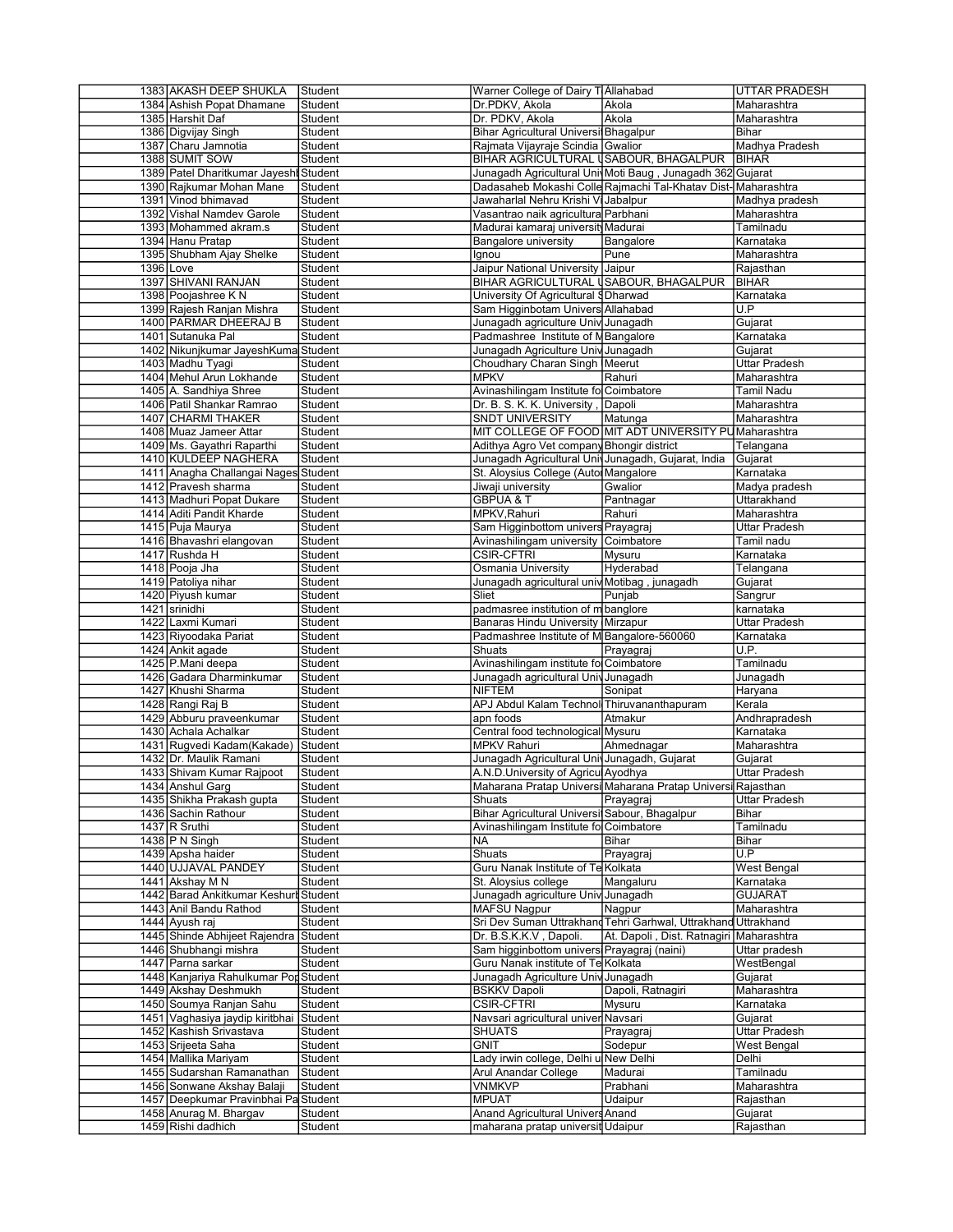| 1460 Purnima Pandey                     | Student            | Indria gandhi agriculture U Raipur                               |                                                                               | Chhattisgarh                           |
|-----------------------------------------|--------------------|------------------------------------------------------------------|-------------------------------------------------------------------------------|----------------------------------------|
| 1461 Anamika Chandra                    | Student            |                                                                  | Bihar agricultural universit Sabour, Bhagalpur, Bihar   Bihar                 |                                        |
| 1462 Dalsaniya Abhay Natvarbh Student   |                    | Junagadh Agricultural Univ Junagadh                              |                                                                               | Gujarat                                |
| 1463 Atul Kumar damahe                  | Student            | <b>AKS Universitv</b>                                            | Satna                                                                         | Madhya pradesh                         |
|                                         |                    |                                                                  |                                                                               |                                        |
| 1464 Moradiya Hiralkumar                | Student            | Junagadh agriculture Univ Junagadh                               |                                                                               | <b>GUJARAT</b>                         |
| 1465 PRIYA KUMARI                       | Student            | Guru Nanak Institute Of Te Kolkata                               |                                                                               | West Bengal                            |
| 1466 Pooja pichhode                     | Student            | Rajmata vijyaraje syndhiya Gwalior                               |                                                                               | Madhya Pradesh                         |
| 1467 RAJIB DEB                          | Student            | Assam Agricultural Univer Jorhat, Assam                          |                                                                               | Assam                                  |
|                                         |                    |                                                                  |                                                                               | <b>Tamil Nadu</b>                      |
| 1468 M. Afrrin                          | Student            | Avinashilingam Institute fo Coimbatore                           |                                                                               |                                        |
| 1469 Jeegyasha Saha                     | Student            | Rajiv Gandhi South Camp Mirzapur                                 |                                                                               | <b>Uttar Pradesh</b>                   |
| 1470 Jigyasa sahu                       | Student            |                                                                  | Chhattisgarh Kamdhenu UNear city Mall chhokra nal Chhattisgarh                |                                        |
| 1471 NANDITA DAS                        | Student            | National Dairy Research Ir Karnal                                |                                                                               | Haryana                                |
|                                         |                    |                                                                  |                                                                               |                                        |
| 1472 Kondagari Hemalatha                | Student            | Jawaharlal Nehru krishi vis Jabalpur, Mp                         |                                                                               | Madhya Pradesh                         |
| 1473 Ankita Patil                       | Student            | KKW college of food techn Nashik                                 |                                                                               | Maharashtra                            |
| 1474 P. Varsha                          | Student            | Avinashilingam institute fol Coimbatore                          |                                                                               | Tamil nadu                             |
| 1475 Shubham Kumar Yadav                | Student            | University                                                       | Allahabad                                                                     | U.P                                    |
|                                         |                    |                                                                  |                                                                               |                                        |
| 1476 AKSHAY S. CHAVAN                   | Student            | <b>VNMKV, PARBHANI</b>                                           | <b>PARBHANI</b>                                                               | MAHARASHTRA                            |
| 1477 Sakariya chirag vinodbhai Student  |                    | Junagadh agriculture unive Junagadh                              |                                                                               | Gujarat                                |
| 1478 Vaishnavi Neekhra                  | Student            | Chandra Shekhar Azad Ur Kanpur                                   |                                                                               | Uttar Pradesh                          |
| 1479 Akshay Dattatray Thite             | Student            | MIT ADT University Pune Loni Kalbhor, Pune                       |                                                                               | Maharashtra                            |
|                                         |                    |                                                                  |                                                                               |                                        |
| 1480 Bochare Suchitra Shivajira Student |                    | College of food technology Parbhani                              |                                                                               | Maharashtra                            |
| 1481 Radhika Kumari                     | Student            | <b>SHUATS</b>                                                    | Prayagraj                                                                     | Uttar Pradesh                          |
| 1482 Rajan Kumar                        | Student            | Harcourt butler technical u Kanpur                               |                                                                               | Up                                     |
| 1483 Jerin J Nalloor                    | Student            | APJ Abdul Kalam Technol Trivandrum                               |                                                                               | Kerala                                 |
|                                         |                    |                                                                  |                                                                               |                                        |
| 1484 Sahil Yoginath Bhambure Student    |                    | Nitte Deemed to be Univer Mangalore                              |                                                                               | Karnataka                              |
| 1485 Kowsalya .M                        | Student            | Avinashilingam institute fol Coimbatore                          |                                                                               | Tamil Nadu                             |
| 1486 Aditi Singh                        | Student            | Sam Higginbottom Univers Prayagraj                               |                                                                               | Uttar Pradesh                          |
|                                         |                    |                                                                  |                                                                               |                                        |
| 1487 Vedangi jaybhaye                   | Student            | Vasant rao naik krishi vidy Parbhani                             |                                                                               | Maharashtra                            |
| 1488 Pratiksha Vasant Shinde            | Student            | Dr.BSKKV Dapoli, MaharaMaharashtra                               |                                                                               | Maharashtra                            |
| 1489 Shubhi Singh                       | Student            | SHUATS, PRAYAGRAJ                                                | PRAYAGRAJ                                                                     | UP.                                    |
| 1490 Dhruv Haria                        | Student            |                                                                  | Mumbai                                                                        | Maharashtra                            |
|                                         |                    | Mumbai university                                                |                                                                               |                                        |
| 1491 Nidhi Joshi                        | Student            |                                                                  | Govind Ballabh Pant Unive Pantnagar, U.S. Nagar- 26 UTTARAKHAND               |                                        |
| 1492 Ms. PRABHLEEN KAUR Student         |                    | MCM dav college for wom Chandigarh                               |                                                                               | Chandigarh                             |
| 1493 Kanika Kushwaha                    | Student            | Sam Higginbottom univers Prayagraj                               |                                                                               | Uttar Pradesh                          |
|                                         |                    | Dr baba saheb university Aurangabad                              |                                                                               | Maharashtra                            |
| 1494 Qazi khansa Anam sidd3 Student     |                    |                                                                  |                                                                               |                                        |
| 1495 Kasthuri.Sravanya                  | Student            |                                                                  | Professor Jayashankar Te Rajendra Nagar Hyderaba Telangana                    |                                        |
| 1496 Josely.k                           | Student            | APJ Abdul Kalam Technol Trivandrum                               |                                                                               | Kerala                                 |
| 1497 KALYANI HEMRAJ BURD Student        |                    | Student                                                          | <b>IIT KHARAGPUR</b>                                                          | West Bengal                            |
|                                         |                    |                                                                  |                                                                               |                                        |
| 1498 SAURAV RANJAN                      | Student            | SLIET, LONGOWAL                                                  | Sangrur                                                                       | Punjab                                 |
| 1499 Nukul porte                        | Student            | Indra gandhi krishi vidhyal Raipur                               |                                                                               | Chhattisgarh                           |
|                                         |                    |                                                                  |                                                                               |                                        |
|                                         |                    |                                                                  |                                                                               |                                        |
| 1500 Charmi Gala                        | Student            | Mumbai University                                                | Mumbai                                                                        | Maharashtra                            |
| 1501 Vrinda Venugopal                   | Student            | <b>IIFPT</b>                                                     | Thanjavur                                                                     | Tamilnadu                              |
| 1502 Hridya Narayanan P                 | Student            | Kerala University of Fisher Ernakulam                            |                                                                               | Kerala                                 |
| 1503 GAURAV PANDEY                      | Student            |                                                                  |                                                                               |                                        |
|                                         |                    | <b>GAUTAM BUDDHA UNIVE GREATER NOIDA</b>                         |                                                                               | <b>UTTAR PRADESH</b>                   |
| 1504 Uma shankar bagri                  | Student            | R. V. S. K. V. V., Gwalior (Gwalior                              |                                                                               | Madhya pradesh                         |
| 1505 MISHAL SIDDHESH VIJA Student       |                    |                                                                  | D.Y.PATIL UNIVERSITY Navi-Mumbai, (CBD-Belap Maharashtra                      |                                        |
| 1506 Manu Mishra                        | Student            |                                                                  | Allahabad                                                                     |                                        |
|                                         |                    | University of Allahabad                                          |                                                                               | Uttar pradesh                          |
| 1507 Madhura Rajendra Warjuk Student    |                    | Vasantrao Naik Marathwa Parbhani                                 |                                                                               | Maharashtra                            |
| 1508 Prarthana S                        | Student            | <b>Avinashilingam University Coimbatore</b>                      |                                                                               | Tamil nadu                             |
| 1509 Ankit sahu                         | Student            | collage of dairy science & raipur Chhattisgarh                   |                                                                               | Chhattisgarh                           |
|                                         |                    |                                                                  |                                                                               |                                        |
| 1510 Mr. Swapnajit Chowdhury Student    |                    | Central Agricultural Univer Imphal                               |                                                                               | Manipur                                |
| 1511 SHAHINSHA P                        | Student            | Pondicherry University                                           | Pondicherry                                                                   | Pondicherry                            |
| 1512 Davanam Srikanth                   | Student            | Indian Institute of Food ProThanjavur, Tamilnadu                 |                                                                               | Tamilnadu                              |
| 1513 Meghana G N                        | Student            | University of Agricultural S Chintamani                          |                                                                               | Karnataka                              |
|                                         |                    |                                                                  |                                                                               |                                        |
| 1514 Sanjay Vishwakarma                 | Student            | Banaras Hindu University Varanasi UP                             |                                                                               | Uttar Pradesh                          |
| 1515 Ch. Ravali                         | Student            |                                                                  | Professor Jayashankar Te Rajendranagar, Hyderaba                              | Telangana                              |
| 1516 Ms. Shivani Sarjerao Desa Student  |                    | M. P. K. V. Rahuri                                               | Rahuri, Ahmednagar                                                            | Maharashtra                            |
|                                         |                    |                                                                  |                                                                               |                                        |
| 1517 Rohan Arun Pandit                  | Student            | Vasantrao naik university Parbhani                               |                                                                               | Maharashtra                            |
| 1518 Soumitra Hazra                     | Student            |                                                                  | West Bengal University of Mohanpur, Nadia, Near B West Bengal                 |                                        |
| 1519 Bharat Lal                         | Student            |                                                                  | Rajmata Vijayaraje ScindiaRVSKVV, College of Agric Rajmata Vijayaraje Scindia |                                        |
| 1520 ANIMESH SARKAR                     | Student            | CENTRAL AGRICULTUR IROISEMBA, IMPHAL                             |                                                                               | <b>MANIPUR</b>                         |
|                                         |                    |                                                                  |                                                                               |                                        |
| 1521 RUKHSAR AHMED                      | Student            | <b>MIT ADT University</b>                                        | Pune                                                                          | Maharashtra                            |
| 1522 G SaiKrishna                       | Student            | Professor jayashankar tela Rajendranagar hyd                     |                                                                               | Telangana                              |
| 1523 Pritam Das                         | Student            | Central Agricultural Univer Imphal                               |                                                                               | Manipur                                |
| 1524 Subhajit Pal                       | Student            | Visva Bharati University                                         | West Bengal.                                                                  | West Bengal                            |
|                                         |                    |                                                                  |                                                                               |                                        |
| 1525 V.Sai Sowjanya                     | Student            |                                                                  | PROFESSOR JAYASHAN RAJENDRA NAGAR, HYD Telangana                              |                                        |
| 1526 ANSARI MOHD ASAD SU Student        |                    | Kohinoor arts commerce 8 Aurangabad                              |                                                                               | Maharashtra                            |
| 1527 Chichula meghana                   | Student            | Indian institute of food prod Thanjavur                          |                                                                               | Tamilnadu                              |
|                                         |                    |                                                                  |                                                                               |                                        |
| 1528 Mahesh Asabe                       | Student            | Maharana pratap universit Udaipur                                |                                                                               | Rajsthan                               |
| 1529 Er. Sudama Ramprabhu K Student     |                    |                                                                  | Mahatma Phule Krishi Vidy Rahuri, Ahmednagar, Mah Maharashtra                 |                                        |
| 1530 Madhurima Bezboruah                | Student            | Assam agricultural Univers Jorhat                                |                                                                               | Jorhat                                 |
|                                         |                    |                                                                  |                                                                               |                                        |
| 1531 Jayasurekha Allimuthu              | Student            | Avinashilingam institute fol Coimbatore                          |                                                                               | Tamilnadu                              |
| 1532 Tooba Khan                         | Student            | Jamia Hamdard                                                    | New Delhi                                                                     | New Delhi                              |
| 1533 Ansari Ali Hasan Mohamm Student    |                    | <b>BAMU UNIVERSITY</b>                                           | Aurangabad                                                                    | Maharashtra                            |
| 1534 Keshav khillare                    | Student            |                                                                  | Sam higgginbottom agricu SHUATS UNIVERSITY, PI Uttar pradesh                  |                                        |
|                                         |                    |                                                                  |                                                                               |                                        |
| 1535 Bhawna Mangla<br>1536 VRANDA SINGH | Student<br>Student | Guru Jambheshwar Unive Hisar<br>GAUTAM BUDDHA UNIVEGREATER NOIDA |                                                                               | <b>HARYANA</b><br><b>UTTAR PRADESH</b> |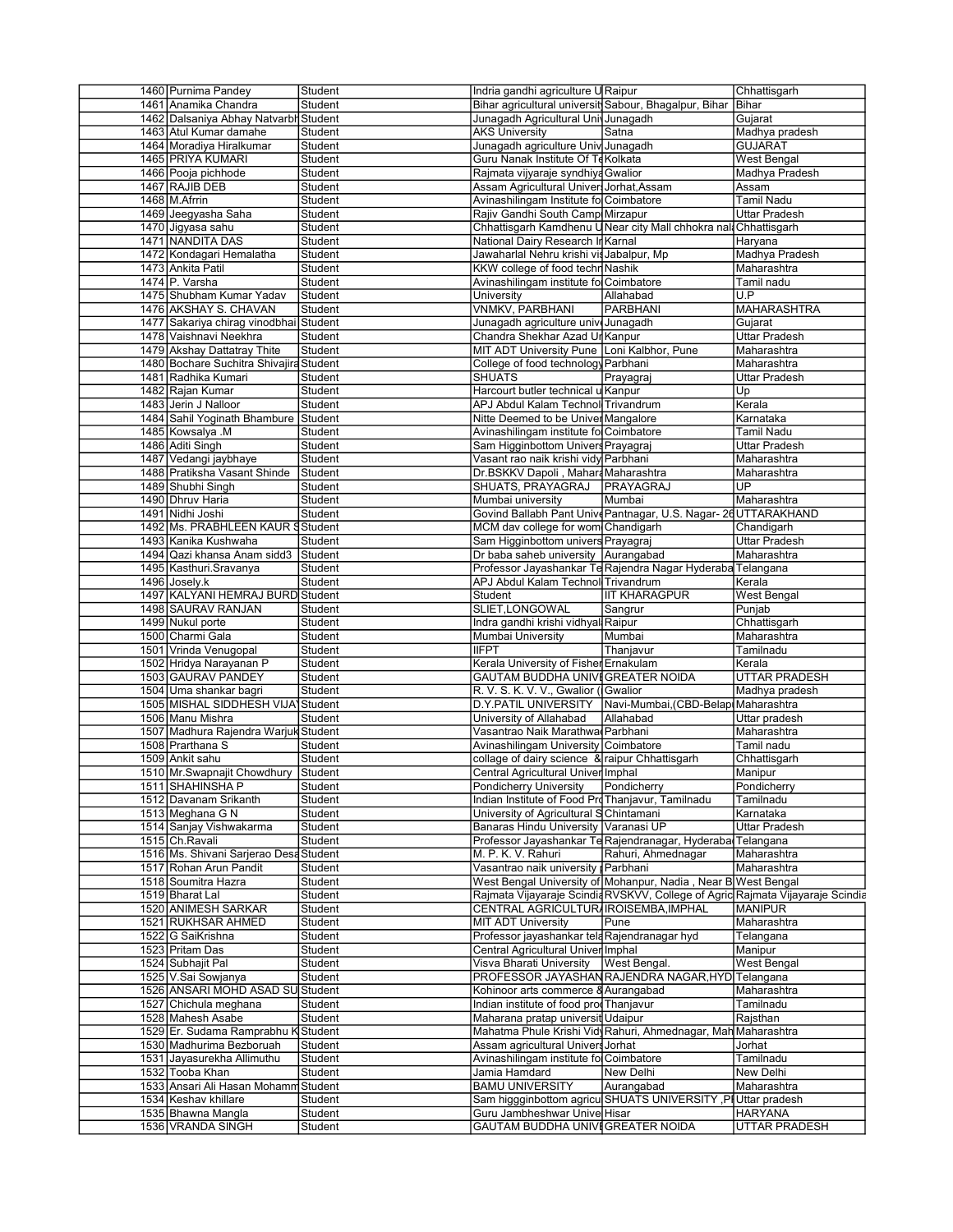| 1537 Sai Kumar                        | Student |                                            | Branded bug international Branded bug international Andhra Pradesh              |                      |
|---------------------------------------|---------|--------------------------------------------|---------------------------------------------------------------------------------|----------------------|
| 1538 Radadiya Sagar Rameshb Student   |         |                                            | Navsari Agricultural Unive B.tech in Agricultural Engir Gujaray                 |                      |
| 1539 Harshita talreja                 | Student | Mahatma phule krishi vidy Rahuri           |                                                                                 | Maharashtra          |
| 1540 Rithika, K. S.                   | Student | Avinashilingam institute of Coimbatore     |                                                                                 | Tamil Nadu           |
| 1541 Dhamsaniya Dishita Navni Student |         | Junagadh Agriculture Univ Junagadh         |                                                                                 | Gujarat              |
| 1542 Vrinda PP                        | Student | Mangalore university                       | Mangalore                                                                       | Karnataka            |
|                                       |         |                                            |                                                                                 |                      |
| 1543 Joy RudraPaul                    | Student | Dr. Rajendra Prasad Agric Pusa, Samastipur |                                                                                 | Bihar                |
| 1544 Sucharitha sangi                 | Student | Pitsau                                     | Rajendra nagar                                                                  | Telangana            |
| 1545 Akanksha Singh                   | Student | <b>SHUATS</b>                              | Allahabad                                                                       | <b>Uttar Pradesh</b> |
| 1546 Radha morya                      | Student |                                            | Mgcgvv, chitrakoot , satna rMgcgvv, chitrakoot satna rMgcgvv chitrakoot satna m |                      |
| 1547 Yewle Nileshwari Raju            | Student |                                            | Visva-Bharati Central Univ Santiniketan, West Bengal West Bengal                |                      |
| 1548 Jonathan Lalrinngheta            | Student | Dr Rajendra Prasad Centr Pusa, Samastipur  |                                                                                 | Bihar                |
| 1549 Ram dharmishthaben kan Student   |         | Agricultural engineering                   | Junagadh                                                                        | Gujarat              |
|                                       |         |                                            |                                                                                 |                      |
| 1550 SUMIT RAJ                        | Student |                                            | C.S.Azad University of Agr KANPUR, UTTAR PRADI UTTAR PRADESH                    |                      |
| 1551 Vedika Rajendra Bhuran.          | Student | Dapoli University                          | Kharawte-dahiwali                                                               | Maharashtra          |
| 1552 Paramita Datta                   | Student | <b>HNBGU</b>                               | Uttarakhand                                                                     | Uttarakhand          |
| 1553 Gaurav Vikas Kathar              | Student | College of food technology VNMKV Parbhani  |                                                                                 | Maharashtra          |
| 1554 M.Harshini                       | Student | Avinashilingam Institute fo Coimbatore     |                                                                                 | <b>Tamil Nadu</b>    |
| 1555 B N Meghana                      | Student |                                            | Padmashree institute of m Padmashree institute of m KARNATAKA                   |                      |
| 1556 Tukaram Yashwant Chorm Student   |         |                                            |                                                                                 | Maharashtra          |
|                                       |         | Mahatma phule krishi vidy Rahuri           |                                                                                 |                      |
| 1557 Spoorthi                         | Student |                                            | Padmashree Institute of M Padmashree Institute of M Karnataka                   |                      |
| 1558 Rakshit Mahto                    | Student | Ranchi University                          | Ranchi                                                                          | Jharkhand            |
| 1559 A.Nandana                        | Student | Mangalore university                       | Mangalore                                                                       | Karnataka            |
| 1560 Kaavya Rai                       | Student | Pinnacle college                           | Hyderabad                                                                       | Telangana            |
| 1561 Jhooma Sakshi                    | Student | Jiwaji University                          | Gwalior                                                                         | Madhya Pradesh       |
| 1562 Vikas sopan hembade              | Student |                                            |                                                                                 |                      |
|                                       |         | Dr panjabrao deshmukh ki Akola             |                                                                                 | Maharashtra          |
| 1563 Sachin Patidar                   | Student | BRAUSS, MHOW(INDORIMHOW(INDORE), M.P.      |                                                                                 | Madhya Pradesh       |
| 1564 Diksha Singh                     | Student | Govind Ballabh Pant Unive Pantnagar        |                                                                                 | Uttarakhand          |
| 1565 Dhruv Chocha                     | Student | CAET, JAU                                  | Junagadh                                                                        | Gujarat              |
| 1566 Aadarsh Kumar                    | Student |                                            | Sam higginbottom universi Allahabad (Naini) 211007                              | <b>Uttar Pradesh</b> |
| 1567 Namita Sasha Alva                | Student | St. Aloysius College (Autol Mangaluru      |                                                                                 | Karnataka            |
|                                       |         |                                            |                                                                                 |                      |
| 1568 R.V.S.AVINASH                    | Student | University                                 | Tirupathi                                                                       | Andhra Pradesh       |
| 1569 Dr Manish meahram                | Student | Skuast-k srinager                          | Skuast-k srinager                                                               | Jammu & kashmir      |
| 1570 OJASVITA                         | Student | Gautam buddha university greater noida     |                                                                                 | uttar pradesh        |
| 1571 Anurag Sinha                     | Student | <b>NIFTEM</b>                              | Sonipat                                                                         | Haryana              |
| 1572 Jeyachandran sharmija            | Student | Government college of Tel Coimbatore       |                                                                                 | Tamilnadu            |
| 1573 MICHELE PERESH CHRIStudent       |         | PADMASHREE INSTITUT BENGALURU              |                                                                                 | KARNATAKA            |
|                                       |         |                                            |                                                                                 |                      |
| 1574 Manasi Puranik                   | Student | <b>Bangalore University</b>                | Bengaluru                                                                       | Karnataka            |
| 1575 Buru Yalung                      | Student | Central Agricultural Univer Imphal         |                                                                                 | Manipur              |
| 1576 Amol Ramesh Wagh                 | Student | K k wagh college of food to Nashik         |                                                                                 | Maharashtra          |
| 1577 Pavithra A G                     | Student | University of agricultural S Banglore      |                                                                                 | Karnataka            |
| 1578 Amruth Harshan                   | Student | <b>Bangalore University</b>                | Bangalore                                                                       | Karnataka            |
| 1579 Nivetha.L.N                      | Student | Avinashilingam Institute of Coimbatore     |                                                                                 | Tamil Nadu           |
| 1580 Dr. Rahul Gautam                 | Student | Acharya Narendra Dev Un Kumarganj Ayodhya  |                                                                                 | Uttar Pradesh        |
|                                       |         |                                            |                                                                                 |                      |
| 1581 SHATABDI SRIVASTAVA Student      |         | <b>SHUATS</b>                              | Allahabad                                                                       | Uttar Pradesh        |
| 1582 Abhishek Bharti                  | Student | Gautam Buddha university Greater Noida     |                                                                                 | Uttar Pradesh        |
| 1583 AKANKSHA UPADHYAY                | Student | <b>HBTU,KANPUR</b>                         | <b>KANPUR</b>                                                                   | UP                   |
| 1584 suruchi kumari                   | Student | SHUATS, Naini prayagraj Uttarpradesh       |                                                                                 | prayagraj            |
| 1585 Dr Nripendra Singh               | Student | College of veterinary scien Ayodhya u.p    |                                                                                 | Uttar Pradesh        |
| 1586 Pavithra N                       | Student | Government college of ted Coimbatore       |                                                                                 | Tamilnadu            |
|                                       |         |                                            |                                                                                 |                      |
| 1587 Ranjita chintal                  | Student | College of horticultural end Haveri        |                                                                                 | Karnataka            |
| 1588 Vaghasiya parth                  | Student | Caet jau Junagadh                          | Junagadh                                                                        | Gujrat               |
| 1589 Shruti Shrikant Lad              | Student | Dr. Balasaheb Sawant Kol Dapoli            |                                                                                 | Maharashtra          |
| 1590 ANSHIDA PK                       | Student | KERALA UNIVERSITY OF PANANGAD, KOCHI       |                                                                                 | KERALA               |
| 1591 Mohd Nazim                       | Student | Gurukul kangari University Haridwar        |                                                                                 | Uttarakhand          |
| 1592 Prachi baghel                    | Student | Jawahar Lal Nehru krishi v Jabalpur        |                                                                                 | Madhya pradesh       |
|                                       |         | <b>BAMU</b>                                |                                                                                 |                      |
| 1593 Shaikh Shoeb Ahmed               | Student |                                            | Aurangabad                                                                      | Maharashtra          |
| 1594 PAVITHRA. R                      | Student | Avinashilingam Institute                   | Coimbatore                                                                      | Tamil Nadu           |
| 1595 Harshul Dhawan                   | Student | Chandra Shekhar Azad Ur CSA                |                                                                                 | Uttar Pradesh        |
| 1596 Shweta Singh                     | Student | Shuats                                     | Allahabad                                                                       | UP                   |
| 1597 RAJA GHANTA                      | Student |                                            | Sant Longowal Institute of Longowal, Sangrur, Punjal Punjab                     |                      |
| 1598 SANJAY KUMAR PRAJARStudent       |         | Jawaharlal nehru krishi vis Jabalpur       |                                                                                 | Madhya pradesh       |
| 1599 TEJPAL SHARMA                    | Student | <b>JNKVV</b>                               | Jabalpur                                                                        | Madhyapradesh        |
|                                       |         |                                            |                                                                                 |                      |
| 1600 Nu'ur Sajida                     | Student | Politeknik Ahli Usaha Peril Jakarta        |                                                                                 | Indonesia            |
| 1601 ANISH MATHEW OOMME Student       |         |                                            | Karunya Institute of Techn Karunya Nagar, Coimbato                              | Tamilnadu            |
| 1602 Chandna A. Singh                 | Student | College of Agricultural Eng Jabalpur       |                                                                                 | Madhya Pradesh       |
| 1603 Vivek Kumar Tiwari               | Student | DIHAR DRDO                                 | Chandigarh                                                                      | Chandigarh           |
| 1604 Kundan Raj                       | Student |                                            | Sant Longowal Institute of Sant Longowal Institute of                           | Punjab               |
| 1605 Anuja Rajendra Sawarkar          | Student |                                            | Dr.Babasaheb Ambedkar   Aurangabad Maharashtra                                  | Maharashtra, india   |
|                                       |         |                                            |                                                                                 |                      |
| 1606 Kalyan Mandi                     | Student | ICAR- National Dairy Rese Karnal           |                                                                                 | Haryana              |
| 1607 Vidhi Barmaiya                   | Student | Aks university                             | Satna                                                                           | M.P                  |
| 1608 PREM KUMAR B                     | Student | Anand Agricultural Univers Anand           |                                                                                 | Gujarat              |
| 1609 Bhoraniya Darshilkumar N Student |         | Junagadh Agriculture Univ Junagadh         |                                                                                 | Gujrat               |
| 1610 Satyam Chachan                   | Student | <b>NIFTEM</b>                              | Sonepat                                                                         | HARYANA              |
| 1611 Sanket Balasaheb suryaw Student  |         | Vnmkv parbhani                             | Parbhani                                                                        |                      |
|                                       |         |                                            |                                                                                 | Maharashtra          |
| 1612 Amal Fathima S                   | Student | APJ ABDUL KALAM TECH Kottayam/ Trivandrum  |                                                                                 | kerala               |
| 1613 Bhavna Chouhan                   | Student | JNKVV jabalpur                             | Jabalpur(Mp)                                                                    | Madhya Pradesh       |
|                                       |         |                                            |                                                                                 |                      |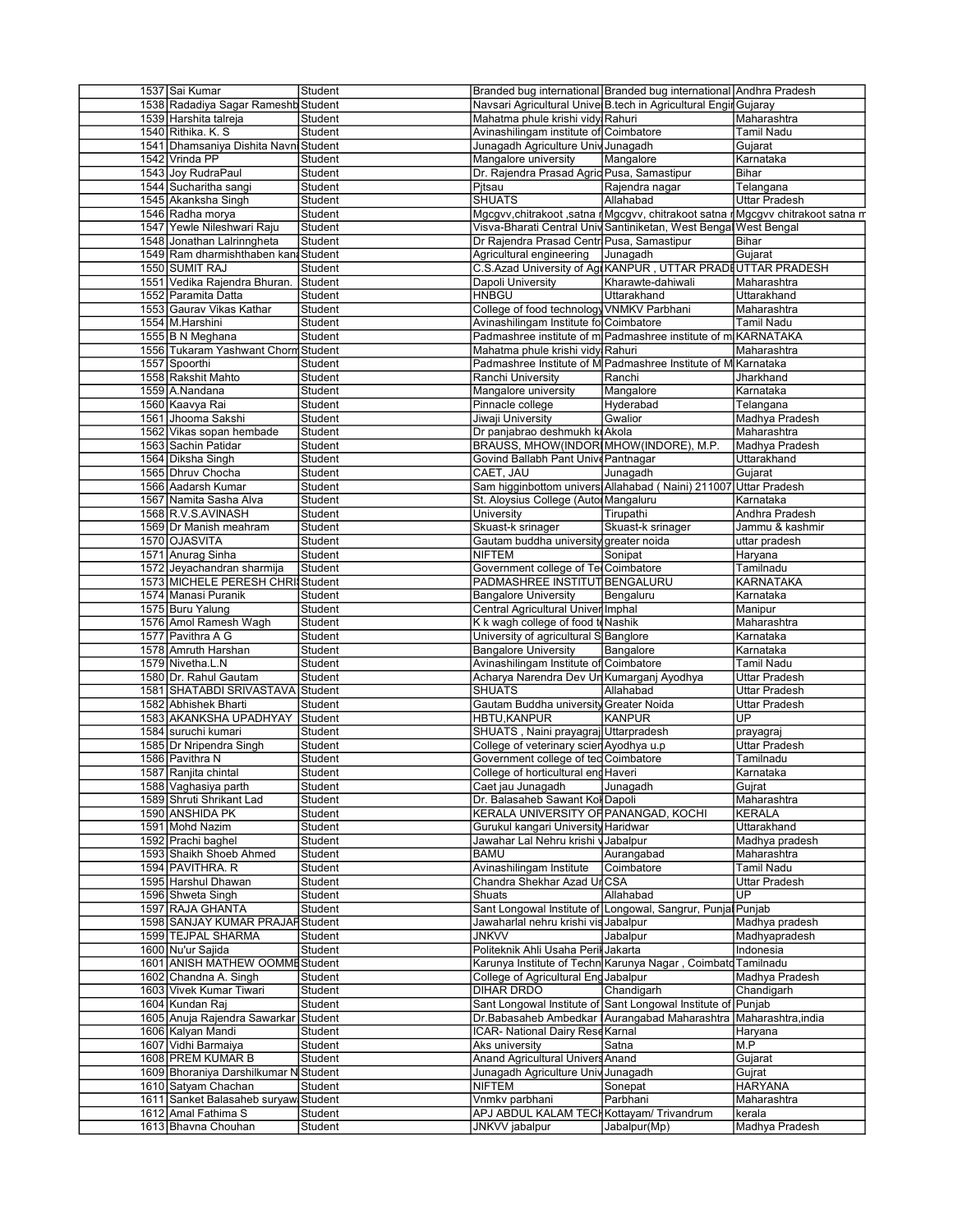| 1614 Sanskruti S. Patil               | Student | Nirmala Niketan College o Churchgate, Mumbai     |                                                               | Maharashtra        |
|---------------------------------------|---------|--------------------------------------------------|---------------------------------------------------------------|--------------------|
| 1615 Rucha Kolambe                    | Student | Junagadh agricultural univ Junagadh              |                                                               | Gujarat            |
| 1616 Rahul Morya                      | Student | RVSKVV Gwalior MP                                | Gwalior                                                       | Madhya Pradesh     |
| 1617 VIJAYKUMAR.K                     | Student | University                                       | Karumathur                                                    | Madurai            |
| 1618 Alok raj                         | Student | Jaipur National University Jaipur                |                                                               | Rajasthan          |
| 1619 jadav gautamkumar maga Student   |         |                                                  |                                                               |                    |
|                                       |         | junagadh agriculture unive junagadh              |                                                               | gujrat             |
| 1620 Sudhanshu kumar Ranjan Student   |         | Singhania University                             | Pacheri Bari, Jhunjhunu                                       | Rajasthan          |
| 1621 Nazhath banu Nisar Kadga Student |         | <b>MKVP</b>                                      | Rahuri                                                        | Maharashtra        |
| 1622 Tadvi Pankajkumar Kanch Student  |         | Junagadh agriculture unive Junagadh              |                                                               | Gujarat            |
| 1623 Anita Gaikwad                    | Student | Chhattisgarh Kamdhenu V Durg                     |                                                               | Chhattisgarh       |
| 1624 Latpate Rahul Balu               | Student |                                                  |                                                               |                    |
|                                       |         | Sam Higginbotham Univer Prayagraj, Uttar Pradesh |                                                               | Uttar Pradesh      |
| 1625 Abhishek Tanaji Kotwal           | Student | Savitribai Phule Pune Univ Pune                  |                                                               | Maharashtra        |
| 1626 KANZARIYA PANKAJ HIR Student     |         | junagadh agriculture unive Junagadh              |                                                               | <b>GUJRAT</b>      |
| 1627 Sakshi Pandey                    | Student |                                                  | Aacharya Narendra Dev U Kumarganj, Ayodhya (UP) Utter Pradesh |                    |
| 1628 Chandra pratap sengar            | Student | Rvskvv                                           | Gwaliour (m.p.)                                               | Madhya pradesh     |
| 1629 Harsh Yadav                      | Student | Guru Jambheshwar Unive Hisar                     |                                                               |                    |
|                                       |         |                                                  |                                                               | Haryana            |
| 1630 Ritika Dhanraj Pawar             | Student | Dr. Panjabrao Deshmukh Akola                     |                                                               | Maharashtra        |
| 1631 Aniket Gajanan Masne             | Student | Dr. Punjabrao Deshmukh IAkola                    |                                                               | Maharastra         |
| 1632 Chiranjit Pal                    | Student |                                                  | Mugberia Gangadhar Mah Bhupatinagar :: Purba Med              | West Bengal        |
| 1633 Ayushi Verma                     | Student | Shuats                                           | Nanny, Allahabad                                              | Uttar Pradesh      |
| 1634 Dhavalkumar Nanasaheb Student    |         | Shivaji University                               | Kolhapur                                                      | Maharashtra        |
|                                       |         |                                                  |                                                               |                    |
| 1635 MITHUL ARAVIND S                 | Student | <b>NIFTEM</b>                                    | <b>SONIPAT</b>                                                | <b>HARYANA</b>     |
| 1636 Shinde Jaydeep Ganesh            | Student | K.K.Wagh College of food Nashik                  |                                                               | Maharashtra        |
| 1637 Subrata Ghosh                    | Student | Vidyasagar University                            | Midnapur                                                      | West Bengal        |
| 1638 Chavda Kishan Govindbha Student  |         | Junagadh Agriculture Univ Junagadh               |                                                               | Gujrat             |
| 1639 Ashwini Sanjay Sarode            | Student | Mahatma Phule krishi vidy Rahuri                 |                                                               | Maharashtra        |
|                                       |         |                                                  |                                                               |                    |
| 1640 UBHADIYA HARSHKUMA Student       |         | JUNAGADH AGRICULTUI JUNAGADH                     |                                                               | <b>GUJARAT</b>     |
| 1641 mahesh KHANDEKAR                 | Student | mpkv rahuri                                      | rahuri                                                        | Maharashtra        |
| 1642 Onkar jadhav                     | Student | Padmashree institute of m Bangalore              |                                                               | Karnataka          |
| 1643 Abhirami Balakrishnan            | Student | <b>Bangalore University</b>                      | Bangalore                                                     | Karnataka          |
| 1644 Prasenjit Pal                    | Student |                                                  | Mugberia Gangadhar Mah Bhupatinagar :: Purba Med West Bengal  |                    |
|                                       |         |                                                  |                                                               |                    |
| 1645 Nilima Maiti                     | Student |                                                  | Mugberia Gangadhar Mah Bhupatinagar :: Purba Med West Bengal  |                    |
| 1646 Hemanta Kumar Singh              | Student | Orissa University of Agricu Bhubaneswar          |                                                               | Odisha             |
| 1647 Amala Babu                       | Student | <b>Bangalore University</b>                      | Bangalore                                                     | Karnataka          |
| 1648 Sakshi                           | Student | Savitribai Phule Pune Univ Pune                  |                                                               | Maharashtra        |
| 1649 PATOLIYA JENISH A.               |         | Junagadh agricultural Univ Junagadh              |                                                               |                    |
|                                       | Student |                                                  |                                                               | Gujarat            |
| 1650 Kalpana.S                        | Student | Avinashilingam institute fo Coimbatore           |                                                               | Tamilnadu          |
| 1651 Santosh Kumar Das                | Student | Anand Agricultural Univers Anand                 |                                                               | Gujarat            |
| 1652 VAISHNAVI PRAVIN NIRN Student    |         | MIT ADT UNIVERSITY                               | Loni kalbhor, Pune                                            | Maharashtra        |
| 1653 Anant Kumar                      | Student | Odisha University of Agric Bhubaneswar           |                                                               | Odisha             |
|                                       |         |                                                  |                                                               |                    |
|                                       |         |                                                  |                                                               |                    |
| 1654 NITISH KUMAR PANDEY              | Student | Arayabhat knowledge univ Patna                   |                                                               | Bihar              |
| 1655 Sougata Acharya                  | Student |                                                  | Mugberia Gangadhar Mah Bhupatinagar :: Purba Med West Bengal  |                    |
| 1656 Jyotsana patel                   | Student | Jnkvv jabalpur                                   | Jabalpur, Madhya Pradesł Madhya Pradesh                       |                    |
|                                       | Student |                                                  | <b>SRINIKETAN</b>                                             | <b>West Bengal</b> |
| 1657 SUJAY KUMAR PAUL                 |         | Visva Bharati University                         |                                                               |                    |
| 1658 Ayushi Kumari                    | Student | <b>SHUATS</b>                                    | Naini, Prayagraj                                              | UP                 |
| 1659 Akshay Kumar                     | Student | College of dairy and food s Udaipur              |                                                               | Rajasthan          |
| 1660 Saket Sahni                      | Student | Guru Jambheshwar Unive Hisar                     |                                                               | Haryana            |
| 1661 Kanchan Kumari                   | Student | Bihar Agricultural Universi Bhagalpur            |                                                               | Bihar              |
| 1662 SASWAT RANJAN PAND Student       |         | Central food Technologica Mysore                 |                                                               | Karnataka          |
|                                       |         |                                                  |                                                               |                    |
| 1663 Priyanshi Chaturvedi             | Student | Jaipur national university                       | Jaipur                                                        | Rajasthan          |
| 1664 Paramvir Singh Sindhu            | Student | CDFST, MPUAT                                     | Udaipur                                                       | Rajasthan          |
| 1665 Soumya.M                         | Student | Agriculture and food mana Mysore                 |                                                               | Karnataka          |
| 1666 Navin Kumar Yadav                | Student | Maharana Pratap Universi Udaipur                 |                                                               | Rajasthan          |
| 1667 Liya M P                         | Student | Bangalore                                        | Bangalore                                                     | Karnataka          |
|                                       |         |                                                  |                                                               |                    |
| 1668 Shifana S                        | Student | Avinashilingam Institute fo Coimbatore           |                                                               | Tamil Nadu         |
| 1669 Pormeswar Narzary                | Student | Padmashree Institute of M Karnataka              |                                                               | <b>ASSAM</b>       |
| 1670 Ragini Singh                     | Student | Aryabhatt university                             | Patna                                                         | Bihar              |
| 1671 Vikesh Kumar                     | Student | <b>SKRAU BIKANER</b>                             | Bikaner                                                       | Rajasthan          |
| 1672 Georgeena Paul                   | Student | <b>BANGLORE</b>                                  | Bangalore                                                     | Karnataka          |
|                                       |         |                                                  |                                                               |                    |
| 1673 Rohit Sonarthi                   | Student | College of dairy and food                        | t Udaipur                                                     | Rajasthan          |
| 1674 Kalyani Patil                    | Student | Modern College of Pune                           | Pune                                                          | Maharashtra        |
| 1675 Pankaj Sukhwal                   | Student | <b>MPUAT</b>                                     | udaipur                                                       | Rajasthan          |
| 1676 Shubham M. Nalhe                 | Student | Dr.PDKV                                          | Akola                                                         | Maharashtra        |
|                                       | Student |                                                  |                                                               |                    |
| 1677 Sumit Kakade                     |         | Jawaharlal Nehru Krishi \                        | Jabalpur                                                      | Madhya Pradesh     |
| 1678 Abhishek Devkar                  | Student | <b>NAEMD</b>                                     | Mumbai                                                        | Maharashtra        |
| 1679 Harshit Dhiman                   | Student | Institute of Agribusiness M Bikaner              |                                                               | Rajasthan          |
| 1680 Chandni Kumari                   | Student | Aryabhatta Knowledge Un Patna                    |                                                               | Bihar              |
| 1681 Angelin Rose                     | Student | Bangalore university                             | Bangalore                                                     | Karnataka          |
|                                       |         |                                                  |                                                               |                    |
| 1682 Apeksha Madhukar Jadha Student   |         | Shivaji University                               | Kolhapur                                                      | Maharastra         |
| 1683 Aditya Varangaonkar              | Student | <b>MPUAT</b>                                     | Udaipur                                                       | Rajasthan          |
| 1684 Manoj Jatav                      | Student | Jiwaji University Gwalior                        | City centre Gwalior                                           | Madhya Pradesh     |
| 1685 RAFAQUAT HUSSAIN                 | Student | University of Allahabad                          | Pryagraj                                                      | Uttar Pradesh      |
|                                       |         |                                                  |                                                               |                    |
| 1686 Anjali Nitin sabale              | Student | MIT ADT university                               | Lonikalbhor, pune                                             | Maharashtra        |
| 1687 Mansi Sandeep Sapkal             | Student | Shivaji university                               | Kolhapur                                                      | Maharashtra        |
| 1688 Minu Jimmy                       | Student | Saintgits College Of Engin Pathamuttam           |                                                               | Kerala             |
| 1689 Ankita                           | Student | Aryabhatta University                            | Patna                                                         | Bihar              |
| 1690 K R Abhishek                     | Student | University of Agricultural S Banglore            |                                                               | Karnataka          |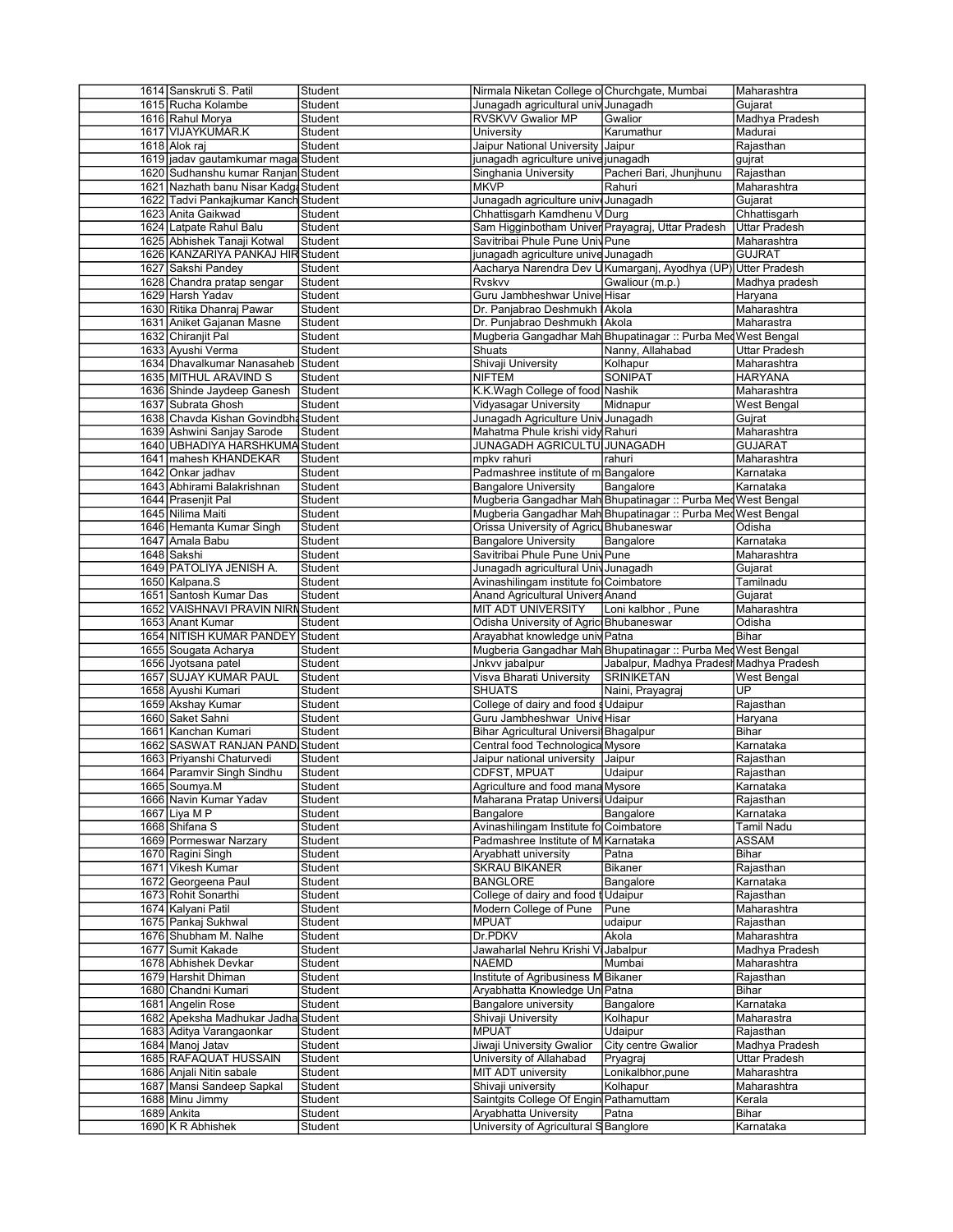|          | 1691 NITESH DIPAKRAO DABI Student      |                    |                                                                 | Dr. PANJABRAO DESHM Krushi Nagar, Akola, 4441 Maharashtra       |                       |
|----------|----------------------------------------|--------------------|-----------------------------------------------------------------|-----------------------------------------------------------------|-----------------------|
|          | 1692 Pradeep parmar                    | Student            | Rajmata vijayarahe sindhi Gwalior                               |                                                                 | Madhyapradesh         |
|          | 1693 Prince Kumar                      | Student            | L.N. Mishra institute of eco Patna                              |                                                                 | Bihar                 |
|          | 1694 Rajesh Bal                        | Student            | Assam agriculture Univers Jorhat                                |                                                                 | Assam                 |
|          | 1695 Anni kumari                       | Student            | Aryabhatta knowledge Uni Patna                                  |                                                                 | Bihar                 |
|          | 1696 Shabeena Thasneem                 | Student            | <b>Banglore University</b>                                      |                                                                 | Karnataka             |
|          |                                        |                    |                                                                 | Banglore                                                        |                       |
|          | 1697 Oliver Viplove Dass               | Student            | University of Kassel                                            | Kassel                                                          | Hessen, Germany       |
|          | 1698 Shubham raju adhau                | Student            | Amravti University                                              | Amravti                                                         | Maharashtra           |
|          | 1699 Pritika Bharti                    | Student            | Univrsity                                                       | Prayagraj                                                       | Uttar pradesh         |
|          | 1700 Kumar Aakash                      | Student            | Lalit Narayan Mishra Instit Patna                               |                                                                 | Bihar                 |
|          |                                        |                    |                                                                 |                                                                 | $\overline{UP}$       |
|          | 1701 Lakhan shah                       | Student            | <b>SHUATS</b>                                                   | Pryagraj                                                        |                       |
|          | 1702 DEEKSHA SINGH                     | Student            | RDJS College Khairahni, Khairahni, Kundanganj                   |                                                                 | Raibareli             |
|          | 1703 Agurla Venu                       | Student            | Satavahana                                                      | Karimnagar                                                      | Telangana             |
|          | 1704 Saloni Mandloi                    | Student            | Jawaharlal Nehru krishi Vil Jabalpur                            |                                                                 | Madhya Pradesh        |
|          | 1705 Sai Kiran Palla                   | Student            | Professor Jayashankar Te Hyderabad                              |                                                                 | Telangana             |
|          |                                        |                    |                                                                 |                                                                 |                       |
|          | 1706 Aishwarya Mishra                  | Student            | <b>CSIR-CFTRI</b>                                               | Mysuru                                                          | Karnataka             |
|          | 1707 CHIRAYU SHRINIDHI KAI Student     |                    | SAVITRIBAI PHULE UNIV Pune                                      |                                                                 | Maharashtra           |
|          | 1708 RANAVIR DHAR CHOUD Student        |                    | L. N. MISHRA INSTITUTE PATNA                                    |                                                                 | Bihar                 |
|          | 1709 Shreya Gupta                      | Student            | Aryabhatta University                                           | Patna                                                           | Bihar                 |
|          | 1710 Dheeraj kumar                     | Student            | Guru Jambheshwar Unive Hisar                                    |                                                                 |                       |
|          |                                        |                    |                                                                 |                                                                 | Haryana               |
|          | 1711 Manish Kumar                      | Student            | Aryabhatt knowledge Univ Patna                                  |                                                                 | Bihar                 |
|          | 1712 Sebayan Deb                       | Student            | Tripura university                                              | Agartala                                                        | Tripura               |
|          | 1713 Aditi Shankar                     | Student            | L.N Mishra Institute of Eco Patna                               |                                                                 | Bihar                 |
|          | 1714 SUMAN CH DAS                      | Student            | PooVee Organics                                                 | Tripura                                                         | <b>TRIPURA</b>        |
|          |                                        | Student            |                                                                 |                                                                 |                       |
|          | $1715$ Sonam                           |                    | Ln Mishra Institute Of Ecor Near patna highcourt                |                                                                 | Bihar                 |
|          | 1716 PRATISHTHA SHARMA                 | Student            | Institute of Agribusiness M Bikaner                             |                                                                 | Rajasthan             |
|          | 1717 Padhiyar Jaydipsinh Rams Student  |                    | Junagadh Agricultural Univ Junagadh                             |                                                                 | Gujarat               |
|          | 1718 Amey Bindra                       | Student            | <b>GJUST</b>                                                    | <b>HISSAR</b>                                                   | Haryana               |
|          | 1719 Saurabh Bharat Kadam              | Student            | MPKV, Rahuri                                                    | Rahuri                                                          | Maharashtra           |
|          |                                        |                    |                                                                 |                                                                 |                       |
|          | 1720 Snehal vithal Manjrekar           | Student            | S.N.D.T                                                         | Mumbai                                                          | Maharashtra           |
|          | 1721 MRITRISHA BHATTACHA Student       |                    | Assam Agricultural Univer Jorhat, Assa                          |                                                                 | Assam                 |
|          | 1722 Megha Shree Shaw                  | Student            | Junagadh Agricultural Univ Junagadh                             |                                                                 | Gujarat               |
|          | 1723 Anisha kumari                     | Student            | Sam Higginbottom Univers Naini, Prayagraj                       |                                                                 | <b>Uttar Pradesh</b>  |
|          | 1724 Vikash Kumar                      | Student            | Aryabhat knowledge unive Patna                                  |                                                                 | Bihar                 |
|          | 1725 Mr. Pankaj Sundar Khama Student   |                    | Centurion University of Tel Parlakhemundi, Gajapati             |                                                                 |                       |
|          |                                        |                    |                                                                 |                                                                 | Odisha                |
|          | 1726 Ankit Kumar Gupta                 | Student            | <b>MPUAT University</b>                                         | Udaipur                                                         | Rajasthan             |
|          | 1727 Khushboo Bhati                    | Student            | Junagadh Agricultural UnivJUNAGADH                              |                                                                 | Gujarat               |
|          | 1728 Deeksha Chauhan                   | Student            | Maharana Pratap Universi Udaipur                                |                                                                 | Rajasthan             |
|          | 1729 Maya                              | Student            | JNKVV Jabalpur (M.P.)                                           | Jabalpur (M.P.)                                                 | Madhya pradesh        |
|          |                                        |                    |                                                                 | Sam Higginbottom Univers Sam Higginbottom Univers Uttar pardesh |                       |
|          |                                        |                    |                                                                 |                                                                 |                       |
|          | 1730 Simpi kumari                      | Student            |                                                                 |                                                                 |                       |
|          | 1731 NIKHIL MANIKRAO RATH Student      |                    | Dr. Panjabrao Deshmukh IAKOLA                                   |                                                                 | Maharashtra           |
|          | 1732 Prasad More                       | Student            | K K Wagh College of Food Nashik                                 |                                                                 | Maharashtra           |
|          | 1733 Teena Kalyan                      | Student            | College of Dairy and Food Udaipur                               |                                                                 | Rajasthan             |
|          |                                        |                    |                                                                 |                                                                 |                       |
|          | 1734 Pallavi Soni                      | Student            | Jawahar Lal Nehru Krishi \Jabalpur                              |                                                                 | Madhya Pradesh        |
|          | 1735 NAKUL RAO RANGARE                 | Student            | JNKVV, JABALPUR                                                 | Jabalpur, Madhya Pradesł Madhya Pradesh                         |                       |
|          | 1736 Neha kumari                       | Student            | <b>JNKVV</b>                                                    | Jabalpur                                                        | Madhya Pradesh        |
|          | 1737 Drugkar Shubham Gopal Student     |                    | Indian institute of food prod Thanjavur                         |                                                                 | Tamil Nadu            |
|          | 1738 Manohar Pundlik Bajode.           | Student            | Dr.PDKV Akola.                                                  | Akola,                                                          | Maharashtra           |
|          |                                        |                    |                                                                 |                                                                 |                       |
| 1739 Yes |                                        | Student            | Jnkvv                                                           | Jabalpur                                                        | Chattisgarh           |
|          | 1740 Deeksha gupta                     | Student            | J.N.K.V.V                                                       | Jabalpur                                                        | Madhya Pradesh        |
|          | 1741 Bhushan hukare                    | Student            | Akola agricultural Universi Akola                               |                                                                 | Maharashtra           |
|          | 1742 DEEPAK SINGH                      | Student            | JAWAHARLAL NEHRU KI JABALPUR                                    |                                                                 | <b>MADHYA PRADESH</b> |
|          | 1743 SACHIN BHANOT                     | Student            | MAHARANA PRATAP UN UDAIPUR                                      |                                                                 | <b>RAJASTHAN</b>      |
|          |                                        |                    |                                                                 |                                                                 |                       |
|          | 1744 Kudale Ajay Sanjay                | Student            | Dr.Balasaheb sawant koni Dr.BSKKV, Dapoli (MS)                  |                                                                 | Maharashtra           |
|          | 1745 RAHUL MANDLOI                     | Student            | Jnkvv jabalpur                                                  | Jabalpur                                                        | Madhay pradesh        |
|          | 1746 Mr. Himansuman                    | Student            | Navsari Agricultural Unive Navsari                              |                                                                 | Gujarat               |
|          | 1747 Ashish Ranjan                     | Student            | Pacific institute of dairy an Udaipur                           |                                                                 | Rajasthan             |
|          |                                        |                    |                                                                 |                                                                 |                       |
|          | 1748 Sentibenla Pongener               | Student            | <b>Nagaland University</b>                                      | Medziphema                                                      | Nagaland              |
|          | 1749 Jyoti Sharad Shirankar            | Student            | Dr. Panjabrao Deshmukh Akola                                    |                                                                 | Maharashtra           |
|          | 1750 Pratiksha bhajanrao usend Student |                    | Dr panjabrao deshmukh ki Akola                                  |                                                                 | Maharashtra           |
|          | 1751 Bharucha Yesha Chetanku Student   |                    | Navsari Agricultural Unive Navsari                              |                                                                 | Gujarat               |
|          | 1752 Kudale Akshay Sanjay              | Student            | Shivaji university kolhapur Kolhapur                            |                                                                 | Maharastra            |
|          |                                        |                    |                                                                 |                                                                 |                       |
|          | 1753 Shivangi Patel                    | Student            | Aspee shakilam biotechno Surat                                  |                                                                 | Gujarat               |
|          | 1754 AMAN SHARMA                       | Student            | <b>NIFTEM</b>                                                   | Sonepat                                                         | Haryana               |
|          | 1755 Anvita Sharma                     | Student            | Jawaharlal Nehru Krishi Vi Jabalpur                             |                                                                 | Madhya Pradesh        |
|          | 1756 E.K. Arya                         | Student            | <b>NIFTEM</b>                                                   | Kundli, Sonepat                                                 | Haryana               |
|          | 1757 Kalva Sindhu                      | Student            | Professor Jayashankar tel Rajendranagar                         |                                                                 | Telangana             |
|          | 1758 Dasari suma                       | Student            | Satavahana                                                      | Karimnagar                                                      |                       |
|          |                                        |                    |                                                                 |                                                                 | Telangana             |
|          | 1759 Nastalina Borah                   | Student            | Assam Agricultural Univer Jorhat district                       |                                                                 | Assam                 |
|          | 1760 PRIYANSHU KUMAR SIN               | Student            | Bundelkhand University Jr Jhansi                                |                                                                 | UTTAR PRADESH         |
|          | 1761 Rohit Arodiya                     | Student            | Jawaharlal Nehru krishi Vi Jabalpur                             |                                                                 | Madhya Pradesh        |
|          | 1762 VEENU                             | Student            | <b>NIFTEM</b>                                                   | Sonipat                                                         | Haryana               |
|          | 1763 Gadikoppula Lokesh                | Student            | Professor Jayashanker Te Rajendra Nagar                         |                                                                 | Telangana             |
|          |                                        |                    |                                                                 |                                                                 |                       |
|          | 1764 SHANIDHYA RAJ                     | Student            | Ln Mishra institute of econ Patna                               |                                                                 | Bihar                 |
|          | 1765 Swati Sunil Pawar                 | Student            | Dr.P.D.K.V.University, Akol Akola                               |                                                                 | Maharashtra           |
|          | 1766 Poonam Yadav<br>1767 Anjali Raj   | Student<br>Student | Guru Jambheshwar Unive Hisar<br>Aryabhatta knowledge univ Patna |                                                                 | Haryana<br>Bihar      |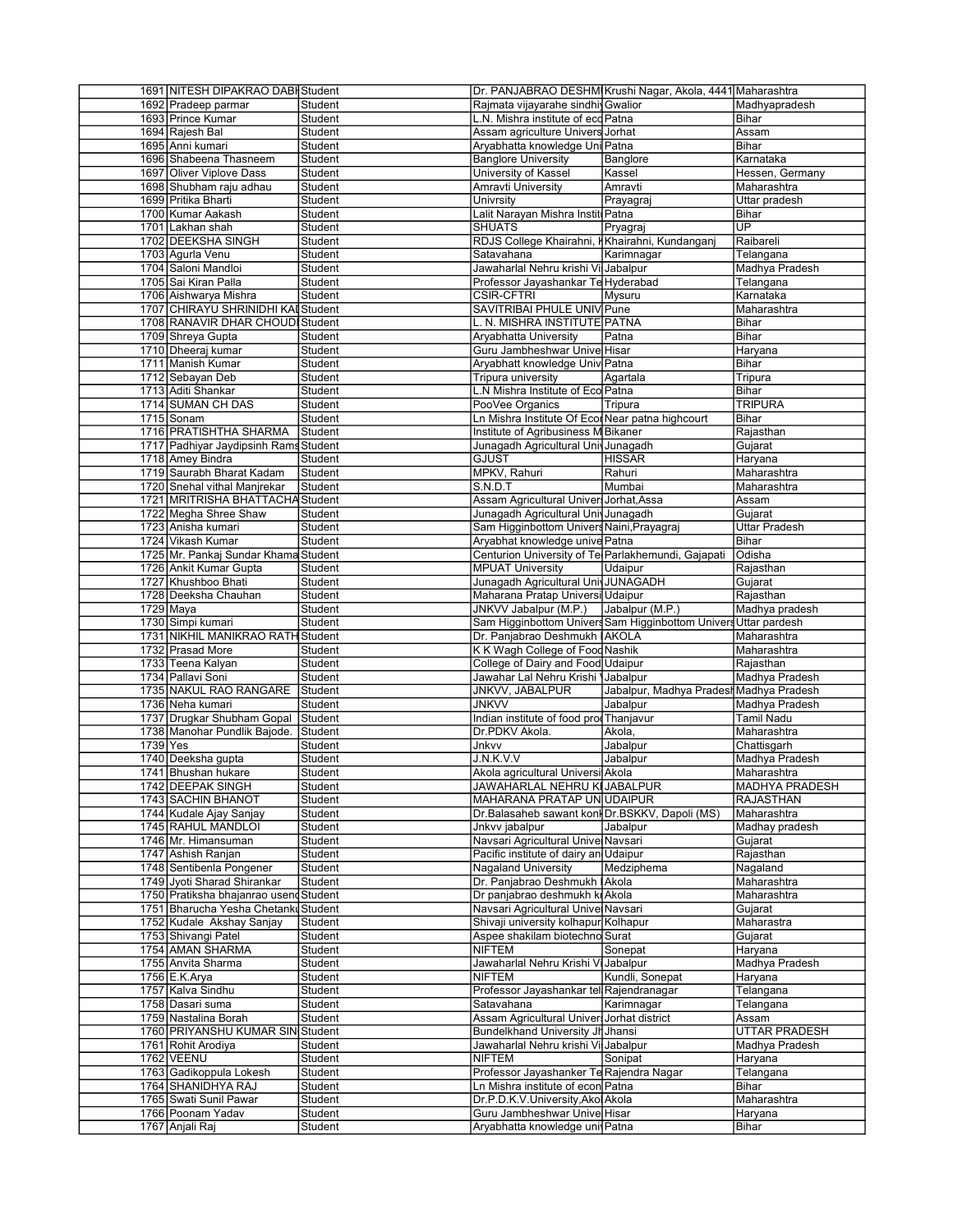|      | 1768 Monika                              | Student                                          | Aryabhatta University                                | Patna                                                                 | Bihar                      |
|------|------------------------------------------|--------------------------------------------------|------------------------------------------------------|-----------------------------------------------------------------------|----------------------------|
|      | 1769 Richa Raghav                        | Student                                          | Institute of Agri- Business Bikaner                  |                                                                       | Rajasthan                  |
|      | 1770 Shreya Gupta                        | Student                                          | Guru jambeshwar universi Hisar                       |                                                                       | Haryana                    |
|      | 1771 Aman Sharma                         | Student                                          | Banaras Hindu University Varanasi                    |                                                                       | <b>Uttar Pradesh</b>       |
|      |                                          |                                                  |                                                      |                                                                       |                            |
|      | 1772 Ajay Divekar                        | Student                                          | Shivaji University                                   | Kolhapur                                                              | Maharashtra                |
|      | 1773 Umang Kulshrestha                   | Student                                          | Anand Agricultural univers Anand                     |                                                                       | Gujarat                    |
|      | 1774 Harekrushna Pradhan                 | Student                                          | OUAT, BBSR                                           | Bhubaneshwar, Odisha                                                  | Odisha                     |
|      | 1775 Simran Saini                        | Student                                          | Guru Jambheshwar Unive Hisar                         |                                                                       | Haryana                    |
|      | 1776 LOKESH SINGHAL                      | Student                                          | <b>Niftem</b>                                        | Sonipat                                                               | Haryana                    |
|      | 1777 Pooja                               | Student                                          | Guru Jambheshwar Unive Hisar                         |                                                                       | Haryana                    |
|      | 1778 Divya Tripathi                      | Student                                          | Delhi university                                     | Delhi                                                                 | DELHI                      |
|      | 1779 Shivani Mahore                      | Student                                          | RVSKVV, GWALIOR(MP) Gwalior                          |                                                                       | <b>MP</b>                  |
|      | 1780 Chetan Kumar Nagar                  |                                                  |                                                      |                                                                       | Odisha                     |
|      |                                          | Student                                          | <b>OUAT</b>                                          | Bhubaneswar                                                           |                            |
|      | 1781 SOHAMKUMAR KISHORE Student          |                                                  | Anand Agricultural Univers Anand                     |                                                                       | Gujarat                    |
|      | 1782 Rohit Thakre                        | Student                                          | Dr. Rajendra Prasad Centi Pusa (Samastipur) Bihar    |                                                                       | Bihar                      |
|      | 1783 Pratibha                            | Student                                          | JNKVV, jabalpur MP                                   | Jabalpur mp                                                           | Madhya Pradesh             |
|      | 1784 Sakshi Mehta                        | Student                                          | <b>RGPV</b>                                          | Jabalpur                                                              | MadhyaPradesh              |
|      | 1785 Kumbhar Pratiksha Bharat Student    |                                                  | DMCFT, Rajmachi, Karad Karad                         |                                                                       | Maharashtra                |
|      | 1786 Vijaya Singh                        | Student                                          | Rajmata vijayaraje Scindia Gwalior                   |                                                                       | Madhya Pradesh             |
|      | 1787 Anmol Sharma                        | Student                                          | <b>NIFTEM</b>                                        | Sonipat                                                               | Haryana                    |
|      |                                          |                                                  |                                                      |                                                                       |                            |
|      | 1788 Anjali kumari                       | Student                                          | Lalit Narayan Mishra Institi Patna                   |                                                                       | Bihar                      |
|      | 1789 Jadhav Ruchira Rajendral Student    |                                                  | Shivaji University                                   | Kolhapur                                                              | Maharashtra                |
|      | 1790 JINNAMU ARESH                       | Student                                          | Uttar Banga Krishi Viswav Pundibari Coochbehar       |                                                                       | West Bengal                |
|      | 1791 CHETANA NAGAR                       | Student                                          | RAJASTHAN COLLEGE (Udaipur                           |                                                                       | Rajasthan                  |
|      | 1792 Gautam Aghi                         | Student                                          | Lala laipat rai University of Hisar                  |                                                                       | Haryana                    |
|      | 1793 Ankit Pandey                        | Student                                          | SHUATS                                               | Prayagraj                                                             | <b>UTTAR PRADESH</b>       |
|      | 1794 Devidutta Lenka                     | Student                                          |                                                      |                                                                       | Assam                      |
|      |                                          |                                                  | Assam Agricultural Univer Jorhat                     |                                                                       |                            |
|      | 1795 Shiv Kumar Ahirwar                  | Student                                          | Jawaharlal nehru krishi vis Jabalpur,                |                                                                       | <b>MADHYA PRADESH</b>      |
|      | 1796 Kishan Merubhai Zankat              | Student                                          | Junagadh Agricultural Univ Junagadh, Gujarat         |                                                                       | Gujarat                    |
|      | 1797 Banavath Bhuvana Sri                | Student                                          | <b>RVSKVV Gwalior</b>                                | Gwalior                                                               | Madhya Pradesh             |
|      | 1798 Amruta Ashok Raut                   | <b>Subject Matter Specialist</b>                 | <b>MPKV RAHURI</b>                                   | Krishi Viqyan Kendra Dhul Maharashtra                                 |                            |
|      | 1799 Neeta Longjam                       | <b>Subject Matter Specialist</b>                 |                                                      | Krishi Vigyan Kendra, Cen Pasighat, Arunachal Prade Arunachal Pradesh |                            |
|      | 1800 Dr.sarita Devi                      | SUBJECT MATTER SPECIALISTS BUAT, BANDA (U.P)     |                                                      | <b>BUAT, BANDA</b>                                                    | U.P                        |
|      | 1801 B T Dinesh                          | Teaching Assistant                               | Acharya N.G. Ranga Agric Guntur                      |                                                                       | Andhra Pradesh             |
|      | 1802 Anjali Tomar                        |                                                  |                                                      | Indore                                                                |                            |
|      |                                          | Teaching assistant                               | <b>Medicaps University</b>                           |                                                                       | Madhya Pradesh             |
|      | 1803 Dr. Amit Kumar Singh                | <b>Teaching Associate</b>                        | Rani Lakshmi Bai Central Jhansi                      |                                                                       | Uttar Pradesh              |
|      | 1804 Ankit                               | Technical officer                                | State Food Lab, Haryana Chandigarh                   |                                                                       | Haryana                    |
|      | 1805 Shobharam Thakur                    | Technical officer college of agricult University |                                                      | JNKVVV JABALPUR (M.P Madhya pradesh                                   |                            |
|      | 1806 Murli Manohar                       | Telecom Manager                                  | Vodafone Idea Itd                                    | Ranchi                                                                | Jharkhand                  |
|      | 1807 Prathmesh bhosale                   | Trainee-Quality                                  | Akshayapatra foundation Pune                         |                                                                       | Maharashtra                |
|      | 1808 Mintu Sinha                         | Trainer                                          | Ghani Khan Choudhury In Malda                        |                                                                       | West Bengal                |
|      | 1809 MOJAHADUL ISLAM MAL Trainer         |                                                  |                                                      | Ghani Khan Choudhuri Ins Narayanpur, Malda, West                      |                            |
|      |                                          |                                                  |                                                      |                                                                       | <b>West Bengal</b>         |
|      | 1810 Sadhana Ramasekar                   | Women entrepreneur                               | Swadisht Healthy Foods                               | Gandarvakottai                                                        | Tamilnadu                  |
|      | 1811 Abhishek Kumar Singh                | <b>Working Professional</b>                      | H L Agro Products Pvt Ltd Kanpur                     |                                                                       | Uttar Pradesh              |
|      | 1812 Dr. Balasaheb Devidas Rd Professor  |                                                  | MPKV, Rahuri                                         | Tahuri Dist. Ahmednagar (∣Maharashtra                                 |                            |
|      | 1813 Kumari astha                        | Student                                          | Sam hinggbottom universi Allhabad                    |                                                                       | Utaarpradesh               |
|      |                                          |                                                  |                                                      |                                                                       |                            |
|      |                                          | Student                                          | Bangalore                                            |                                                                       | Karnataka                  |
|      | 1814 Vijay R                             | Student                                          |                                                      | Bangalore                                                             |                            |
|      | 1815 AHMED HARAM NAZIR                   |                                                  | DY PATIL UNIVERSITY                                  | <b>NAVI MUMBAI</b>                                                    | Maharashtra                |
| 1816 |                                          | 60 Retired officer & Farmer                      | <b>MPKV</b>                                          | Rahuri                                                                | Maharashtra                |
|      | 1817 Aman Agrawal                        | Jr. Scientist                                    | Symbiotic pharmalab Pvt. Pithampur                   |                                                                       | Madhya Pradesh             |
|      | 1818 Manish Tiwari                       | Student                                          | College of Food Processin Anand                      |                                                                       | Gujarat                    |
|      | 1819 Mukund Balasaheb Dawal Student      |                                                  | Dr balasaheb Sawant konl Dapoli                      |                                                                       | Maharashtra                |
|      | 1820 Payal Sham Shirsulla                | Student                                          | Shivaji university                                   | Kolhapur                                                              | Maharashtra                |
|      | 1821 Vinayak Vishnu Giri                 | Student                                          | Dr. Balasaheb Sawant Kor Dapoli                      |                                                                       | Maharashtra                |
|      | 1822 Debashis Tripathy                   | <b>Working Professional</b>                      | Sambalpur University                                 | Sambalpur                                                             | Odisha                     |
|      |                                          | PhD Research Scholar                             |                                                      |                                                                       |                            |
|      | 1823 Sunil Bishnoi                       |                                                  | Guru Jambheshwar Unive Hisar                         |                                                                       | Haryana                    |
|      | 1824 Vishwatej Baliram Pawar             | Student                                          | Vasantrao naik marathwad Parbhani                    |                                                                       | Maharashtra                |
|      | 1825 Shruti singh                        | Student                                          | Jawaharlal Nehru Krishi Vi Jabalpur                  |                                                                       | Madhya Pradesh             |
|      | 1826 Pattamshetty Karthik                | Student                                          | Osmania University                                   | Hyderabad                                                             | Telangana                  |
|      | 1827 Dr Mohammed Wasim Sid Professor     |                                                  | Bihar Agricultural Universit Sabour, Bhagalpur       |                                                                       | Bihar                      |
|      | 1828 Chinthala Archana                   | Student                                          | Professor jayashankar tela Rajendranager             |                                                                       | Telangana                  |
|      | 1829 ABHISHEK NAIDU                      | Pass out                                         | Mumbai university                                    | Mumbai                                                                | Maharashtra                |
|      | 1830 Sukanya Chatterjee                  | Quality control                                  | Unity milk & food products Gujarat                   |                                                                       | Gujarat                    |
|      |                                          |                                                  |                                                      |                                                                       |                            |
|      | 1831 PRACHI SRIVASTAVA                   | Student                                          | HARCOURT BUTLER TE(KANPUR                            |                                                                       | UTTAR PRADESH              |
|      | 1832 Kawita Bhatt                        | Student                                          | Govind Ballabh Pant Unive Pantnagar, U S Nagar       |                                                                       | Uttarakhand                |
|      | 1833 Munde Arati Hanmantrao              | Student                                          | Sam Higginbotham Univer prayagraj                    |                                                                       | <b>Utter Pradesh</b>       |
|      | 1834 PRASHANT SHUKLA                     | Student                                          | SHUATS                                               | PRAYAGRAJ                                                             | <b>UTTAR PRADESH</b>       |
|      | 1835 Shweta verma                        | Student                                          | Sam Higginbottom univers Prayagraj                   |                                                                       | UP                         |
|      | 1836 Anustha Dwivedi                     | Research scholar                                 | Bundelkhand university, jh Institute of home science |                                                                       |                            |
|      | 1837 Dr. Sanvar Mal Choudhary Consultant |                                                  | PSS Central Institute of Vd Bhopal                   |                                                                       | Madhya Pradesh             |
|      |                                          | Research Associate                               | IABMI, AAU                                           | Anand                                                                 | Bundelkhand university, jh |
|      | 1838 Divyang M Prajapati                 |                                                  |                                                      |                                                                       | Gujarat                    |
|      | 1839 Nehulkumar Maheshbhai § Professor   |                                                  | Gujarat vidyapith                                    | Ahmedabad                                                             | Gujarat                    |
|      | 1840 Modh Vaishali Mahendrab Student     |                                                  | Sardarkrushinagar Dantiw Dantiwada                   |                                                                       | Gujarat                    |
|      | 1841 Sonali Gadhave                      | Student                                          | <b>MIT-ADT University</b>                            | Pune                                                                  | Maharashtra                |
|      | 1842 Sheela Pandey                       | Professor                                        | JNKVV,                                               | JABALPUR (MP)                                                         | MP)                        |
|      | 1843 Anjali Vishwas Katkhede             | Student                                          | Dr.PDKV                                              | Akola                                                                 | Maharashtra                |
|      | 1844 Divya gahlot                        | Student                                          | Maharana pratap universit Udaipur                    |                                                                       | Rajasthan                  |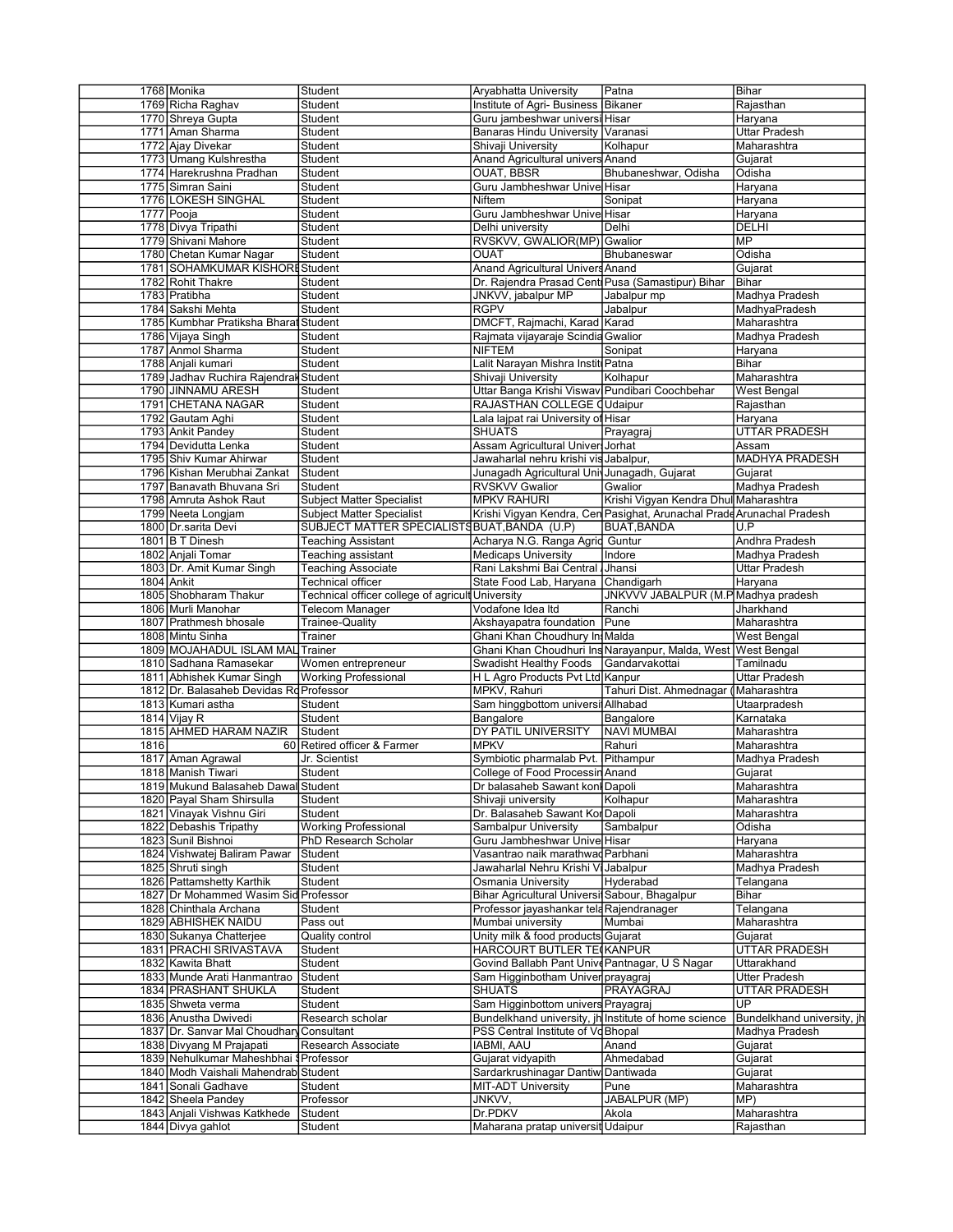| 1845 Aditya Kumar                                    | Student                                                               | L. N. Mishra institute of ecoPatna               |                                                                       | Bihar                        |
|------------------------------------------------------|-----------------------------------------------------------------------|--------------------------------------------------|-----------------------------------------------------------------------|------------------------------|
| 1846 Neha singh                                      | Student                                                               | <b>SHUATS</b>                                    | Allahabad                                                             | Uttar pradesh                |
| 1847 Shubham Dipakrao Lahan Student                  |                                                                       | Jnkvv, Jabalpur                                  | Jabalpur, Madhya prades                                               | madhya pradesh               |
| 1848 KHILENDRA KUMAR SON Field assistant             |                                                                       | Igkv Raipur                                      | Raipur                                                                | Chhattisgarh                 |
|                                                      |                                                                       |                                                  |                                                                       |                              |
| 1849 Priya Kumari                                    | Student                                                               | LN Mishra institute of econ Patna                |                                                                       | Bihar                        |
| 1850 Priya Gajanan Tipre                             | Student                                                               | CAET, Dr. Balasaheb Sawa Dapoli, dist. Ratnagiri |                                                                       | Maharashtra                  |
| 1851 Rashmi Dilip Thakare                            | Professor                                                             | College of food technology Udgir                 |                                                                       | Maharashtra                  |
| 1852 Dr. Nidhi Khanna                                | Recently completed PhD in Agricul Jawaharlal Nehru Krishi Vi Jabalpur |                                                  |                                                                       | Madhyapradesh                |
| 1853 Shubham Namdev Patil                            | Student                                                               | Mahatma Phule Krishi Vidy Rahuri                 |                                                                       | Maharashtra                  |
|                                                      |                                                                       |                                                  |                                                                       |                              |
| 1854 Raya Chatterjee                                 | Student                                                               | Sam higginbottom Univers Naini, Prayagraj        |                                                                       | Uttar Pradesh                |
| 1855 Shyam Sundar Gole                               | Student                                                               | Mugberia Gangadhar Mah Mugberia                  |                                                                       | West Bengal                  |
| 1856 MUKESH CHANDRA GUI DIRECTOR                     |                                                                       | Company                                          | Fatehpur                                                              | Uttar pradesh                |
| 1857 Dr. CHANDRAKANT D.SC Assistant Professor        |                                                                       |                                                  | University of Agricultural S College of Agriculture, Vija Karnataka   |                              |
| 1858 Kalpesh sanjay chinchole Student                |                                                                       | Mahatma phule krishi vidy Rahuri                 |                                                                       | Maharashtra                  |
|                                                      |                                                                       |                                                  |                                                                       |                              |
| 1859 Martina D Chirackal                             | Student                                                               | APJ Abdul Kalam Technol Thriuvananthapuram       |                                                                       | Kerala                       |
| 1860 Aishwarya                                       | Student                                                               | Gautam Buddha Universit Greater Noida            |                                                                       | Uttar Pradesh                |
| 1861 Chopade Anuradha Manol Professor                |                                                                       | Dr.PDKV                                          | Akola                                                                 | Maharashtra                  |
| 1862 Amit maurya                                     | Student                                                               | University of Allahabad                          | Allahabad                                                             | UP                           |
| 1863 Radha Nikale                                    | Student                                                               |                                                  | Post Graduate Institute, M. Post Graduate Institute, M. Maharashtra   |                              |
|                                                      |                                                                       |                                                  |                                                                       |                              |
| 1864 Jayanta Kumar biswal                            | Sales Head                                                            | Fourleaf landscape Pvt Itd New Delhi             |                                                                       | Newdelhi                     |
| 1865 Siddharaj chavan                                | Student                                                               | Mahatma Phule krishi Vidy Rahuri                 |                                                                       | Maharashtra                  |
| 1866 Ram ashutosh.B                                  | Student                                                               | <b>IIFPT</b>                                     | Tanjore                                                               | Tamilnadu                    |
| 1867 Ankur Saxena                                    | Student                                                               | Rajiv Gandhi Proudyogiiki Bhopal                 |                                                                       | Madhya Pradesh               |
| 1868 G. Tabu Sri mounika                             | Student                                                               | Sri padmavati mahila Vish Tirupati               |                                                                       | Andhra Pradesh               |
|                                                      |                                                                       |                                                  |                                                                       |                              |
| 1869 Surya Prakash upadhyay                          | Student                                                               | HNB Garhwal University Uttarakhand               |                                                                       | Uttarakhand                  |
| 1870 ASHISH KUMAR                                    | Student                                                               | chhatrapati sahu ji mahara kanpur                |                                                                       | <b>UTTAR PRADESH</b>         |
| 1871 NAGULANANTHAN M                                 | Student                                                               | TAMILNADU AGRICULTU Coimbatore                   |                                                                       | <b>Tamil Nadu</b>            |
| 1872 Rohan Sanjay Bodkhe                             | Student                                                               | Dr Panjabrao Deshmukh KAkola                     |                                                                       | Maharashtra                  |
| 1873 Dr Javeed Mulani                                | Working in Private company                                            | Vista Processed Foods Pv Navi Mumbai             |                                                                       | Maharashtra                  |
|                                                      |                                                                       |                                                  |                                                                       |                              |
| 1874 Paritosh Mishra                                 | Student                                                               | Anand Agricultural Univers Anand                 |                                                                       | Gujarat                      |
| 1875 Poorna Salelkar                                 | Professor                                                             | Government Polytechnic FAltinho-Panaji           |                                                                       | Goa                          |
| 1876 Shivam Singh                                    | Student                                                               | Gautam Buddha university Gautam Buddha Nagar     |                                                                       | <b>Uttar Pradesh</b>         |
| 1877 Maharshi R Thakkar                              | Student                                                               | Gujarat Technological Unit Anand                 |                                                                       | Gujarat                      |
| 1878 Ashish A Patil                                  | Student                                                               | SHUATS                                           | Prayagraj                                                             | Uttar pradesh                |
|                                                      |                                                                       |                                                  |                                                                       |                              |
| 1879 Shruti sinha                                    | Student                                                               | Sam higginbottom universi Prayagraj              |                                                                       | Uttarpradesh                 |
| 1880 Byreddy Naveena                                 | Student                                                               | Jawaharlal Nehru Krishi Vi Jabalpur              |                                                                       | Madhya pradesh               |
| 1881 JOYAL GEORGE                                    | Student                                                               | Karunya Institute of techno Coimbatore           |                                                                       | Tamilnadu                    |
| 1882 Rucha Purushottam Patil                         | Student                                                               | Sndt Women's University Santacruz, Mumbai        |                                                                       | Maharashtra                  |
| 1883 Krina Thakkar                                   | Student                                                               | GTU                                              | Anand                                                                 |                              |
|                                                      |                                                                       |                                                  |                                                                       | Gujarat                      |
| 1884 Neepa Agrawal                                   | Student                                                               | A. D. Patel Institute of Tecl Anand              |                                                                       | Gujarat                      |
| 1885 Tanisha Singh                                   | Student                                                               | <b>SHUATS</b>                                    | Naini prayagraj                                                       | Uttar Pradesh                |
| 1886 Pranjul Sharma                                  | Student                                                               | Jaipur National University Jaipur                |                                                                       | Rajasthan                    |
| 1887 Akriti Kumari                                   | Student                                                               | <b>SHUATS</b>                                    | Prayagraj(Allahabad)                                                  | Uttar Pradesh                |
|                                                      |                                                                       | Sant Longowal Institute Of Longowal, Punjab      |                                                                       | Punjab                       |
|                                                      |                                                                       |                                                  |                                                                       |                              |
| 1888 Atharva Sameer Deshpan Student                  |                                                                       |                                                  |                                                                       |                              |
| 1889 Komal Vishnu Gholam                             | Student                                                               | <b>SNDT Woman's University Mumbai</b>            |                                                                       | Maharashtra                  |
| 1890 Pragati Katiyar                                 | Student                                                               | Rama University                                  | Kanpur                                                                | Uttar Pradesh                |
| 1891 Karan Patel                                     | Student                                                               | A D Patel Institute of Tech Karamsad, Anand      |                                                                       | Gujarat                      |
|                                                      |                                                                       |                                                  |                                                                       |                              |
| 1892 Mahesh Khatri                                   | Founder                                                               | Ayaan foods                                      | Anand                                                                 | Gujarat                      |
| 1893 Sachin singh                                    | Student                                                               | <b>SHUATS</b>                                    | Allahabad                                                             | Utter pradesh                |
| 1894 Rathod Nikita Indrasinh                         | Student                                                               |                                                  | Sardarkrushinagar dantiwa Sardarkrushinagar dantiwa Gujarat           |                              |
| 1895 MANGESH ARUNRAO RAProfessor                     |                                                                       |                                                  | Vasantrao Naik Marathwa(Vasantrao Naik Marathwa(Yes                   |                              |
| 1896 Kathrotiya urvashi qordhar Student              |                                                                       | Navsari agriculture Univer Navsari               |                                                                       | Gujrat                       |
|                                                      |                                                                       |                                                  |                                                                       |                              |
| 1897 vaidehi verma                                   | Student                                                               | <b>IGKV</b>                                      | Raipur                                                                | CHHATTISGARH                 |
| 1898 Vinod Kumar Tripathi                            | Director                                                              | Voll Sante Functional food New Delhi             |                                                                       | Delhi                        |
| 1899 Siddharth Nitin Admane                          | Student                                                               | Dr.Balasaheb sawant koka Dapoli                  |                                                                       | Maharashtra                  |
| 1900 Krishna Kumar Singh                             | Student                                                               | Sam higginbottom universi Prayagraj              |                                                                       | Uttar Pradesh                |
| 1901 Shreyash Ray                                    | Student                                                               | Sam higginbottom Univers Prayagraj               |                                                                       | Uttar Pradesh                |
|                                                      |                                                                       |                                                  |                                                                       |                              |
| 1902 Praveen Singh                                   | Student                                                               | Sam Higginbotham univer Prayagraj                |                                                                       | Uttar pradesh                |
| 1903 Prabir                                          | Crop Manager                                                          | Indofil                                          | Mumbai                                                                | Maharashtra                  |
| 1904 Pragyan Dubey                                   | Student                                                               | <b>SHUATS</b>                                    | Prayagraj                                                             | Uttar Pradesh                |
| 1905 Saloni Bhavesh Chheda                           | Student                                                               | <b>SNDT UNIVERSITY</b>                           | Matunga                                                               | Maharashtra                  |
|                                                      |                                                                       |                                                  |                                                                       |                              |
| 1906 Shivani chouksey                                | Student                                                               | Jnkvv jabalpure                                  | Jnkvv jabalpure                                                       | Madhya Pradesh               |
| 1907 Hardikkumar Kanubhai Pa Asst Manager Production |                                                                       | Havmor ice cream pvt. Ltd Ahmedabad, Gujarat     |                                                                       | Gujarat                      |
| 1908 Shashi S Yadav                                  | Professor                                                             | RVSKVV, Gwalior M.P.                             | Gwalior                                                               | M.P.                         |
| 1909 Akshata S Devi                                  | Professor                                                             | Savitribai Phule PuneUuni Pune                   |                                                                       | Maharashtra                  |
| 1910 Monika Roy                                      | Student                                                               | <b>SHUATS</b>                                    | Mahewa                                                                | Prayagraj                    |
|                                                      |                                                                       |                                                  |                                                                       |                              |
| 1911 Balaji Gaikwad                                  | Executive                                                             | Four Seasons Wines Ltd                           | Roti                                                                  | Maharashtra                  |
| 1912 Dipayan Singha Roy                              | Student                                                               | Sam Higginbottom Univers Prayagraj               |                                                                       | Uttarpradesh                 |
| 1913 Mangesh Patil                                   | <b>Bussiness</b>                                                      | Horizon agro foods industr Latur                 |                                                                       | Maharashtra                  |
| 1914 Deepender kumar                                 | Quality assurance expert                                              | Jubilant food works                              | Greater noida                                                         | Uttar pradesh                |
|                                                      |                                                                       |                                                  |                                                                       |                              |
| 1915 Neha Kumari                                     | Student                                                               | Lalit Narayan Mishra institu Patna               |                                                                       | Bihar                        |
| 1916 Patel palak devachandbha Student                |                                                                       | Sardarkrushinagar dantiva Dantivada              |                                                                       | Gujart                       |
| 1917 Manish kumar                                    | Entrepreneur                                                          | Mothers choice fresh farm PATNA                  |                                                                       | Bihar                        |
| 1918 Pranali Rajesh Patil.                           | Student                                                               | SNDTWU                                           | Mumbai                                                                | MAHARASHTRA                  |
|                                                      |                                                                       |                                                  |                                                                       |                              |
| 1919 Swapnil Narayan Powar                           | Student                                                               |                                                  | Shivaji University , kolhapu Shivaji university, kolhapur Maharashtra |                              |
| 1920 Rekha Rani<br>1921 Anagha Ajay Sapre            | Professor<br>Professor                                                | SHUATS<br>Pr emlila Vithaldas Polyted Mumbai     | Prayagraj                                                             | UTTAR PRADESH<br>Maharashtra |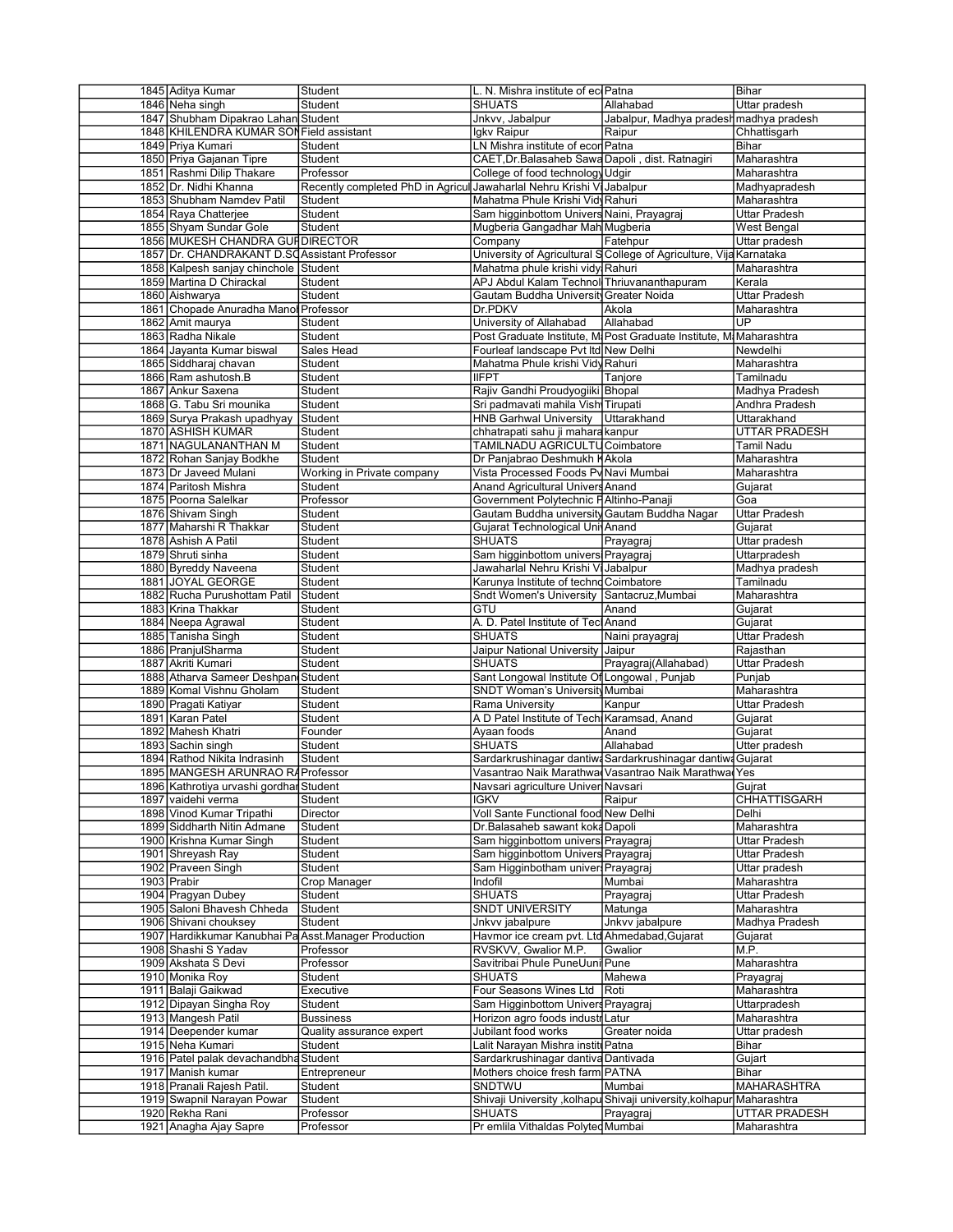| 1922 Aleena Treesa Shajan                        | Student                                                            | Sree Gokulam college                           | Balussery                                                       | Kerela                     |
|--------------------------------------------------|--------------------------------------------------------------------|------------------------------------------------|-----------------------------------------------------------------|----------------------------|
| 1923 kamlesh kumar Choudhar Student              |                                                                    | Jawaharlal Nehru Krishi Vi jabalpur            |                                                                 | madhya pradesh 482004      |
| 1924 Pratiksha Vinodrao Nimbal Student           |                                                                    | Dr.Panjabrao Deshmukh K Akola                  |                                                                 | Maharashtra                |
| 1925 SUBASH.A                                    | Student                                                            | Periyar University                             | Salem                                                           | Tamil Nadu                 |
|                                                  |                                                                    |                                                |                                                                 |                            |
| 1926 Prashant Gupta                              | Executive                                                          | Jharkhand milk federation                      | Ranchi                                                          | Jharkhand                  |
| 1927 Dr. TILLING TAYO                            | Subject matter specialists Animal s KVK LONGDING ICAR for Longding |                                                |                                                                 | Arunachal Pradesh          |
| 1928 DM EXPORT INDUSTRIE Proprietor              |                                                                    | Company                                        | Junagadh                                                        | Gujarat                    |
| 1929 Rupesh Kumar Singh                          | <b>Sr.Executive Quality Control</b>                                | Shineroad Foods India Pvi Sonipath             |                                                                 | Hariyana                   |
| 1930 SUBRAHMANYA HEGDE Quality Assurance officer |                                                                    | The Akshaya Patra Found Bangalore              |                                                                 | Karnataka                  |
| 1931 Dr Aditi Gupta                              | <b>SMS HomeScience</b>                                             | SKRAU, Bikaner                                 | Bikaner                                                         | rajasthan                  |
| 1932 K.Rajeswari                                 | Student                                                            | University                                     | Bangalore                                                       | Karnataka                  |
|                                                  |                                                                    |                                                |                                                                 |                            |
| 1933 Santosh S Prajapati                         | Student                                                            | Anand Agricultural Univers Anand               |                                                                 | Gujarat                    |
| 1934 Kale Krushna Balasaheb                      | Student                                                            | <b>SHUATS</b>                                  | Allahabad                                                       | U.P.                       |
| 1935 PATEL SAHARSH M                             | Entrepreneur                                                       | Anand agricultural univers Anand               |                                                                 | Gujarat                    |
| 1936 Manish Mundra                               | Owner                                                              | Hytech engineers                               | Indore                                                          | M.P.                       |
| 1937 Swati Agarwal                               | Senior Reaearch Fellow                                             | Universiry of Allahabad                        | Prayagraj                                                       | Uttar Pradesh              |
| 1938 Pratiksha Laldas Mota                       | Student                                                            | Indira Gandhi National OpePune                 |                                                                 | Maharastra                 |
|                                                  |                                                                    |                                                |                                                                 |                            |
| 1939 Debabrata Das                               | Student                                                            | NIFTEM                                         | Haryana                                                         | Haryana                    |
| 1940 Hershita Joshi                              | Student                                                            | National Institute of Food                     | sonipat                                                         | Haryana                    |
| 1941 Akanksha singh                              | Student                                                            | Shuats                                         | Prayagraj                                                       | Uttar Pradesh              |
| 1942 Ankita sharma                               | Student                                                            | <b>JNKVV</b>                                   | Jabalpur                                                        | Madhya Pradesh             |
| 1943 RITESH DAHIMA                               | Student                                                            | <b>MPUAT</b>                                   | Udaipur                                                         | Rajasthan                  |
|                                                  |                                                                    |                                                |                                                                 |                            |
| 1944 Patel Utpal                                 | founder                                                            | ayaan foods                                    | anand                                                           | Gujarat                    |
| 1945 Arghyadip Nath                              | Food Safety Officer                                                | <b>FSSAI</b>                                   | Hooghly                                                         | West Bengal                |
| 1946 Sheetal Narayan Mane                        | Professor                                                          | MPKV., Rahuri                                  | Rahuri., Ahmednagar                                             | Maharashtra                |
| 1947 Tanya Kandpal                               | Student                                                            | Lady Irwin college, Delhi UNew delhi           |                                                                 | New delhi                  |
| 1948 Sumedha Manda                               | Student                                                            | EDII                                           | Ahmedabad                                                       | Gujarat                    |
| 1949 DILIPKUMAr Phoolchand                       | <b>Consultant</b>                                                  |                                                |                                                                 | Maharadhtra                |
|                                                  |                                                                    | Agro coin consultancy ,Pul Pune (Maharshtra    |                                                                 |                            |
| 1950 Prashant bhagwat kalunge Student            |                                                                    | Vasantrao marathwada kru Parbhani, Maharashtra |                                                                 | Maharashtra                |
| 1951 Nilam H Dongare                             | Student                                                            | Mahatma Phule Krushi Vid Rahuri                |                                                                 | Maharashtra                |
| 1952 Vasant Deshmukh                             | Research Associate                                                 | <b>ITC Limited</b>                             | Bangalore                                                       | <b>ITC Limited</b>         |
| 1953 Sampathkumar B Mural                        | Student                                                            | University of agricultural so Dharwad          |                                                                 | Karnataka                  |
| 1954 Bhagyashree Gadekar                         | Chemist cum Microbiogist                                           | Dinshaw's Dairy Foods Pv Nagpur                |                                                                 | Maharashtra                |
|                                                  |                                                                    |                                                |                                                                 |                            |
| 1955 Akunuru sreeja                              | Student                                                            | CPGS-AS,UMIAM,CAU,IMUmiam                      |                                                                 | Meghalaya                  |
| 1956 Shreya Nandkumar Gurav Student              |                                                                    | Mit adt university pune                        | Pune                                                            | Maharashtra                |
| 1957 Apoorv Verma                                | Student                                                            | Shuats                                         | Allahabad                                                       | Uttar Pradesh              |
| 1958 Harsha N Kumar                              | Student                                                            | <b>IIFPT</b>                                   | Thanjavur                                                       | Tamil Nadu                 |
| 1959 Rahul Anand                                 | Student                                                            | Dr.Rajendra Prasad Centr Pusa (Samastipur)     |                                                                 | Bihar                      |
|                                                  | CEO                                                                | <b>KB Group</b>                                |                                                                 | Karnataka                  |
| 1960 Vinayaka hegde                              |                                                                    |                                                | Bakkala sirsi                                                   |                            |
|                                                  |                                                                    |                                                |                                                                 |                            |
| 1961 Aishwarya Apte                              | Professor                                                          | AISSMS College of Engine Pune                  |                                                                 | Maharashtra                |
| 1962 Yogesh Patel                                | Farmer                                                             | Farmer                                         | Mahetwada, Maheshwar,                                           | IM.P.                      |
| 1963 SHUBHAM SRIVASTAVA Student                  |                                                                    | Prof. Rajendra Singh (Rajj                     | PRAYAGRAJ                                                       | UTTAR PRADESH              |
|                                                  |                                                                    |                                                |                                                                 |                            |
| 1964 Mangesh Gaikwad                             | Assistant manger- operation                                        | Orana India pvt. Ltd                           | Gudgaon                                                         | Orana India pvt Itd        |
| 1965 Harshal Mahendra Narvek Student             |                                                                    | <b>SNDT Women's University</b>                 | Juhu, Mumbai                                                    | MAHARASHTRA                |
| 1966 Sarah Khokhawala                            | Student                                                            | <b>SNDT Women's University Mumbai</b>          |                                                                 | Maharashtra                |
| 1967 Dakshita Dutta                              | Student                                                            | Jamia Hamdard University Hamdard Nagar         |                                                                 | Delhi                      |
| 1968 Nidhi Randive                               | Student                                                            | SNDT, University, Juhu                         | Mumbai                                                          | Maharashtra                |
| 1969 Krunal soni                                 | Student                                                            | Gujarat Vidhyapith                             | Sadra Gandhinagar                                               | Gujarat                    |
|                                                  |                                                                    | <b>SHUATS</b>                                  |                                                                 |                            |
| 1970 Somya Anand                                 | Student                                                            |                                                | ALLAHABAD                                                       | U.P.                       |
| 1971 RASHMI SRIVASTAVA                           | D.Phil Scholar                                                     | University of Allahabad                        | Prayagraj                                                       | U.P.                       |
| 1972 Lakshman markam                             | Student                                                            | Indira gandhi krishi vishwa raipur             |                                                                 | chhatisgarh                |
| 1973 Diwakar singh                               | Student                                                            | Sam Higginbottom Univers Prayagraj (Allahabad) |                                                                 | Deemded to be University   |
| 1974 GAURAV BAIDH                                | Student                                                            | Indira Gandhi Krishi Vishw Raipur              |                                                                 | CHHATTISGARH               |
| 1975 Shubham Choudhary                           | Student                                                            | University of Agricultural S Dharwad           |                                                                 | Karnataka                  |
|                                                  |                                                                    |                                                |                                                                 |                            |
| 1976 Sandeep Kumar Singh                         | Student                                                            | <b>BABASAHEB BHIMRAO ALucknow</b>              |                                                                 | Uttar Pradesh              |
| 1977 Amrik Hazra                                 | Student                                                            | National Dairy Research In Karnal              |                                                                 | Haryana                    |
| 1978 Kothari khushbu dinesh                      | Student                                                            | Sndt university                                | Mumbai                                                          | Maharashtra                |
| 1979 Aastha Dewan                                | Student                                                            | Guru Jambheshwar Unive Hisar, Haryana          |                                                                 | Haryana                    |
| 1980 Ratn Prabhat                                | Student                                                            | University of Allahabad                        | Prayagraj                                                       | Uttar Pradesh              |
| 1981 Princy Garg                                 | Student                                                            | Jaipur National University                     | Jaipur                                                          | Rajasthan                  |
|                                                  |                                                                    |                                                |                                                                 |                            |
| 1982 Surbhi Suman                                | <b>Assistant Professor</b>                                         | <b>Career Point University</b>                 | Kota                                                            | Rajasthan                  |
| 1983 Riya Tomar                                  | Passed out student                                                 |                                                |                                                                 |                            |
| 1984 Elakhya S                                   | Student                                                            | Avinashilingam Institute of Coimbatore         |                                                                 | <b>Tamil Nadu</b>          |
| 1985 REHAN                                       | Student                                                            | JNKVV JABALPUR                                 | JABALPUR MP                                                     | <b>MP</b>                  |
|                                                  | Student                                                            | <b>Sndt Women's University</b>                 | Mumbai                                                          | Maharashtra                |
| 1986 Sharwari Bhalerao                           |                                                                    |                                                |                                                                 | Maharashtra                |
| 1987 Himani Soni                                 | Student                                                            | SNDT Women's University Juhu Mumbai            |                                                                 |                            |
| 1988 Swarali Sharad Jagtap                       | Student                                                            | <b>SNDT UNIVERSITY</b>                         | <b>MUMBAI</b>                                                   | Maharashtra                |
| 1989 Dr AJAY HALDAR                              | Professor                                                          | <b>RIE BHOPAL</b>                              | Bhopal                                                          | MP                         |
| 1990 M. Anuradha                                 | Professor                                                          | Padmashree group                               | Bangalore                                                       | Karnataka                  |
| 1991 Bushra Mohd Husain Shai Student             |                                                                    | SNDT WOMEN'S UNIVER MUMBAI                     |                                                                 | <b>MAHARASHTRA</b>         |
|                                                  |                                                                    |                                                |                                                                 |                            |
| 1992 Annanya Krishna                             | Student                                                            |                                                | Sam Higginbottom Univers Sam Higginbottom Univers Uttar Pradesh |                            |
| 1993 GARIMA SRIVASTAVA                           | Student                                                            | Prof. Rajendra Singh (Rajj PRAYAGRAJ           |                                                                 | UTTAR PRADESH              |
| 1994 Smita Santosh Maurya                        | Student                                                            | SNDT UNIVERSITY, P.V. FSantacruz West, Mumbai  |                                                                 | Maharashtra                |
| 1995 Nimisha Rastogi                             | Student                                                            | <b>APS University</b>                          | Rewa                                                            | Rewa                       |
| 1996 Rakesh K. Sawardekar                        | Sr. Officer                                                        | Parle Products Pvt. Ltd.                       | Parle Products Pvt. Ltd.                                        | Maharastra                 |
|                                                  |                                                                    | SNDT                                           | <b>MUMBAI</b>                                                   |                            |
| 1997 Shivani Hadkar<br>1998 Angkita Mishra       | Student<br>Student                                                 | SNDT Women's University Mumbai                 |                                                                 | Maharashtra<br>Maharashtra |